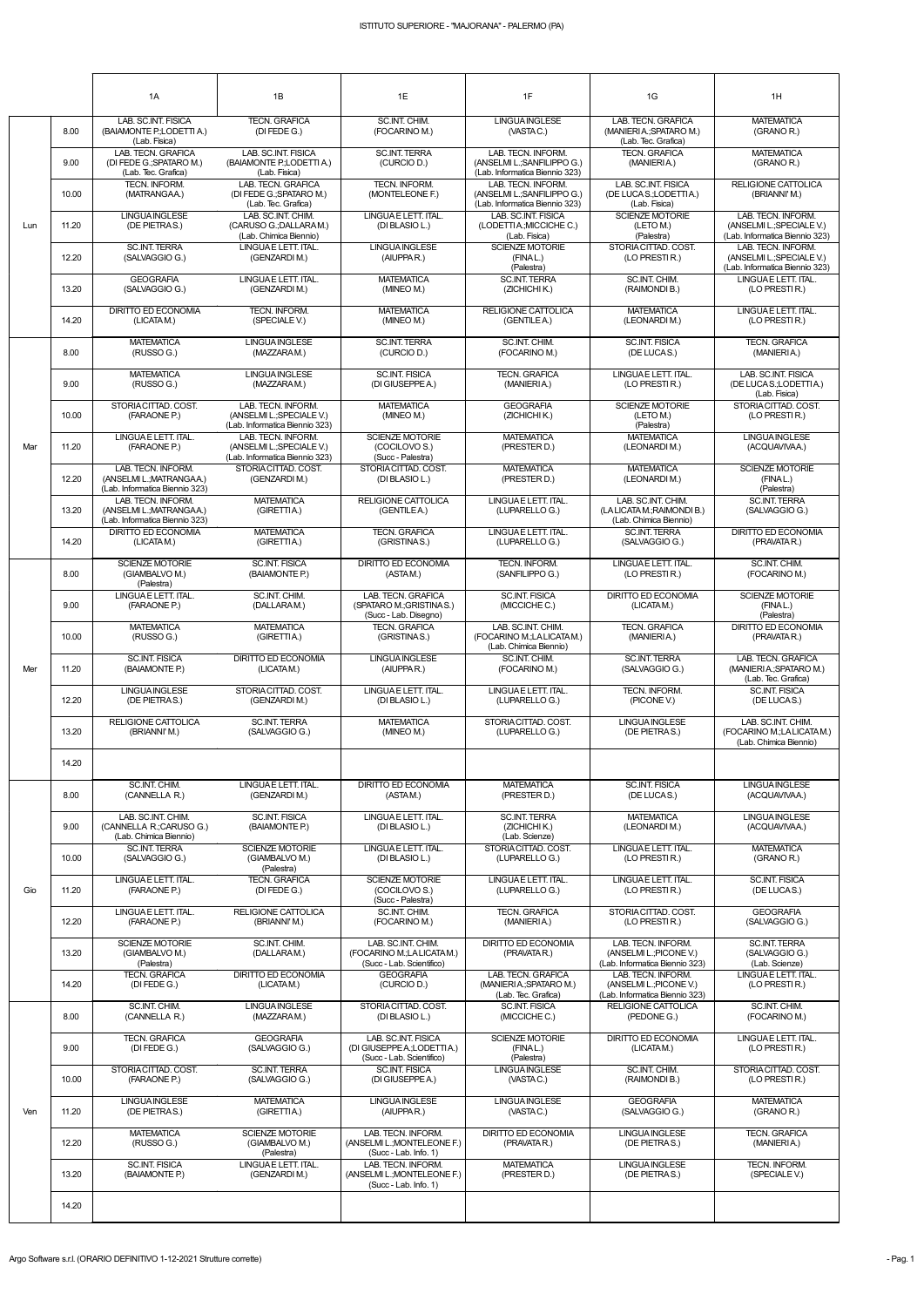| ISTITUTO SUPERIORE - "MAJORANA" - PALERMO (PA) |  |
|------------------------------------------------|--|
|                                                |  |

|     |       | 1L                                                                    | 1M                                                                           | 10                                                           | 1P                                                                                  | 1R                                                           | 1T                                                    |
|-----|-------|-----------------------------------------------------------------------|------------------------------------------------------------------------------|--------------------------------------------------------------|-------------------------------------------------------------------------------------|--------------------------------------------------------------|-------------------------------------------------------|
|     | 8.00  | <b>DIRITTO ED ECONOMIA</b><br>(PRAVATAR.)                             | LINGUAE LETT. ITAL.<br>(MESSINAA.)                                           | TEC. INF. E COMUN.<br>(PONTILLO C.)<br>(Succ - Lab. Info. 1) | <b>SC.INT. FISICA</b><br>(LUPO GIOV)                                                | STORIA CITTAD. COST.<br>(BARONE F.)                          | DIS. E ST. DELL'ARTE<br>(PANEPINTO S.)                |
|     | 9.00  | <b>SC.INT. FISICA</b><br>(TUTTOLOMONDO G.)                            | LAB. SC. TEC. AGR.<br>(MANGIONE G.)                                          | RELIGIONE CATTOLICA<br>(PULEO P.)                            | <b>RELIGIONE CATTOLICA</b><br>(BRIANNI'M.)                                          | LINGUAE LETT. ITAL.<br>(BARONE F.)                           | <b>MATEMATICA</b><br>(LO REF.)                        |
|     | 10.00 | ECOL. E PED.<br>(MANGIONE G.; MOSCAM.)                                | TEC. INF. E COMUN.<br>(CATALDO S.)                                           | <b>MATEMATICA</b><br>(DELL'ARIAA.)                           | <b>SC.INT. TERRA</b><br>(ZICHICHIK.)                                                | <b>DIRITTO ED ECONOMIA</b><br>(ASTAM.)                       | <b>MATEMATICA</b><br>(LO REF.)                        |
| Lun | 11.20 | <b>LINGUA INGLESE</b><br>(ACQUAVIVAA.)                                | TEC. INF. E COMUN.<br>(CATALDO S.)<br>(Lab. Tec. Grafica)                    | LINGUA E LETT. ITAL.<br>(BARONE F.)                          | TECN. INFORM.<br>(SANFILIPPO G.)                                                    | <b>SCIENZE MOTORIE</b><br>(URCIUOLI M.)<br>(Succ - Palestra) | INF. S.A.<br>(MATRANGAA.)<br>(Lab. INF 122)           |
|     | 12.20 | <b>SC.INT. TERRA</b><br>(ZICHICHI K.)                                 | <b>MATEMATICA</b><br>(DI CALI'D.)                                            | <b>LINGUA FRANCESE</b><br>(VACCARO M.)                       | <b>MATEMATICA</b><br>(LO CASTRO D.)                                                 | <b>MATEMATICA</b><br>(SALAMONE P.)                           | LINGUAE LETT. ITAL.<br>(PREZZEMOLO P.)                |
|     | 13.20 | TEC. INF. E COMUN.<br>(CATALDO S.)                                    | SC.INT. CHIM.<br>(BUTERAC.)                                                  | <b>SC.INT. TERRA</b><br>(PIAZZAM.)                           | <b>MATEMATICA</b><br>(LO CASTRO D.)                                                 | <b>MATEMATICA</b><br>(SALAMONE P.)                           | SCIENZE MOTORIE<br>(CACACEA.)<br>(Palestra)           |
|     | 14.20 |                                                                       |                                                                              |                                                              | <b>LINGUA INGLESE</b><br>(ACQUAVIVAA.)                                              |                                                              |                                                       |
|     | 8.00  | SC.INT. CHIM.<br>(MOSCAM.)                                            | LAB. SC. TEC. AGR.<br>(MANGIONE G.)                                          | <b>GEOGRAFIA</b><br>(VARISCO A.)                             | <b>SC.INT. FISICA</b><br>(LUPO GIOV)                                                | <b>LINGUA FRANCESE</b><br>(VACCARO M.)                       | LINGUA. CULT. STR.<br>(MENDOLIAF.)                    |
|     | 9.00  | <b>MATEMATICA</b><br>(DI CALI'D.)                                     | LAB. SC. TEC. AGR.<br>(MANGIONE G.)                                          | TEC.PROF.SER.PUB.<br>(DE GREGORIO A.; BOSCO E.)              | <b>SCIENZE MOTORIE</b><br>(GUARDI'V.)<br>(Palestra)                                 | <b>GEOGRAFIA</b><br>(VARISCOA.)                              | <b>SCIENZE MOTORIE</b><br>(CACACEA.)<br>(Palestra)    |
|     | 10.00 | LAB. SC. TEC. AGR.<br>(VALVO E.)                                      | <b>LINGUA INGLESE</b><br>(GUAITOLI P.)                                       | TEC.PROF.SER.PUB.<br>(DE GREGORIO A.; BOSCO E.)              | DIRITTO ED ECONOMIA<br>(IOREN NAPOLI G.)                                            | <b>SC.INT. TERRA</b><br>(CURCIO D.)                          | LINGUAE LETT. ITAL.<br>(PREZZEMOLO P.)                |
| Mar | 11.20 | LAB. SC. TEC. AGR.<br>(VALVO E.)                                      | LAB. SC.INT. CHIM.<br>(BUTERAC.; GIUDICE C.)<br>(Lab. Processi e Tecnologia) | TEC.PROF.SER.PUB.<br>(DE GREGORIO A.; BOSCO E.)              | STORIACITTAD. COST.<br>(VERACE P.)                                                  | <b>LINGUA INGLESE</b><br>(BUFFAC.)                           | INF. S.A.<br>(MATRANGAA.)                             |
|     | 12.20 | <b>GEOGRAFIA</b><br>(VARISCOA.)                                       | DIRITTO ED ECONOMIA<br>(PRAVATAR.)                                           | <b>MATEMATICA</b><br>(DELL'ARIAA.)                           | LINGUAE LETT. ITAL.<br>(BRANCATO A.)                                                | TEC.PROF.SER.PUB.<br>(DE GREGORIO A.; BOSCO E.)              | SCIENZE NAT.<br>(RANDAZZO L.)                         |
|     | 13.20 | PRIN.AGR.TEC.PROD.<br>(BUTERAC.;DI GANGI V.)                          | <b>GEOGRAFIA</b><br>(VARISCO A.)                                             | LAB. ARTISTICO<br>(CIRRONE S.)                               | LINGUAE LETT. ITAL.<br>(BRANCATO A.)                                                | TEC.PROF.SER.PUB.<br>(DE GREGORIO A.; BOSCO E.)              | SCIENZE NAT.<br>(RANDAZZO L.)                         |
|     | 14.20 | LINGUAE LETT. ITAL.<br>(MESSINAA.)                                    | PRIN AGR TEC PROD.<br>(BUTERAC.; DI GANGI V.)                                | LAB. ARTISTICO<br>(CIRRONE S.)                               | <b>GEOGRAFIA</b><br>(ZICHICHIK.)                                                    | TEC.PROF.SER.PUB.<br>(DE GREGORIO A.; BOSCO E.)              |                                                       |
|     | 8.00  | ECOL. E PED.<br>(MANGIONE G.; MOSCAM.)                                | LINGUAE LETT. ITAL.<br>(MESSINAA.)                                           | <b>LINGUA INGLESE</b><br>(MUSACCHIA S.)                      | LINGUAE LETT. ITAL<br>(BRANCATO A.)                                                 | TEC. INF. E COMUN.<br>(FAVUZZA F.)                           | <b>STORIALICEO</b><br>(PREZZEMOLO P.)                 |
|     | 9.00  | <b>SCIENZE MOTORIE</b><br>(GUARDI'V.)<br>(Palestra)                   | LINGUA E LETT. ITAL.<br>(MESSINAA.)                                          | <b>LINGUA INGLESE</b><br>(MUSACCHIA S.)                      | LAB. TECN. INFORM.<br>(ANSELMI L.; SANFILIPPO G.)<br>(Lab. Informatica Biennio 323) | <b>SCIENZE MOTORIE</b><br>(URCIUOLI M.)<br>(Succ - Palestra) | <b>MATEMATICA</b><br>(LO REF.)                        |
|     | 10.00 | <b>MATEMATICA</b><br>(DI CALI'D.)                                     | <b>RELIGIONE CATTOLICA</b><br>(PEDONE G.)                                    | DIRITTO ED ECONOMIA<br>(ASTAM.)                              | LAB. TECN. INFORM.<br>(ANSELMI L.; SANFILIPPO G.)<br>(Lab. Informatica Biennio 323) | <b>LINGUA INGLESE</b><br>(BUFFAC.)                           | <b>MATEMATICA</b><br>(LO REF.)                        |
| Mer | 11.20 | <b>MATEMATICA</b><br>(DI CALI'D.)                                     | ECOL. E PED.<br>(MANGIONE G.; MOSCAM.)                                       | <b>LINGUA FRANCESE</b><br>(VACCARO M.)                       | STORIACITTAD. COST.<br>(VERACE P.)                                                  | LINGUA INGLESE<br>(BUFFAC.)                                  | LINGUA. CULT. STR.<br>(MENDOLIAF.)                    |
|     | 12.20 | PRIN.AGR.TEC.PROD.<br>(BUTERAC.; DI GANGI V.)                         | <b>SC.INT. TERRA</b><br>(CURCIO D.)<br>(Lab. Scienze)                        | STORIA CITTAD, COST.<br>(BARONE F.)                          | <b>SC.INT. TERRA</b><br>(ZICHICHIK.)                                                | <b>RELIGIONE CATTOLICA</b><br>(PULEO P.)                     | <b>SCIENZE NAT.</b><br>(RANDAZZO L.)                  |
|     | 13.20 | PRIN.AGR.TEC.PROD.<br>(BUTERAC.; DI GANGI V.)                         | <b>SCIENZE MOTORIE</b><br>(GUARDI'V.)<br>(Palestra)                          | <b>SCIENZE MOTORIE</b><br>(BONURAA.)<br>(Succ - Palestra)    | <b>MATEMATICA</b><br>(LO CASTRO D.)                                                 | <b>MATEMATICA</b><br>(SALAMONE P.)                           |                                                       |
|     | 14.20 |                                                                       |                                                                              |                                                              |                                                                                     |                                                              |                                                       |
|     | 8.00  | <b>MATEMATICA</b><br>(DI CALI'D.)                                     | PRIN.AGR.TEC.PROD.<br>(BUTERAC.; DI GANGI V.)                                | <b>SC.INT. FISICA</b><br>(DI GIUSEPPEA.)                     | <b>TECN. GRAFICA</b><br>(GRISTINAS.)                                                | TEC.PROF.SER.PUB.<br>(DE GREGORIO A.; BOSCO E.)              | LINGUA E LETT. ITAL.<br>(PREZZEMOLO P.)               |
|     | 9.00  | <b>RELIGIONE CATTOLICA</b><br>(PULEO P.)                              | PRIN.AGR.TEC.PROD.<br>(BUTERAC: DI GANGIV.)                                  | <b>LINGUA INGLESE</b><br>(MUSACCHIA S.)                      | LAB. TECN. GRAFICA<br>(SPATARO M.; GRISTINA S.)<br>(Lab. Tec. Grafica)              | TEC.PROF.SER.PUB.<br>(DE GREGORIO A: BOSCO E.)               | LINGUAE LETT. ITAL.<br>(PREZZEMOLO P.)                |
|     | 10.00 | <b>SCIENZE MOTORIE</b><br>(GUARDI'V.)<br>(Palestra)                   | <b>MATEMATICA</b><br>(DI CALI'D.)                                            | <b>SCIENZE MOTORIE</b><br>(BONURAA.)<br>(Succ - Palestra)    | LAB. SC.INT. CHIM.<br>(VALVO E.;CINAV.)<br>(Lab. Chimica Biennio)                   | TEC.PROF.SER.PUB.<br>(DE GREGORIO A.; BOSCO E.)              | <b>FISICALICEO</b><br>(BAIAMONTE P.)                  |
| Gio | 11.20 | LINGUAE LETT. ITAL.<br>(MESSINAA.)                                    | <b>MATEMATICA</b><br>(DI CALI'D.)                                            | <b>MATEMATICA</b><br>(DELL'ARIAA.)                           | SC.INT. CHIM.<br>(CINAV.)                                                           | LINGUAE LETT. ITAL.<br>(BARONE F.)                           | DIS. E ST. DELL'ARTE<br>(PANEPINTO S.)                |
|     | 12.20 | LAB. SC. TEC. AGR.<br>(VALVO E.)                                      | ECOL. E PED.<br>(MANGIONE G.; MOSCAM.)                                       | <b>MATEMATICA</b><br>(DELL'ARIAA.)                           | SC.INT. CHIM.<br>(CINAV.)                                                           | DIRITTO ED ECONOMIA<br>(ASTAM.)                              | RELIGIONE CATTOLICA<br>(GENTILE A.)                   |
|     | 13.20 | TEC. INF. E COMUN.<br>(CATALDO S.)<br>(Lab. Tec. Grafica)             | <b>SC.INT. FISICA</b><br>(TUTTOLOMONDO G.)<br>(Lab. Fisica)                  | LINGUA E LETT. ITAL.<br>(BARONE F.)                          | DIRITTO ED ECONOMIA<br>(IOREN NAPOLI G.)                                            | LAB. ARTISTICO<br>(CIRRONE S.)                               |                                                       |
|     | 14.20 | LAB. SC.INT. CHIM.<br>(CAMPAGNAM.; MOSCAM.)<br>(Lab. Chimica Biennio) | STORIACITTAD. COST.<br>(MESSINAA.)                                           | LINGUA E LETT. ITAL.<br>(BARONE F.)                          | LAB. SC.INT. FISICA<br>(CATANESE V.;LUPO GIOV)<br>(Lab. Fisica)                     | LAB. ARTISTICO<br>(CIRRONE S.)                               |                                                       |
|     | 8.00  | <b>LINGUAINGLESE</b><br>(ACQUAVIVAA.)                                 | <b>SCIENZE MOTORIE</b><br>(GUARDI'V.)<br>(Palestra)                          | TEC.PROF.SER.PUB.<br>(DE GREGORIO A.; BOSCO E.)              | <b>MATEMATICA</b><br>(LO CASTRO D.)                                                 | <b>MATEMATICA</b><br>(SALAMONE P.)                           | <b>STORIALICEO</b><br>(PREZZEMOLO P.)                 |
|     | 9.00  | <b>LINGUA INGLESE</b><br>(ACQUAVIVAA.)                                | <b>MATEMATICA</b><br>(DI CALI'D.)                                            | TEC.PROF.SER.PUB.<br>(DE GREGORIO A.; BOSCO E.)              | LINGUAE LETT. ITAL.<br>(BRANCATO A.)                                                | <b>LINGUA FRANCESE</b><br>(VACCARO M.)                       | LINGUA, CULT, STR.<br>(MENDOLIAF.)                    |
|     | 10.00 | LINGUAE LETT. ITAL.<br>(MESSINAA.)                                    | DIRITTO ED ECONOMIA<br>(PRAVATAR.)                                           | TEC.PROF.SER.PUB.<br>(DE GREGORIO A.; BOSCO E.)              | <b>LINGUA INGLESE</b><br>(ACQUAVIVAA.)                                              | LINGUA E LETT. ITAL.<br>(BARONE F.)                          | <b>FISICALICEO</b><br>(BAIAMONTE P.)<br>(Lab. Fisica) |
| Ven | 11.20 | LINGUAE LETT. ITAL.<br>(MESSINAA.)                                    | <b>LINGUAINGLESE</b><br>(GUAITOLI P.)                                        | TEC. INF. E COMUN.<br>(PONTILLO C.)                          | LINGUA INGLESE<br>(ACQUAVIVAA.)                                                     | LINGUA E LETT. ITAL.<br>(BARONE F.)                          | <b>MATEMATICA</b><br>(LO REF.)                        |
|     | 12.20 | STORIACITTAD. COST.<br>(MESSINAA.)                                    | <b>LINGUAINGLESE</b><br>(GUAITOLI P.)                                        | DIRITTO ED ECONOMIA<br>(ASTAM.)                              | <b>SCIENZE MOTORIE</b><br>(GUARDI'V.)<br>(Palestra)                                 | <b>SC.INT. FISICA</b><br>(DI GIUSEPPE A.)                    | <b>GEOGRAFIALICEO</b><br>(PREZZEMOLO P.)              |
|     | 13.20 | <b>DIRITTO ED ECONOMIA</b><br>(PRAVATAR.)                             | LINGUAE LETT. ITAL.<br>(MESSINAA.)                                           | LINGUA E LETT. ITAL.<br>(BARONE F.)                          | <b>TECN. GRAFICA</b><br>(GRISTINAS.)                                                | TEC. INF. E COMUN.<br>(FAVUZZAF.)                            |                                                       |
|     | 14.20 |                                                                       |                                                                              |                                                              |                                                                                     |                                                              |                                                       |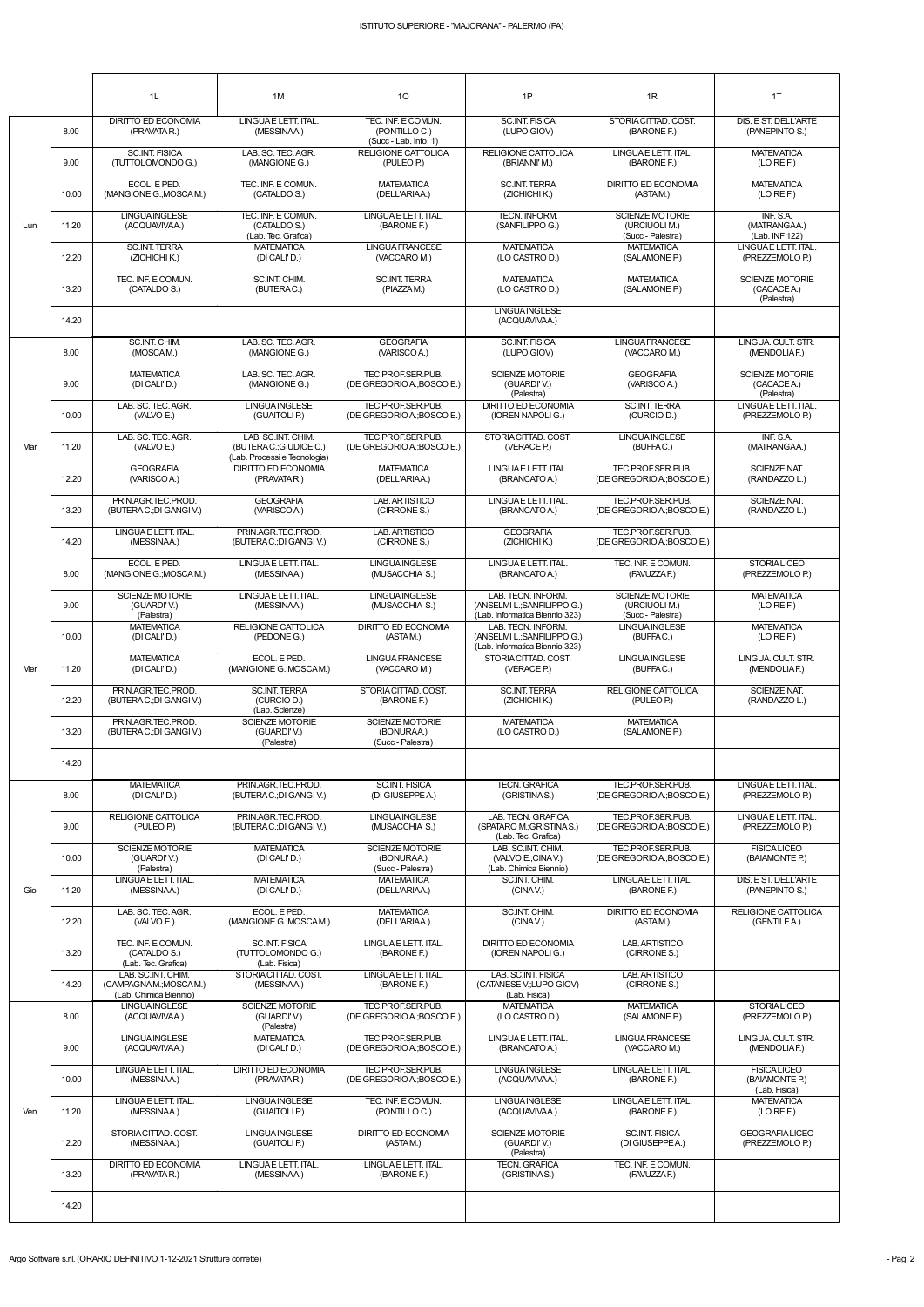|     |       | 1U                                                          | 1 <sub>V</sub>                                        | 1X                                                     | 1Y                                                     | 2A                                                                      | 2B                                                                        |
|-----|-------|-------------------------------------------------------------|-------------------------------------------------------|--------------------------------------------------------|--------------------------------------------------------|-------------------------------------------------------------------------|---------------------------------------------------------------------------|
|     | 8.00  | DIS. E ST. DELL'ARTE<br>(SCALICI G.)                        | <b>SCIENZE NAT.</b><br>(RANDAZZO L.)                  | <b>GEOGRAFIALICEO</b><br>(PINZARRONE L.)               | <b>MATEMATICA</b><br>(CINOTTI F.)                      | <b>MATEMATICA</b><br>(RUSSO G.)                                         | <b>MATEMATICA</b><br>(GIRETTIA.)                                          |
|     | 9.00  | <b>MATEMATICA</b><br>(CINOTTI F.)                           | INF. S.A.<br>(MATRANGAA.)                             | <b>STORIALICEO</b><br>(PINZARRONE L.)                  | <b>SCIENZE NAT.</b><br>(RANDAZZO L.)                   | <b>MATEMATICA</b><br>(RUSSO G.)                                         | STORIACITTAD. COST.<br>(CACIOPPO G.)                                      |
|     | 10.00 | <b>MATEMATICA</b><br>(CINOTTI F.)                           | LINGUAE LETT. ITAL.<br>(TERMINIA.)                    | <b>MATEMATICA</b><br>(LO CASTRO D.)                    | <b>STORIALICEO</b><br>(ANTONAR.)                       | SC.INT. CHIM.<br>(DALLARAM.)                                            | LINGUAE LETT. ITAL.<br>(CACIOPPO G.)                                      |
| Lun | 11.20 | LINGUA, CULT, STR.<br>(MENDOLIAF.)                          | DIS. E ST. DELL'ARTE<br>(SCALICI G.)                  | <b>MATEMATICA</b><br>(LO CASTRO D.)                    | DISC. SPORT.<br>(ANDRONICO D.)                         | <b>TECN. GRAFICA</b><br>(DIFEDE $G$ .)                                  | LINGUAE LETT. ITAL.<br>(CACIOPPO G.)                                      |
|     | 12.20 | <b>STORIALICEO</b><br>(VASI T.)                             | <b>STORIALICEO</b><br>(CRIVELLOR.)                    | LINGUA. CULT. STR.<br>(MARCHICAI.)                     | <b>SCIENZE MOTORIE</b><br>(ANDRONICO D.)<br>(Palestra) | LAB. SC.INT. CHIM.<br>(CARUSO G.; DALLARAM.)<br>(Lab. Chimica Biennio)  | <b>TECN. GRAFICA</b><br>(DI FEDE G.)                                      |
|     | 13.20 | <b>FISICALICEO</b><br>(DE LUCAS.)                           | LINGUA, CULT, STR.<br>(MENDOLIAF.)                    | LINGUA, CULT, STR.<br>(MARCHICAI.)                     |                                                        | STORIA CITTAD, COST.<br>(CACIOPPO G.)                                   | SC. E TECN. APPL. CH<br>(DALLARAM.)                                       |
|     | 14.20 |                                                             |                                                       |                                                        |                                                        |                                                                         |                                                                           |
|     | 8.00  | <b>SCIENZE MOTORIE</b><br>(CACACE A.)<br>(Palestra)         | <b>MATEMATICA</b><br>(LO REF.)                        | LINGUA E LETT. ITAL.<br>(DI GESARO C.)                 | LINGUAE LETT. ITAL.<br>(CRIVELLO R.)                   | LAB. SC.INT. FISICA<br>(BAIAMONTE P.; LODETTI A.)<br>(Lab. Fisica)      | SC. E TECN. APPL. CH<br>(DALLARA M.;CARUSO G.)<br>(Lab. Chimica Biennio)  |
|     | 9.00  | INF. S.A.<br>(MATRANGAA.)                                   | <b>MATEMATICA</b><br>(LO REF.)                        | <b>STORIALICEO</b><br>(PINZARRONE L.)                  | LINGUAE LETT. ITAL.<br>(CRIVELLOR.)                    | <b>SC.INT. FISICA</b><br>(BAIAMONTE P.)                                 | SC. E TECN. APPL. CH<br>(DALLARA M.; CARUSO G.)<br>(Lab. Chimica Biennio) |
|     | 10.00 | LINGUAE LETT. ITAL.<br>(CRIVELLO R.)                        | INF. S.A.<br>(MATRANGAA.)<br>(Lab. Tec. Grafica)      | DISC. SPORT.<br>(CORRAO A.)                            | LINGUA, CULT, STR.<br>(MARCHICAI.)                     | <b>MATEMATICA</b><br>(RUSSO G.)                                         | LINGUAE LETT. ITAL.<br>(CACIOPPO G.)                                      |
| Mar | 11.20 | LINGUAE LETT. ITAL.<br>(CRIVELLO R.)                        | LINGUA. CULT. STR.<br>(MENDOLIAF.)                    | <b>SCIENZE NAT.</b><br>(ZICHICHIK.)                    | <b>SCIENZE MOTORIE</b><br>(ANDRONICO D.)<br>(Palestra) | LINGUAE LETT. ITAL.<br>(CACIOPPO G.)                                    | <b>MATEMATICA</b><br>(GIRETTIA.)                                          |
|     | 12.20 | <b>SCIENZE NAT.</b><br>(BRANCAZIO C.)                       | <b>STORIALICEO</b><br>(CRIVELLOR.)                    | <b>FISICALICEO</b><br>(TUMMINELLO I.)<br>(Lab. Fisica) | <b>RELIGIONE CATTOLICA</b><br>(PEDONE G.)              | LINGUAE LETT. ITAL.<br>(CACIOPPO G.)                                    | <b>MATEMATICA</b><br>(GIRETTIA.)                                          |
|     | 13.20 | <b>SCIENZE NAT.</b><br>(BRANCAZIO C.)                       |                                                       |                                                        |                                                        | <b>LINGUA INGLESE</b><br>(DE PIETRAS.)                                  | <b>RELIGIONE CATTOLICA</b><br>(BRIANNI'M.)                                |
|     | 14.20 |                                                             |                                                       |                                                        |                                                        | <b>LINGUAINGLESE</b><br>(DE PIETRAS.)                                   | <b>SCIENZE MOTORIE</b><br>(ANDRONICO D.)<br>(Palestra)                    |
|     | 8.00  | <b>RELIGIONE CATTOLICA</b><br>(MESSINAC.)                   | LINGUAE LETT. ITAL.<br>(TERMINIA.)                    | LINGUA E LETT. ITAL.<br>(DI GESARO C.)                 | <b>FISICALICEO</b><br>(LUPO GIOV)                      | LINGUA E LETT. ITAL.<br>(CACIOPPO G.)                                   | SC.INT. CHIM.<br>(DALLARAM.)                                              |
|     | 9.00  | <b>MATEMATICA</b><br>(CINOTTI F.)                           | LINGUA. CULT. STR.<br>(MENDOLIAF.)                    | LINGUA E LETT. ITAL.<br>(DI GESARO C.)                 | <b>GEOGRAFIALICEO</b><br>(ANTONAR.)                    | <b>SC.INT. TERRA</b><br>(SALVAGGIO G.)                                  | STORIA CITTAD, COST.<br>(CACIOPPO G.)                                     |
|     | 10.00 | <b>MATEMATICA</b><br>(CINOTTI F.)                           | <b>SCIENZE NAT.</b><br>(RANDAZZO L.)                  | <b>SCIENZE MOTORIE</b><br>(CORRAO A.)<br>(Palestra)    | LINGUAE LETT. ITAL.<br>(CRIVELLOR.)                    | SC. E TECN. APPL. CH<br>(DALLARAM.)                                     | <b>SC.INT. TERRA</b><br>(SALVAGGIO G.)                                    |
| Mer | 11.20 | <b>FISICALICEO</b><br>(DE LUCAS.)<br>(Lab. Fisica)          | <b>SCIENZE NAT.</b><br>(RANDAZZO L.)                  | <b>SCIENZE MOTORIE</b><br>(CORRAO A.)<br>(Palestra)    | LINGUAE LETT. ITAL.<br>(CRIVELLO R.)                   | <b>MATEMATICA</b><br>(RUSSO G.)                                         | LINGUAE LETT. ITAL.<br>(CACIOPPO G.)                                      |
|     | 12.20 | LINGUAE LETT. ITAL.<br>(CRIVELLO R.)                        | <b>FISICALICEO</b><br>(BAIAMONTE P.)<br>(Lab. Fisica) | <b>MATEMATICA</b><br>(LO CASTRO D.)                    | <b>MATEMATICA</b><br>(CINOTTI F.)                      | <b>SCIENZE MOTORIE</b><br>(GIAMBALVO M.)<br>(Palestra)                  | <b>DIRITTO ED ECONOMIA</b><br>(LICATAM.)                                  |
|     | 13.20 | LINGUAE LETT. ITAL.<br>(CRIVELLO R.)                        | <b>MATEMATICA</b><br>(LO RE F.)                       |                                                        | <b>MATEMATICA</b><br>(CINOTTI F.)                      | <b>DIRITTO ED ECONOMIA</b><br>(LICATAM.)                                | <b>SC.INT. FISICA</b><br>(BAIAMONTE P.)                                   |
|     | 14.20 |                                                             |                                                       |                                                        |                                                        |                                                                         |                                                                           |
|     | 8.00  | LINGUA. CULT. STR.<br>(MENDOLIAF.)                          | <b>MATEMATICA</b><br>(LO RE F.)                       | <b>FISICALICEO</b><br>(TUMMINELLO I.)                  | LINGUA. CULT. STR.<br>(MARCHICAI.)                     | <b>RELIGIONE CATTOLICA</b><br>(BRIANNI'M.)                              | LAB. SC.INT. FISICA<br>(BAIAMONTE P.; LODETTI A.)<br>(Lab. Fisica)        |
|     | 9.00  | INF. S.A.<br>(MATRANGAA.)<br>(Lab. Informatica Biennio 323) | <b>SCIENZE MOTORIE</b><br>(GUARDI'V.)<br>(Palestra)   | DISC. SPORT.<br>(CORRAO A.)                            | LINGUA. CULT. STR.<br>(MARCHICAI.)                     | STORIA CITTAD. COST.<br>(CACIOPPO G.)                                   | <b>MATEMATICA</b><br>(GIRETTIA.)                                          |
|     | 10.00 | <b>STORIALICEO</b><br>(VASI T)                              | LINGUA E LETT. ITAL.<br>(TERMINIA.)                   | DISC. SPORT.<br>(CORRAO A.)                            | <b>SCIENZE MOTORIE</b><br>(ANDRONICO D.)<br>(Palestra) | LAB. TECN. GRAFICA<br>(DI FEDE G.; SPATARO M.)<br>(Lab. Tec. Grafica)   | <b>LINGUAINGLESE</b><br>(MAZZARAM.)                                       |
| Gio | 11.20 | DIS. E ST. DELL'ARTE<br>(SCALICI G.)                        | <b>FISICALICEO</b><br>(BAIAMONTE P.)                  | <b>SCIENZE MOTORIE</b><br>(CORRAO A.)<br>(Palestra)    | DISC. SPORT.<br>(ANDRONICO D.)                         | SC. E TECN. APPL. CH<br>(DALLARAM.;CARUSO G.)<br>(Lab. Chimica Biennio) | <b>SC.INT. TERRA</b><br>(SALVAGGIO G.)<br>(Lab. Scienze)                  |
|     | 12.20 | <b>SCIENZE NAT.</b><br>(BRANCAZIO C.)                       | DIS. E ST. DELL'ARTE<br>(SCALICI G.)                  | <b>SCIENZE NAT.</b><br>(ZICHICHIK.)<br>(Lab. Scienze)  | <b>MATEMATICA</b><br>(CINOTTI F.)                      | SC. E TECN. APPL. CH<br>(DALLARAM.;CARUSO G.)<br>(Lab. Chimica Biennio) | LAB. TECN. GRAFICA<br>(DI FEDE G.; SPATARO M.)<br>(Lab. Tec. Grafica)     |
|     | 13.20 |                                                             |                                                       | <b>SCIENZE NAT.</b><br>(ZICHICHIK.)                    | <b>MATEMATICA</b><br>(CINOTTI F.)                      | <b>DIRITTO ED ECONOMIA</b><br>(LICATAM.)                                | <b>TECN. GRAFICA</b><br>(DI FEDE G.)                                      |
|     | 14.20 |                                                             |                                                       |                                                        |                                                        | <b>SC.INT. TERRA</b><br>(SALVAGGIO G.)                                  | <b>SCIENZE MOTORIE</b><br>(ANDRONICO D.)<br>(Palestra)                    |
|     | 8.00  | LINGUA, CULT, STR.<br>(MENDOLIAF.)                          | <b>RELIGIONE CATTOLICA</b><br>(GENTILEA.)             | LINGUA E LETT. ITAL.<br>(DI GESARO C.)                 | <b>FISICALICEO</b><br>(LUPO GIOV)<br>(Lab. Fisica)     | <b>TECN. GRAFICA</b><br>(DI FEDE G.)                                    | <b>SC.INT. FISICA</b><br>(BAIAMONTE P.)                                   |
|     | 9.00  | <b>MATEMATICA</b><br>(CINOTTI F.)                           | <b>SCIENZE MOTORIE</b><br>(GUARDI'V.)<br>(Palestra)   | <b>MATEMATICA</b><br>(LO CASTRO D.)                    | <b>STORIALICEO</b><br>(ANTONAR.)                       | SCIENZE MOTORIE<br>(GIAMBALVO M.)<br>(Palestra)                         | <b>LINGUA INGLESE</b><br>(MAZZARAM.)                                      |
|     | 10.00 | <b>GEOGRAFIALICEO</b><br>(VASIT)                            | <b>MATEMATICA</b><br>(LO REF.)                        | <b>MATEMATICA</b><br>(LO CASTRO D.)                    | DISC. SPORT.<br>(ANDRONICO D.)                         | <b>LINGUA INGLESE</b><br>(DE PIETRAS.)                                  | <b>LINGUAINGLESE</b><br>(MAZZARAM.)                                       |
| Ven | 11.20 | <b>SCIENZE MOTORIE</b><br>(CACACE A.)<br>(Palestra)         | <b>GEOGRAFIA LICEO</b><br>(BARBERAM.)                 | LINGUA. CULT. STR.<br>(MARCHICAI.)                     | SCIENZE NAT.<br>(RANDAZZO L.)                          | <b>SC.INT. FISICA</b><br>(BAIAMONTE P.)                                 | LAB. SC.INT. CHIM.<br>(CARUSO G.; DALLARAM.)<br>(Lab. Chimica Biennio)    |
|     | 12.20 |                                                             | LINGUAE LETT. ITAL.<br>(TERMINIA.)                    | RELIGIONE CATTOLICA<br>(PEDONE G.)                     | SCIENZE NAT.<br>(RANDAZZO L.)                          | LINGUAE LETT. ITAL.<br>(CACIOPPO G.)                                    | SC.INT. CHIM.<br>(DALLARAM.)                                              |
|     | 13.20 |                                                             |                                                       |                                                        |                                                        | SC.INT. CHIM.<br>(DALLARAM.)                                            | <b>DIRITTO ED ECONOMIA</b><br>(LICATAM.)                                  |
|     | 14.20 |                                                             |                                                       |                                                        |                                                        |                                                                         |                                                                           |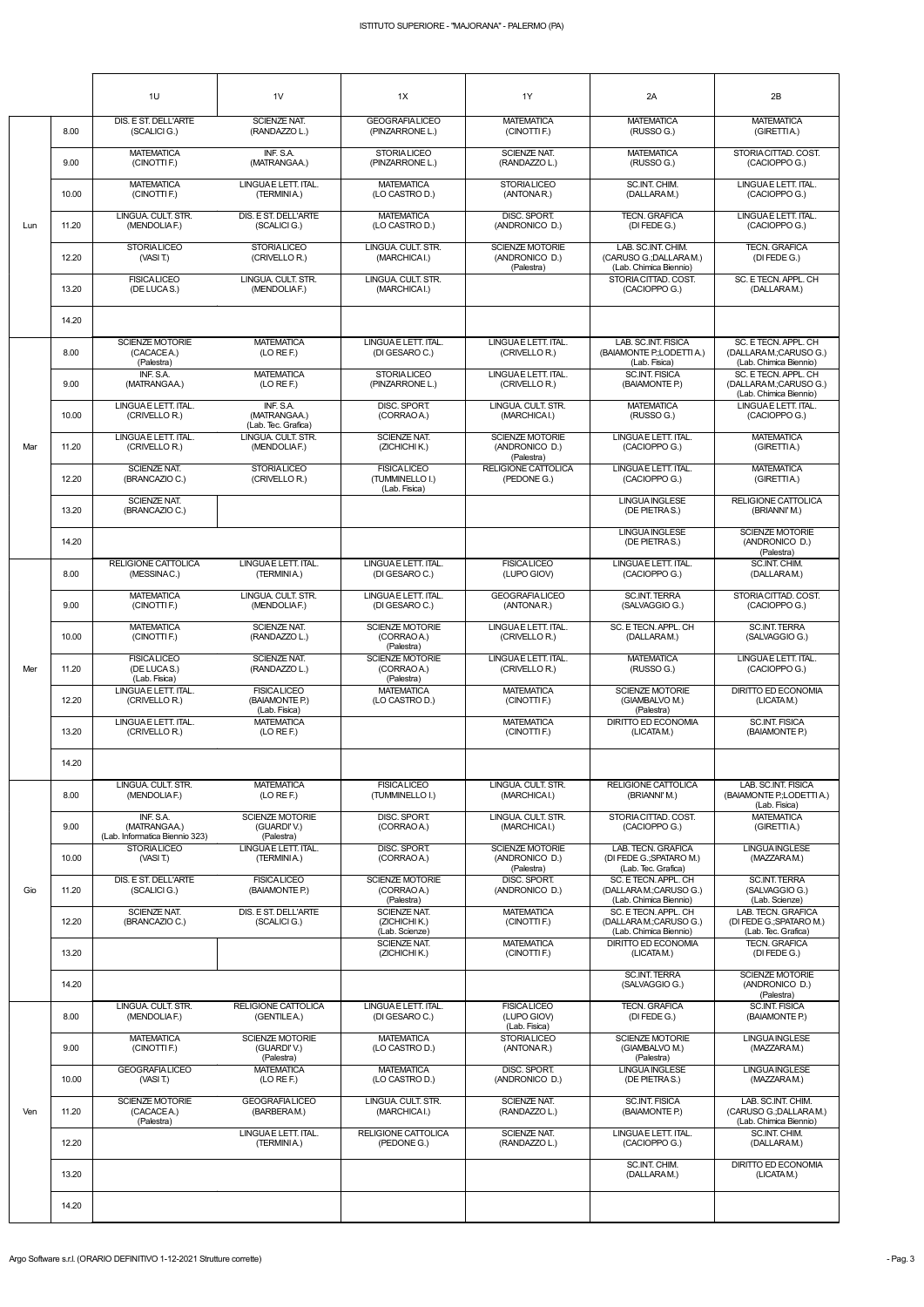|     |       | 2E                                                                                                       | 2F                                                                        | 2G                                                                          | 2H                                                                       | 2L                                                              | 2M                                                            |
|-----|-------|----------------------------------------------------------------------------------------------------------|---------------------------------------------------------------------------|-----------------------------------------------------------------------------|--------------------------------------------------------------------------|-----------------------------------------------------------------|---------------------------------------------------------------|
|     | 8.00  | <b>TECN. GRAFICA</b><br>(GRISTINAS.)                                                                     | SC. E TECN. APPL. IN<br>(SANFILIPPO G.)<br>(Lab. Informatica Biennio 323) | <b>SC.INT. FISICA</b><br>(DE LUCAS.)                                        | <b>RELIGIONE CATTOLICA</b><br>(BRIANNI'M.)                               | PRINC.MECC.E CONTAB.<br>(MANGIONE G.; MOSCAM.)                  | LAB. SC. TEC. AGR.<br>(GIUDICE C.)                            |
|     | 9.00  | SC.INT. CHIM.<br>(FOCARINO M.)                                                                           | LINGUA E LETT. ITAL.<br>(ODDO R.)                                         | SC. E TECN. APPL. IN<br>(PICONE V.)                                         | <b>DIRITTO ED ECONOMIA</b><br>(PRAVATA R.)                               | LINGUAE LETT. ITAL.<br>(MESSINAA.)                              | LAB. SC. TEC. AGR.<br>(GIUDICE C.)                            |
|     | 10.00 | <b>SC.INT. TERRA</b><br>(CURCIO D.)                                                                      | LINGUAE LETT. ITAL.<br>(ODDO R.)                                          | SC. E TECN. APPL. IN<br>(PICONE V.)                                         | <b>TECN. GRAFICA</b><br>(MANIERIA.)                                      | LINGUAE LETT. ITAL.<br>(MESSINAA.)                              | <b>LINGUA INGLESE</b><br>(DE PIETRAS.)                        |
| Lun | 11.20 | SC. E TECN. APPL. IN<br>(MONTELEONE F.)<br>(Succ - Lab. Telecomunicazioni)                               | <b>TECN. GRAFICA</b><br>(MANIERIA.)                                       | <b>LINGUA INGLESE</b><br>(GITTO M.)                                         | <b>SC.INT. FISICA</b><br>(DE LUCAS.)                                     | ECOL. E PED.<br>(BUTERAC.; MANGIONE G.)                         | LINGUAE LETT. ITAL.<br>(MESSINAA.)                            |
|     | 12.20 | LINGUAE LETT. ITAL.<br>(DI BLASIO L.)                                                                    | LAB. SC.INT. FISICA<br>(LODETTIA.; MICCICHE C.)<br>(Lab. Fisica)          | <b>SCIENZE MOTORIE</b><br>(LETO M.)<br>(Palestra)                           | <b>LINGUA INGLESE</b><br>(ACQUAVIVAA.)                                   | ECOL. E PED.<br>(BUTERAC.; MANGIONE G.)                         | LINGUAE LETT. ITAL.<br>(MESSINAA.)                            |
|     | 13.20 | LINGUAE LETT. ITAL.<br>(DI BLASIO L.)                                                                    | <b>RELIGIONE CATTOLICA</b><br>(GENTILEA.)                                 | <b>MATEMATICA</b><br>(LEONARDIM.)                                           | <b>LINGUA INGLESE</b><br>(ACQUAVIVAA.)                                   | STORIA CITTAD. COST.<br>(BRANCATO A.)                           | <b>MATEMATICA</b><br>(DI CALI'D.)                             |
|     | 14.20 |                                                                                                          |                                                                           |                                                                             |                                                                          |                                                                 | <b>MATEMATICA</b><br>(DI CALI'D.)                             |
|     | 8.00  | <b>SC.INT. FISICA</b><br>(DI GIUSEPPE A.)                                                                | <b>MATEMATICA</b><br>(PRESTER D.)                                         | DIRITTO ED ECONOMIA<br>(IOREN NAPOLI G.)                                    | LINGUAE LETT. ITAL.<br>(LO PRESTIR.)                                     | TEC. INF. E COMUN.<br>(CATALDO S.)<br>(Lab. Tec. Grafica)       | SCIENZE MOTORIE<br>(GUARDI'V.)                                |
|     | 9.00  | STORIACITTAD, COST.<br>(DI BLASIO L.)                                                                    | SC.INT. CHIM.<br>(FOCARINO M.)                                            | <b>SCIENZE MOTORIE</b><br>(LETO M.)<br>(Palestra)                           | <b>SCIENZE MOTORIE</b><br>(FINAL.)<br>(Palestra)                         | LAB. SC. TEC. AGR.<br>(GIUDICE C.)                              | TEC. INF. E COMUN.<br>(CARABILLO M.)<br>(Lab. Tec. Grafica)   |
|     | 10.00 | LINGUAE LETT. ITAL.<br>(DI BLASIO L.)                                                                    | SCIENZE MOTORIE<br>(FINAL.)<br>(Palestra)                                 | <b>TECN. GRAFICA</b><br>(MANIERIA.)                                         | SC.INT. CHIM.<br>(FOCARINO M.)                                           | LAB. SC. TEC. AGR.<br>(GIUDICE C.)                              | SC.INT. CHIM.<br>(MOSCAM.)                                    |
| Mar | 11.20 | <b>MATEMATICA</b><br>(MINEO M.)                                                                          | LAB. SC.INT. CHIM.<br>(FOCARINO M.;LALICATAM.)<br>(Lab. Chimica Biennio)  | LINGUA E LETT. ITAL.<br>(D'ANNA R.)                                         | <b>SC.INT. FISICA</b><br>(DE LUCAS.)                                     | <b>SC.INT. FISICA</b><br>(DI GIUSEPPE A.)<br>(Lab. Fisica)      | <b>GEOGRAFIA</b><br>(VARISCOA.)                               |
|     | 12.20 | <b>MATEMATICA</b><br>(MINEO M.)                                                                          | <b>DIRITTO ED ECONOMIA</b><br>(IOREN NAPOLI G.)                           | LINGUA E LETT. ITAL.<br>(D'ANNA R.)                                         | LAB. SC.INT. CHIM.<br>(FOCARINO M.;LALICATAM.)<br>(Lab. Chimica Biennio) | <b>LINGUA INGLESE</b><br>(ACQUAVIVAA.)                          | LINGUAE LETT. ITAL.<br>(MESSINAA.)                            |
|     | 13.20 | <b>SC.INT. TERRA</b><br>(CURCIO D.)                                                                      | <b>SC.INT. FISICA</b><br>(MICCICHE C.)                                    | <b>MATEMATICA</b><br>(LEONARDIM.)                                           | <b>MATEMATICA</b><br>(GRANO R.)                                          | LINGUAE LETT. ITAL.<br>(MESSINAA.)                              | <b>DIRITTO ED ECONOMIA</b><br>(ASTAM.)                        |
|     | 14.20 | <b>SCIENZE MOTORIE</b><br>(COCILOVO S.)<br>(Succ - Palestra)                                             | STORIACITTAD, COST.<br>(IMMORDINO L.)                                     | <b>MATEMATICA</b><br>(LEONARDIM.)                                           | <b>MATEMATICA</b><br>(GRANO R.)                                          | DIRITTO ED ECONOMIA<br>(ASTAM.)                                 | <b>SC.INT. FISICA</b><br>(MICCICHE C.)<br>(Lab. Fisica)       |
|     | 8.00  | LAB. TECN. GRAFICA<br>(SPATARO M.; GRISTINA S.)<br>(Succ - Lab. Disegno)                                 | <b>SC.INT. FISICA</b><br>(MICCICHE C.)                                    | LAB. SC.INT. CHIM.<br>(LA LICATA M.; RAIMONDI B.)<br>(Lab. Chimica Biennio) | <b>LINGUA INGLESE</b><br>(ACQUAVIVAA.)                                   | <b>MATEMATICA</b><br>(DI CALI'D.)                               | <b>SCIENZE MOTORIE</b><br>(GUARDI'V.)                         |
|     | 9.00  | <b>DIRITTO ED ECONOMIA</b><br>(ASTAM.)                                                                   | <b>LINGUA INGLESE</b><br>(VASTAC.)                                        | SC.INT. CHIM.<br>(RAIMONDI B.)                                              | STORIACITTAD, COST.<br>(LO PRESTIR.)                                     | <b>MATEMATICA</b><br>(DI CALI'D.)                               | PRINC.MECC.E CONTAB.<br>(MANGIONE G.; MOSCAM.)                |
|     | 10.00 | <b>RELIGIONE CATTOLICA</b><br>(GENTILE A.)                                                               | <b>LINGUA INGLESE</b><br>(VASTAC.)                                        | <b>LINGUA INGLESE</b><br>(GITTO M.)                                         | LINGUAE LETT. ITAL.<br>(LO PRESTIR.)                                     | <b>SCIENZE MOTORIE</b><br>(GUARDI'V.)<br>(Palestra)             | PRINC.MECC.E CONTAB.<br>(MANGIONE G.; MOSCAM.)                |
| Mer | 11.20 | <b>TECN. GRAFICA</b><br>(GRISTINAS.)                                                                     | <b>SC.INT. TERRA</b><br>(ZICHICHI K.)                                     | <b>LINGUA INGLESE</b><br>(GITTO M.)                                         | LINGUAE LETT. ITAL.<br>(LO PRESTIR.)                                     | TEC. INF. E COMUN.<br>(CATALDO S.)                              | <b>LINGUAINGLESE</b><br>(DE PIETRAS.)                         |
|     | 12.20 | <b>LINGUA INGLESE</b><br>(AIUPPAR.)                                                                      | LAB. TECN. GRAFICA<br>(MANIERIA: SPATARO M.)<br>(Lab. Tec. Grafica)       | <b>SC.INT. TERRA</b><br>(SALVAGGIO G.)                                      | SC.INT. CHIM.<br>(FOCARINO M.)                                           | <b>LINGUAINGLESE</b><br>(ACQUAVIVAA.)                           | <b>MATEMATICA</b><br>(DI CALI'D.)                             |
|     | 13.20 | STORIACITTAD, COST.<br>(DI BLASIO L.)                                                                    | <b>MATEMATICA</b><br>(PRESTER D.)                                         | LAB. TECN. GRAFICA<br>(MANIERIA.; SPATARO M.)<br>(Lab. Tec. Grafica)        | <b>SC.INT. TERRA</b><br>(CURCIO D.)<br>(Lab. Scienze)                    | <b>LINGUAINGLESE</b><br>(ACQUAVIVAA.)                           | LAB. SC. TEC. AGR.<br>(GIUDICE C.)                            |
|     | 14.20 |                                                                                                          | LINGUAE LETT. ITAL.<br>(ODDO R.)                                          |                                                                             |                                                                          |                                                                 |                                                               |
|     | 8.00  | <b>SCIENZE MOTORIE</b><br>(COCILOVO S.)<br>(Succ - Palestra)                                             | SC. E TECN. APPL. IN<br>(SANFILIPPO G.)                                   | <b>RELIGIONE CATTOLICA</b><br>(MESSINAC.)                                   | SC. E TECN. APPL. IN<br>(SPECIALE V.)                                    | <b>RELIGIONE CATTOLICA</b><br>(PULEO P.)                        | RELIGIONE CATTOLICA<br>(PEDONE G.)                            |
|     | 9.00  | SC. E TECN. APPL. IN<br>(MONTELEONE F.)                                                                  | SC. E TECN. APPL. IN<br>(SANFILIPPO G.)                                   | LAB. SC.INT. FISICA<br>(DE LUCAS.;LODETTIA.)<br>(Lab. Fisica)               | <b>SCIENZE MOTORIE</b><br>(FINAL.)<br>(Palestra)                         | <b>MATEMATICA</b><br>(DI CALI'D.)                               | LINGUA INGLESE<br>(DE PIETRAS.)                               |
|     | 10.00 | <b>DIRITTO ED ECONOMIA</b><br>(ASTAM.)                                                                   | <b>SC.INT. TERRA</b><br>(ZICHICHIK.)<br>(Lab. Scienze)                    | STORIA CITTAD, COST.<br>(D'ANNA R.)                                         | LAB. SC.INT. FISICA<br>(DE LUCAS.;LODETTIA.)<br>(Lab. Fisica)            | SC.INT. CHIM.<br>(MOSCAM.)                                      | ECOL. E PED.<br>(BUTERAC.; MANGIONE G.)<br>ECOL. E PED.       |
| Gio | 11.20 | LAB. SC.INT. CHIM.<br>(FOCARINO M.;LALICATAM.)<br>(Succ - Lab. Scientifico)                              | <b>SCIENZE MOTORIE</b><br>(FINAL.)<br>(Palestra)                          | LINGUA E LETT. ITAL.<br>(D'ANNA R.)                                         | LAB. TECN. GRAFICA<br>(MANIERIA: SPATARO M.)<br>(Lab. Tec. Grafica)      | LAB. SC.INT. CHIM.<br>(GIUDICE C.; MOSCAM.)                     | (BUTERAC.; MANGIONE G.)                                       |
|     | 12.20 | <b>MATEMATICA</b><br>(MINEO M.)<br><b>MATEMATICA</b>                                                     | DIRITTO ED ECONOMIA<br>(IOREN NAPOLI G.)<br><b>TECN. GRAFICA</b>          | SC.INT. CHIM.<br>(RAIMONDI B.)<br><b>MATEMATICA</b>                         | <b>MATEMATICA</b><br>(GRANO R.)<br>LINGUAE LETT. ITAL.                   | LAB. SC. TEC. AGR.<br>(GIUDICE C.)<br>LINGUAE LETT. ITAL.       | LINGUAE LETT. ITAL.<br>(MESSINAA.)<br>LAB. SC.INT. CHIM.      |
|     | 13.20 | (MINEO M.)                                                                                               | (MANIERIA.)<br>STORIACITTAD, COST.                                        | (LEONARDIM.)<br>DIRITTO ED ECONOMIA                                         | (LO PRESTIR.)<br>DIRITTO ED ECONOMIA                                     | (MESSINAA.)                                                     | (MANGIONE G.; MOSCAM.)<br>(Lab. Chimica Biennio)              |
|     | 14.20 | SC.INT. CHIM.<br>(FOCARINO M.)                                                                           | (IMMORDINO L.)                                                            | (IOREN NAPOLI G.)<br>STORIA CITTAD, COST.                                   | (PRAVATA R.)<br>STORIACITTAD, COST.                                      | <b>GEOGRAFIA</b><br>(VARISCOA.)                                 |                                                               |
|     | 8.00  | LAB. SC.INT. FISICA<br>(DI GIUSEPPE A.; LODETTI A.)<br>(Succ - Lab. Scientifico)<br>SC. E TECN. APPL. IN | <b>LINGUAINGLESE</b><br>(VASTAC.)<br>SC.INT. CHIM.                        | (D'ANNA R.)<br>LINGUA E LETT. ITAL.                                         | (LO PRESTIR.)<br>SC. E TECN. APPL. CH                                    | <b>MATEMATICA</b><br>(DI CALI'D.)<br><b>DIRITTO ED ECONOMIA</b> | <b>DIRITTO ED ECONOMIA</b><br>(ASTAM.)<br>STORIACITTAD. COST. |
|     | 9.00  | (MONTELEONE F.)<br>LINGUAE LETT. ITAL.                                                                   | (FOCARINO M.)                                                             | (D'ANNA R.)<br><b>TECN. GRAFICA</b>                                         | (SPECIALE V.)<br>(Lab. Informatica Biennio 323)                          | (ASTAM.)<br><b>SCIENZE MOTORIE</b>                              | (ODDO R.)                                                     |
|     | 10.00 | (DI BLASIO L.)<br><b>SC.INT. FISICA</b>                                                                  | LINGUAE LETT. ITAL.<br>(ODDO R.)                                          | (MANIERIA.)<br>SC. E TECN. APPL. IN                                         | SC. E TECN. APPL. IN<br>(SPECIALE V.)<br><b>TECN. GRAFICA</b>            | (GUARDI'V.)<br>(Palestra)<br>PRINC.MECC.E CONTAB.               | <b>MATEMATICA</b><br>(DI CALI'D.)<br>TEC. INF. E COMUN.       |
| Ven | 11.20 | (DI GIUSEPPE A.)<br><b>LINGUAINGLESE</b>                                                                 | <b>MATEMATICA</b><br>(PRESTER D.)                                         | (PICONE V.)<br>(Lab. Informatica Biennio 323)                               | (MANIERIA.)                                                              | (MANGIONE G.; MOSCAM.)<br>PRINC.MECC.E CONTAB.                  | (CARABILLO M.)                                                |
|     | 12.20 | (AIUPPAR.)                                                                                               | <b>MATEMATICA</b><br>(PRESTER D.)                                         | <b>SC.INT. TERRA</b><br>(SALVAGGIO G.)<br><b>SC.INT. FISICA</b>             | <b>MATEMATICA</b><br>(GRANO R.)                                          | (MANGIONE G.; MOSCAM.)                                          | <b>SC.INT. TERRA</b><br>(CURCIO D.)                           |
|     | 13.20 | <b>LINGUAINGLESE</b><br>(AIUPPAR.)                                                                       |                                                                           | (DE LUCAS.)                                                                 | <b>SC.INT. TERRA</b><br>(CURCIO D.)                                      | <b>SC.INT. TERRA</b><br>(ZICHICHI K.)<br>(Lab. Scienze)         | PRINC.MECC.E CONTAB.<br>(MANGIONE G.; MOSCAM.)                |
|     | 14.20 |                                                                                                          |                                                                           |                                                                             |                                                                          |                                                                 |                                                               |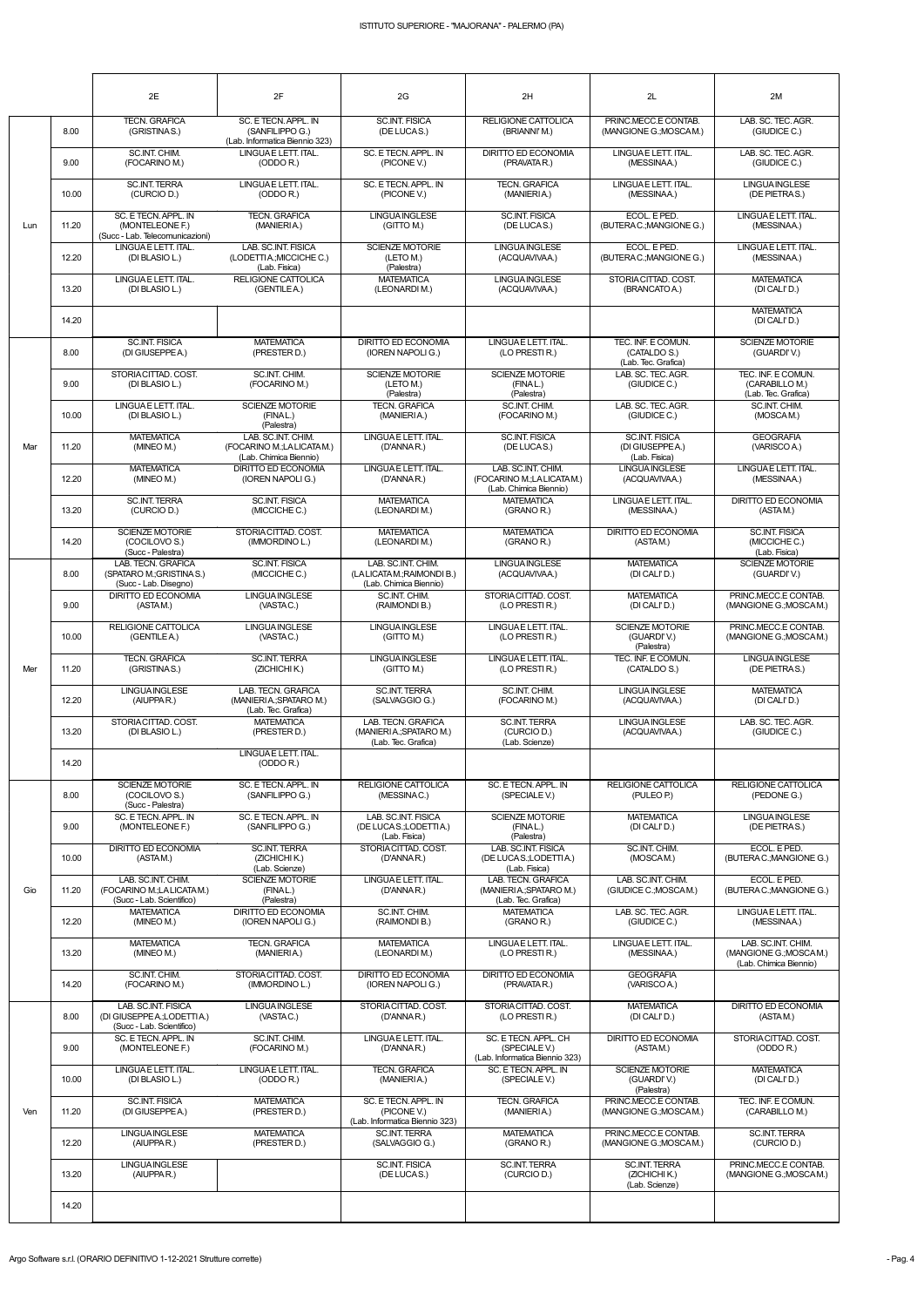|     |       | 20                                                           | 2R                                                           | 2T                                                     | 2U                                                             | 2V                                                          | 2W                                                         |
|-----|-------|--------------------------------------------------------------|--------------------------------------------------------------|--------------------------------------------------------|----------------------------------------------------------------|-------------------------------------------------------------|------------------------------------------------------------|
|     | 8.00  | TEC. INF. E COMUN.<br>(ZODAN.)                               | <b>DIRITTO ED ECONOMIA</b><br>(ASTAM.)                       | <b>MATEMATICA</b><br>(LO RE F.)                        | LINGUA E LETT. ITAL.<br>(BARBERAM.)                            | INF. S.A.<br>(MATRANGAA.)                                   | LINGUAE LETT. ITAL.<br>(PAGLIARO L.)                       |
|     | 9.00  | <b>DIRITTO ED ECONOMIA</b><br>(ASTAM.)                       | <b>LINGUA FRANCESE</b><br>(VACCARO M.)                       | <b>SCIENZE NAT.</b><br>(PIAZZAM.)                      | LINGUA, CULT, STR.<br>(MENDOLIAF.)                             | DIS. E ST. DELL'ARTE<br>(SCALICI G.)                        | LINGUAE LETT. ITAL.<br>(PAGLIARO L.)                       |
|     | 10.00 | LINGUAE LETT. ITAL.<br>(BERTOLINO C.)                        | LINGUAE LETT. ITAL.<br>(BARONE F.)                           | <b>SCIENZE NAT.</b><br>(PIAZZAM.)<br>(Lab. Scienze)    | <b>SCIENZE NAT.</b><br>(BRANCAZIO C.)                          | LINGUA, CULT, STR.<br>(MENDOLIAF.)                          | <b>SCIENZE MOTORIE</b><br>(COCILOVO S.)<br>(Palestra)      |
| Lun | 11.20 | <b>LINGUA FRANCESE</b><br>(VACCARO M.)                       | TEC.PROF.SER.PUB.<br>(CARLINO R.; VENTURELLA P.)             | <b>STORIALICEO</b><br>(PREZZEMOLO P.)                  | <b>MATEMATICA</b><br>(CINOTTI F.)                              | <b>MATEMATICA</b><br>(LO RE F.)                             | SCIENZE NAT.<br>(PIAZZAM.)                                 |
|     | 12.20 | <b>MATEMATICA</b><br>(DELL'ARIAA.)                           | TEC.PROF.SER.PUB.<br>(CARLINO R.; VENTURELLA P.)             | LINGUA. CULT. STR.<br>(MENDOLIAF.)                     | <b>FISICALICEO</b><br>(DE LUCAS.)                              | <b>STORIALICEO</b><br>(DI GESARO C.)                        | INF. S.A.<br>(MATRANGAA.)                                  |
|     | 13.20 | <b>SC.INT. TERRA</b><br>(CURCIO D.)                          | <b>MATEMATICA</b><br>(DELL'ARIAA.)                           |                                                        | RELIGIONE CATTOLICA<br>(MESSINAC.)                             | <b>FISICALICEO</b><br>(MICCICHE C.)                         |                                                            |
|     | 14.20 |                                                              |                                                              |                                                        |                                                                |                                                             |                                                            |
|     | 8.00  | TEC.PROF.SER.PUB.<br>(CARLINO R.: PATERNOSTRO D.)            | <b>LINGUAINGLESE</b><br>(BUFFAC.)                            | LINGUA E LETT. ITAL.<br>(PAGLIARO L.)                  | <b>STORIALICEO</b><br>(VASIT.)                                 | <b>RELIGIONE CATTOLICA</b><br>(PEDONE G.)                   | <b>MATEMATICA</b><br>(CINOTTI F.)                          |
|     | 9.00  | TEC.PROF.SER.PUB.<br>(CARLINO R.; PATERNOSTRO D.)            | LINGUA INGLESE<br>(BUFFAC.)                                  | LINGUA E LETT. ITAL.<br>(PAGLIARO L.)                  | <b>SCIENZE NAT.</b><br>(BRANCAZIO C.)                          | LINGUA. CULT. STR.<br>(MENDOLIAF.)                          | <b>MATEMATICA</b><br>(CINOTTI F.)                          |
|     | 10.00 | TEC.PROF.SER.PUB.<br>(CARLINO R.: PATERNOSTRO D.)            | <b>MATEMATICA</b><br>(DELL'ARIAA.)                           | INF. S.A.<br>(MONTELEONE F.)                           | LINGUA. CULT. STR.<br>(MENDOLIAF.)                             | <b>SCIENZE MOTORIE</b><br>(GUARDI'V.)<br>(Palestra)         | <b>FISICALICEO</b><br>(DE LUCAS.)<br>(Lab. Fisica)         |
| Mar | 11.20 | <b>SC.INT. TERRA</b><br>(CURCIO D.)                          | <b>MATEMATICA</b><br>(DELL'ARIAA.)                           | INF. S.A.<br>(MONTELEONE F.)<br>(Lab. INF 016)         | <b>SCIENZE MOTORIE</b><br>(CACACEA.)<br>(Palestra)             | <b>SCIENZE NAT.</b><br>(RANDAZZO L.)                        | <b>SCIENZE NAT.</b><br>(PIAZZAM.)                          |
|     | 12.20 | <b>SCIENZE MOTORIE</b><br>(URCIUOLI M.)<br>(Succ - Palestra) | <b>SC.INT. TERRA</b><br>(CURCIO D.)                          | <b>SCIENZE MOTORIE</b><br>(CACACEA.)<br>(Palestra)     | INF. S.A.<br>(MONTELEONE F.)                                   | LINGUAE LETT. ITAL.<br>(PAGLIARO L.)                        | <b>STORIALICEO</b><br>(BARBERAM.)                          |
|     | 13.20 | LINGUAE LETT. ITAL.<br>(BERTOLINO C.)                        | LINGUAE LETT. ITAL.<br>(BARONE F.)                           | <b>SCIENZE NAT.</b><br>(PIAZZAM.)                      |                                                                |                                                             | LINGUA. CULT. STR.<br>(ACQUAVIVAA.)                        |
|     | 14.20 | LINGUA E LETT. ITAL.<br>(BERTOLINO C.)                       | LINGUAE LETT. ITAL.<br>(BARONE F.)                           |                                                        |                                                                |                                                             |                                                            |
|     | 8.00  | <b>SCIENZE MOTORIE</b><br>(URCIUOLI M.)<br>(Succ - Palestra) | LAB. ARTISTICO<br>(D'AMICO R.)                               | LINGUA. CULT. STR.<br>(MENDOLIAF.)                     | LINGUA E LETT. ITAL.<br>(BARBERAM.)                            | <b>SCIENZE NAT.</b><br>(RANDAZZO L.)                        | DIS. E ST. DELL'ARTE<br>(TINNIRELLO S.)                    |
|     | 9.00  | TEC. INF. E COMUN.<br>(ZODAN.)                               | LAB. ARTISTICO<br>(D'AMICO R.)                               | <b>FISICA LICEO</b><br>(BAIAMONTE P.)<br>(Lab. Fisica) | LINGUAE LETT. ITAL.<br>(BARBERAM.)                             | SCIENZE NAT.<br>(RANDAZZO L.)                               | LINGUA. CULT. STR.<br>(ACQUAVIVAA.)                        |
|     | 10.00 | <b>LINGUA FRANCESE</b><br>(VACCARO M.)                       | TEC.PROF.SER.PUB.<br>(CARLINO R.; VENTURELLA P.)             | <b>SCIENZE NAT.</b><br>(PIAZZAM.)                      | LINGUA, CULT, STR.<br>(MENDOLIAF.)                             | LINGUAE LETT. ITAL.<br>(PAGLIARO L.)                        | LINGUA, CULT, STR.<br>(ACQUAVIVAA.)                        |
| Mer | 11.20 | RELIGIONE CATTOLICA<br>(PULEO P.)                            | TEC.PROF.SER.PUB.<br>(CARLINO R.; VENTURELLA P.)             | LINGUA E LETT. ITAL.<br>(PAGLIARO L.)                  | INF. S.A.<br>(MONTELEONE F.)<br>(Lab. Informatica Biennio 323) | <b>MATEMATICA</b><br>(LO RE F.)                             | <b>MATEMATICA</b><br>(CINOTTI F.)                          |
|     | 12.20 | LAB. ARTISTICO<br>(CIRRONE S.)                               | TEC.PROF.SER.PUB.<br>(CARLINO R.; VENTURELLA P.)             | <b>SCIENZE MOTORIE</b><br>(CACACEA.)<br>(Palestra)     | <b>GEOGRAFIALICEO</b><br>(VASIT)                               | <b>MATEMATICA</b><br>(LO REF.)                              | LINGUAE LETT. ITAL.<br>(PAGLIARO L.)                       |
|     | 13.20 | LAB. ARTISTICO<br>(CIRRONE S.)                               | LINGUAE LETT. ITAL.<br>(BARONE F.)                           | DIS. E ST. DELL'ARTE<br>(PANEPINTO S.)                 | <b>FISICALICEO</b><br>(DE LUCAS.)<br>(Lab. Fisica)             |                                                             | <b>GEOGRAFIA LICEO</b><br>(PAGLIARO L.)                    |
|     | 14.20 |                                                              |                                                              |                                                        |                                                                |                                                             |                                                            |
|     | 8.00  | TEC.PROF.SER.PUB.<br>(CARLINO R.; PATERNOSTRO D.)            | <b>SCIENZE MOTORIE</b><br>(URCIUOLI M.)<br>(Succ - Palestra) | DIS. E ST. DELL'ARTE<br>(PANEPINTO S.)                 | <b>MATEMATICA</b><br>(CINOTTI F.)                              | <b>SCIENZE MOTORIE</b><br>(GUARDI'V.)<br>(Palestra)         | INF. S.A.<br>(MATRANGAA)<br>(Lab. Informatica Biennio 323) |
|     | 9.00  | TEC.PROF.SER.PUB.<br>(CARLINO R.; PATERNOSTRO D.)            | <b>DIRITTO ED ECONOMIA</b><br>(ASTAM.)                       | <b>MATEMATICA</b><br>(LO RE F.)                        | <b>MATEMATICA</b><br>(CINOTTI F.)                              | LINGUA. CULT. STR.<br>(MENDOLIAF.)                          | LINGUAE LETT. ITAL.<br>(PAGLIARO L.)                       |
|     | 10.00 | TEC.PROF.SER.PUB.<br>(CARLINO R.:PATERNOSTRO D.)             | STORIACITTAD. COST.<br>(BARONE F.)                           | LINGUA E LETT. ITAL.<br>(PAGLIARO L.)                  | <b>SCIENZE MOTORIE</b><br>(CACACEA.)<br>(Palestra)             | INF. S.A.<br>(MATRANGAA.)<br>(Lab. Informatica Biennio 323) | <b>MATEMATICA</b><br>(CINOTTI F.)                          |
| Gio | 11.20 | LINGUA INGLESE<br>(MUSACCHIA S.)                             | <b>SC.INT. TERRA</b><br>(CURCIO D.)                          | RELIGIONE CATTOLICA<br>(GENTILEA.)                     | <b>STORIALICEO</b><br>(VASIT)                                  | LINGUAE LETT. ITAL.<br>(PAGLIARO L.)                        | <b>SCIENZE NAT.</b><br>(PIAZZAM.)<br>(Lab. Scienze)        |
|     | 12.20 | STORIACITTAD. COST.<br>(BARONE F.)                           | LINGUA INGLESE<br>(BUFFAC.)                                  | <b>GEOGRAFIALICEO</b><br>(PREZZEMOLO P.)               | DIS. E ST. DELL'ARTE<br>(SESTAM.)                              | LINGUAE LETT. ITAL.<br>(PAGLIARO L.)                        | <b>SCIENZE NAT.</b><br>(PIAZZAM.)                          |
|     | 13.20 | <b>MATEMATICA</b><br>(DELL'ARIAA.)                           | TEC. INF. E COMUN.<br>(ZODAN.)                               |                                                        |                                                                | DIS. E ST. DELL'ARTE<br>(SCALICI G.)                        |                                                            |
|     | 14.20 | <b>MATEMATICA</b><br>(DELL'ARIAA.)                           | TEC. INF. E COMUN.<br>(ZODAN.)                               |                                                        |                                                                |                                                             |                                                            |
|     | 8.00  | LINGUAE LETT. ITAL.<br>(BERTOLINO C.)                        | RELIGIONE CATTOLICA<br>(PULEO P.)                            | <b>MATEMATICA</b><br>(LO RE F.)                        | <b>MATEMATICA</b><br>(CINOTTI F.)                              | <b>GEOGRAFIA LICEO</b><br>(PAGLIARO L.)                     | DIS. E ST. DELL'ARTE<br>(TINNIRELLO S.)                    |
|     | 9.00  | <b>LINGUAINGLESE</b><br>(MUSACCHIA S.)                       | STORIACITTAD, COST.<br>(BARONE F.)                           | <b>MATEMATICA</b><br>(LO RE F.)                        | DIS. E ST. DELL'ARTE<br>(SESTAM.)                              | <b>FISICALICEO</b><br>(MICCICHE C.)<br>(Lab. Fisica)        | <b>STORIALICEO</b><br>(BARBERAM.)                          |
|     | 10.00 | <b>LINGUAINGLESE</b><br>(MUSACCHIA S.)                       | TEC.PROF.SER.PUB.<br>(CARLINO R.; VENTURELLA P.)             | LINGUA. CULT. STR.<br>(MENDOLIAF.)                     | <b>SCIENZE NAT.</b><br>(BRANCAZIO C.)<br>(Lab. Scienze)        | <b>SCIENZE NAT.</b><br>(RANDAZZO L.)                        | <b>SCIENZE MOTORIE</b><br>(COCILOVO S.)<br>(Palestra)      |
| Ven | 11.20 | <b>DIRITTO ED ECONOMIA</b><br>(ASTAM.)                       | <b>LINGUA FRANCESE</b><br>(VACCARO M.)                       | <b>STORIALICEO</b><br>(PREZZEMOLO P.)                  | <b>SCIENZE NAT.</b><br>(BRANCAZIO C.)                          | <b>STORIALICEO</b><br>(DI GESARO C.)                        | <b>RELIGIONE CATTOLICA</b><br>(PEDONE G.)                  |
|     | 12.20 | STORIACITTAD. COST.<br>(BARONE F.)                           | <b>MATEMATICA</b><br>(DELL'ARIAA.)                           | <b>FISICALICEO</b><br>(BAIAMONTE P.)                   | LINGUAE LETT. ITAL.<br>(BARBERAM.)                             | <b>MATEMATICA</b><br>(LO REF.)                              | <b>FISICALICEO</b><br>(DE LUCAS.)                          |
|     | 13.20 | <b>MATEMATICA</b><br>(DELL'ARIAA.)                           | <b>SCIENZE MOTORIE</b><br>(URCIUOLI M.)<br>(Succ - Palestra) |                                                        |                                                                |                                                             |                                                            |
|     | 14.20 |                                                              |                                                              |                                                        |                                                                |                                                             |                                                            |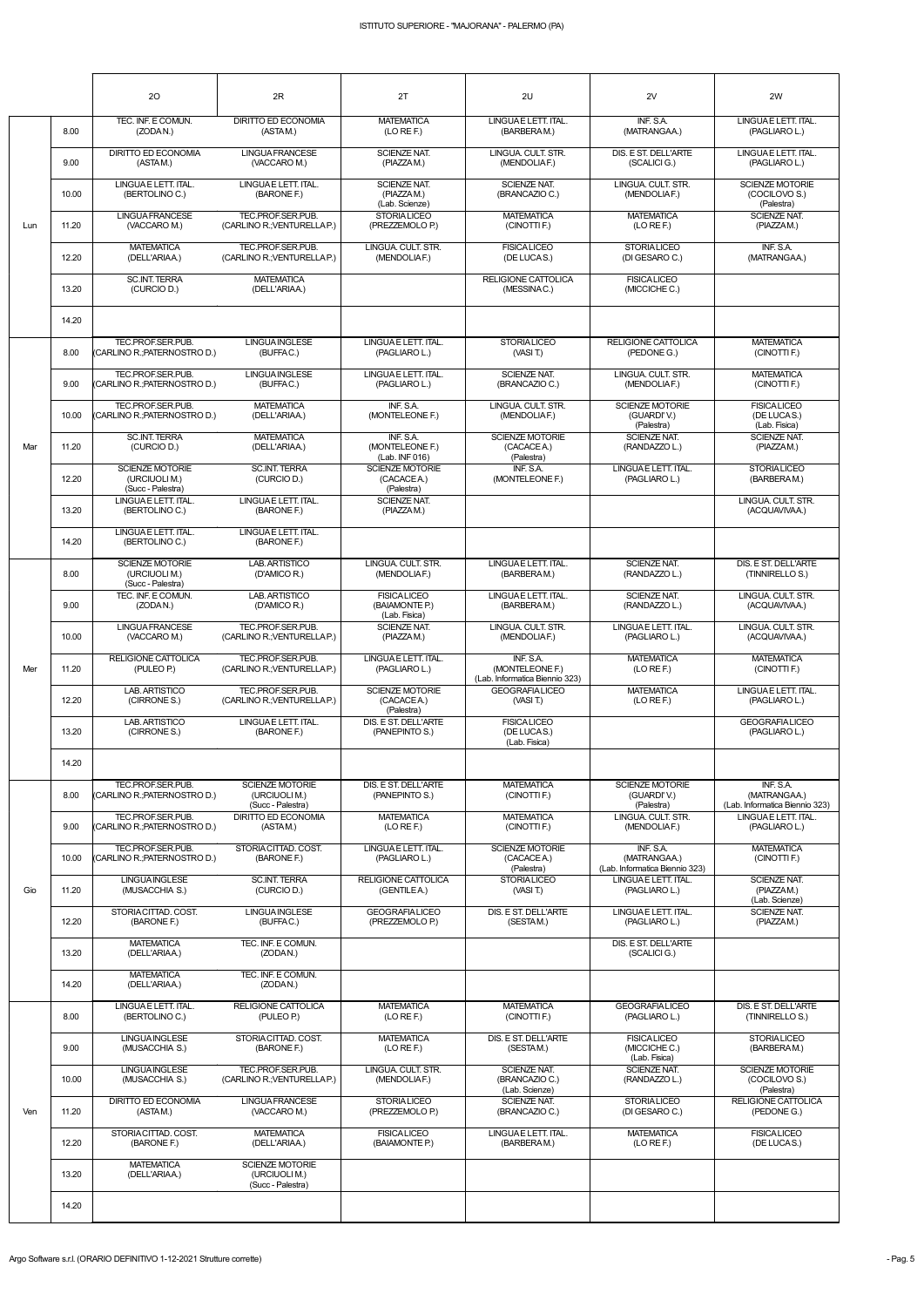|     |       | 2X                                                     | 2Y                                                    | 3A                                                                            | 3B                                                                               | 3E                                                                                                                 | 3F                                                                               |
|-----|-------|--------------------------------------------------------|-------------------------------------------------------|-------------------------------------------------------------------------------|----------------------------------------------------------------------------------|--------------------------------------------------------------------------------------------------------------------|----------------------------------------------------------------------------------|
|     | 8.00  | <b>SCIENZE MOTORIE</b><br>(PROTO A.)<br>(Palestra)     | DISC. SPORT.<br>(COCILOVO S.)                         | LINGUA E LETT. ITAL.<br>(LUPARELLO G.)                                        | STORIACITTAD, COST.<br>(CACIOPPO G.)                                             | <b>TELECOMUNICAZIONI</b><br>(MONTELEONE F.)                                                                        | LINGUAE LETT. ITAL.<br>(NICOSIAE.)                                               |
|     | 9.00  | <b>SCIENZE NAT.</b><br>(PISCOPO S.)<br>(Lab. Scienze)  | <b>SCIENZE MOTORIE</b><br>(COCILOVO S.)<br>(Palestra) | LINGUA E LETT. ITAL.<br>(LUPARELLO G.)                                        | COMPL. MAT<br>(GIRETTIA.)                                                        | <b>INFORMATICA</b><br>(CANCILLAR.)                                                                                 | <b>LINGUA INGLESE</b><br>(VASTAC.)                                               |
|     | 10.00 | SCIENZE NAT.<br>(PISCOPO S.)                           | <b>FISICALICEO</b><br>(RIFICI S.)                     | CHIM.ANALIT. E STRU.<br>(CANNELLA R.)                                         | <b>MATEMATICA</b><br>(GIRETTIA.)                                                 | <b>INFORMATICA</b><br>(CANCILLAR.)                                                                                 | <b>LINGUA INGLESE</b><br>(VASTAC.)                                               |
| Lun | 11.20 | LINGUAE LETT. ITAL.<br>(PINZARRONE L.)                 | LINGUAE LETT. ITAL.<br>(ANTONAR.)                     | CHIM.ORG.BIOCHIM<br>(RAIMONDI B.)                                             | <b>MATEMATICA</b><br>(GIRETTIA.)                                                 | TECN. PROG.SIST.INF.<br>(GRECOL.)                                                                                  | STORIACITTAD. COST.<br>(NICOSIAE.)                                               |
|     | 12.20 | <b>RELIGIONE CATTOLICA</b><br>(PEDONE G.)              | <b>MATEMATICA</b><br>(MANTAG.)                        | CHIM.ORG.BIOCHIM<br>(RAIMONDI B.)                                             | LAB. CHIM.ORG.BIOCHI<br>(CASTRONOVO F.; SPORTARO<br>C.                           | TECN. PROG.SIST.INF.<br>(GRECOL.)                                                                                  | <b>TELECOMUNICAZIONI</b><br>(SANFILIPPO G.)                                      |
|     | 13.20 | <b>MATEMATICA</b><br>(MANTAG.)                         |                                                       | <b>SCIENZE MOTORIE</b><br>(GIAMBALVO M.)<br>(Palestra)                        | LAB. CHIM.ORG.BIOCHI<br>(CASTRONOVO F.; SPORTARO<br>C.                           | SIST. E RETI<br>(GRECOL.)                                                                                          | <b>SCIENZE MOTORIE</b><br>(FINAL.)<br>(Palestra)                                 |
|     | 14.20 |                                                        |                                                       |                                                                               |                                                                                  |                                                                                                                    |                                                                                  |
|     | 8.00  | <b>MATEMATICA</b><br>(MANTAG.)                         | LINGUAE LETT. ITAL.<br>(ANTONAR.)                     | CHIM ANALIT. E STRU.<br>(CANNELLA R.)                                         | CHIM.ORG.BIOCHIM<br>(SPORTARO C.)                                                | LAB. INFORMATICA<br>(CANCILLAR.; GRIMALDI M.)<br>(Succ - Lab. Info. 1)                                             | <b>COMPL. MAT</b><br>(DI CALI'D.)                                                |
|     | 9.00  | <b>MATEMATICA</b><br>(MANTAG.)                         | LINGUAE LETT. ITAL.<br>(ANTONAR.)                     | <b>LINGUA INGLESE</b><br>(DE CARO L.)                                         | CHIM.ORG.BIOCHIM<br>(SPORTARO C.)                                                | <b>LAB. INFORMATICA</b><br>(CANCILLAR.; GRIMALDI M.)<br>(Succ - Lab. Info. 1)                                      | <b>MATEMATICA</b><br>(PRESTER D.)                                                |
|     | 10.00 | LINGUAE LETT. ITAL.<br>(PINZARRONE L.)                 | RELIGIONE CATTOLICA<br>(PEDONE G.)                    | <b>LINGUA INGLESE</b><br>(DE CARO L.)                                         | LAB. CHIM.ANALIT. E<br>(CASTRONOVO F.; RAIMONDI B.<br>(Lab. Qualitativa)         | <b>LAB. INFORMATICA</b><br>(CANCILLA R.; GRIMALDI M.)<br>(Succ - Lab. Info. 1)                                     | <b>INFORMATICA</b><br>(LIVIGNIS.)                                                |
| Mar | 11.20 | LINGUAE LETT. ITAL.<br>(PINZARRONE L.)                 | <b>MATEMATICA</b><br>(MANTAG.)                        | STORIA CITTAD, COST.<br>(LUPARELLO G.)                                        | LAB. CHIM.ANALIT. E<br>(CASTRONOVO F.; RAIMONDI B.<br>(Lab. Qualitativa)         | COMPL. MAT<br>(SALAMONE P.)                                                                                        | <b>INFORMATICA</b><br>(LIVIGNIS.)                                                |
|     | 12.20 | LINGUA, CULT. STR.<br>(MAZZARAM.)                      | <b>MATEMATICA</b><br>(MANTAG.)                        | LINGUA E LETT. ITAL.<br>(LUPARELLO G.)                                        | LAB. CHIM.ANALIT. E<br>(CASTRONOVO F.; RAIMONDI B.)<br>(Lab. Qualitativa)        | <b>SCIENZE MOTORIE</b><br>(COCILOVO S.)<br>(Succ - Palestra)                                                       | <b>TECN. PROG.SIST.INF.</b><br>(IOREN NAPOLI L.)                                 |
|     | 13.20 |                                                        |                                                       | <b>MATEMATICA</b><br>(RUSSO G.)                                               | LINGUAE LETT. ITAL.<br>(CACIOPPO G.)                                             | LINGUAE LETT. ITAL.<br>(SIMONETTI G.)                                                                              | SIST. E RETI<br>(IOREN NAPOLI L.)                                                |
|     | 14.20 |                                                        |                                                       | <b>SCIENZE MOTORIE</b><br>(GIAMBALVO M.)<br>(Palestra)                        | LINGUAE LETT. ITAL.<br>(CACIOPPO G.)                                             | LINGUA E LETT. ITAL.<br>(SIMONETTI G.)                                                                             |                                                                                  |
|     | 8.00  | <b>MATEMATICA</b><br>(MANTAG.)                         | <b>STORIALICEO</b><br>(ANTONAR.)                      | LAB. CHIM.ANALIT. E<br>(CANNELLA R.:CARUSO G.)<br>(Lab. Qualitativa)          | <b>LINGUA INGLESE</b><br>(DE CARO L.)                                            | LAB.TEC PROG.SIS.INF<br>(GRECO L.;LACOGNATAM.)<br>(Succ - Lab. Info. 1)                                            | <b>LINGUA INGLESE</b><br>(VASTAC.)                                               |
|     | 9.00  | <b>MATEMATICA</b><br>(MANTAG.)                         | LINGUA. CULT. STR.<br>(GUAITOLI P.)                   | LAB. CHIM.ANALIT. E<br>(CANNELLA R.; CARUSO G.)<br>(Lab. Qualitativa)         | <b>LINGUA INGLESE</b><br>(DE CARO L.)                                            | LAB. SIST. E RETI<br>(GRECO L.;LA COGNATA M.)<br>(Succ - Lab. Info. 1)                                             | STORIACITTAD, COST.<br>(NICOSIAE.)                                               |
|     | 10.00 | <b>SCIENZE NAT.</b><br>(PISCOPO S.)                    | <b>MATEMATICA</b><br>(MANTAG.)                        | LAB. CHIM.ANALIT. E<br>(CANNELLA R.; CARUSO G.)<br>(Lab. Qualitativa)         | LINGUAE LETT. ITAL.<br>(CACIOPPO G.)                                             | LAB. SIST. E RETI<br>(GRECO L.;LA COGNATA M.)<br>(Succ - Lab. Info. 1)                                             | <b>SCIENZE MOTORIE</b><br>(FINAL.)<br>(Palestra)                                 |
| Mer | 11.20 | <b>STORIALICEO</b><br>(PINZARRONE L.)                  | <b>MATEMATICA</b><br>(MANTAG.)                        | STORIA CITTAD. COST.<br>(LUPARELLO G.)                                        | <b>SCIENZE MOTORIE</b><br>(GIAMBALVO M.)<br>(Palestra)                           | LINGUAE LETT. ITAL.<br>(SIMONETTI G.)                                                                              | LINGUAE LETT. ITAL.<br>(NICOSIAE.)                                               |
|     | 12.20 | DISC. SPORT.<br>(PROTO A.)                             | <b>SCIENZE MOTORIE</b><br>(COCILOVO S.)<br>(Palestra) | TECN.CHIM.IND.<br>(BATTELLOG.)                                                | <b>MATEMATICA</b><br>(GIRETTIA.)                                                 | <b>RELIGIONE CATTOLICA</b><br>(GENTILE A.)                                                                         | LINGUAE LETT. ITAL.<br>(NICOSIAE.)                                               |
|     | 13.20 | <b>GEOGRAFIALICEO</b><br>(PINZARRONE L.)               | DISC. SPORT.<br>(COCILOVO S.)                         | LAB. TECN.CHIM.IND.<br>(BATTELLO G.;FERRO L.)<br>(Lab. Processi e Tecnologia) | TECN.CHIM.IND.<br>(GUAGLIARDO M.)                                                | <b>LINGUA INGLESE</b><br>(AIUPPAR.)                                                                                | <b>INFORMATICA</b><br>(LIVIGNIS.)<br>SIST. E RETI                                |
|     | 14.20 |                                                        |                                                       |                                                                               |                                                                                  |                                                                                                                    | (IOREN NAPOLI L.)                                                                |
|     | 8.00  | DISC. SPORT.<br>(PROTO A.)                             | LINGUAE LETT. ITAL.<br>(ANTONAR.)                     | TECN.CHIM.IND.<br>(BATTELLOG.)                                                | STORIACITTAD, COST.<br>(CACIOPPO G.)                                             | <b>MATEMATICA</b><br>(MINEO M.)                                                                                    | TECN. PROG.SIST.INF.<br>(IOREN NAPOLI L.)                                        |
|     | 9.00  | LINGUAE LETT. ITAL.<br>(PINZARRONE L.)                 | <b>GEOGRAFIALICEO</b><br>(ANTONAR.)                   | TECN.CHIM.IND.<br>(BATTELLOG.)                                                | CHIM.ORG.BIOCHIM<br>(SPORTARO C.)                                                | <b>MATEMATICA</b><br>(MINEO M.)                                                                                    | <b>MATEMATICA</b><br>(PRESTER D.)                                                |
|     | 10.00 | <b>SCIENZE MOTORIE</b><br>(PROTO A.)<br>(Palestra)     | <b>SCIENZE NAT.</b><br>(PISCOPO S.)<br>(Lab. Scienze) | COMPL. MAT<br>(RUSSO G.)                                                      | CHIM.ANALIT. E STRU.<br>(RAIMONDI B.)                                            | LINGUAE LETT. ITAL.<br>(SIMONETTI G.)                                                                              | <b>MATEMATICA</b><br>(PRESTER D.)                                                |
| Gio | 11.20 | LINGUA. CULT. STR.<br>(MAZZARAM.)                      | <b>SCIENZE NAT.</b><br>(PISCOPO S.)                   | <b>MATEMATICA</b><br>(RUSSO G.)                                               | CHIM.ANALIT. E STRU.<br>(RAIMONDI B.)                                            | STORIA CITTAD. COST.<br>(SIMONETTI G.)                                                                             | LAB. TELECOMUNICAZIO<br>(CATANESE V.; SANFILIPPO G.)<br>(Lab. Telecomunicazioni) |
|     | 12.20 | LINGUA. CULT. STR.<br>(MAZZARAM.)                      | LINGUA. CULT. STR.<br>(GUAITOLI P.)                   | <b>MATEMATICA</b><br>(RUSSO G.)                                               | <b>LINGUA INGLESE</b><br>(DE CARO L.)                                            | <b>SCIENZE MOTORIE</b><br>(COCILOVO S.)<br>(Succ - Palestra)                                                       | LAB. TELECOMUNICAZIO<br>(CATANESE V.; SANFILIPPO G.)<br>(Lab. Telecomunicazioni) |
|     | 13.20 | <b>FISICALICEO</b><br>(TUMMINELLO I.)                  | LINGUA, CULT, STR.<br>(GUAITOLI P.)                   | LAB. CHIM.ORG.BIOCHI<br>(CASTRONOVO F.; RAIMONDI B.)<br>(Lab. Organica)       | RELIGIONE CATTOLICA<br>(BRIANNI'M.)                                              | <b>LINGUA INGLESE</b><br>(AIUPPAR.)                                                                                | <b>RELIGIONE CATTOLICA</b><br>(GENTILE A.)                                       |
|     | 14.20 |                                                        |                                                       | LAB. CHIM.ORG.BIOCHI<br>(CASTRONOVO F.; RAIMONDI B.)<br>(Lab. Organica)       | <b>SCIENZE MOTORIE</b><br>(GIAMBALVO M.)<br>(Palestra)                           | <b>LINGUA INGLESE</b><br>(AIUPPAR.)                                                                                | LINGUAE LETT. ITAL.<br>(NICOSIAE.)                                               |
|     | 8.00  | <b>SCIENZE MOTORIE</b><br>(PROTO A.)<br>(Palestra)     | <b>SCIENZE MOTORIE</b><br>(COCILOVO S.)<br>(Palestra) | LINGUA INGLESE<br>(DE CARO L.)                                                | LAB. TECN.CHIM.IND.<br>(CARUSO G.:GUAGLIARDO M.)<br>(Lab. Processi e Tecnologia) | STORIA CITTAD. COST.<br>(SIMONETTI G.)                                                                             | LAB.TEC PROG.SIS.INF<br>(IOREN NAPOLI L.; LA COGNATA<br>M.)                      |
|     | 9.00  | <b>DISC. SPORT.</b><br>(PROTO A.)                      | DISC. SPORT.<br>(COCILOVO S.)                         | LAB. CHIM.ANALIT. E<br>(CANNELLA R.; CARUSO G.)<br>(Lab. Qualitativa)         | TECN.CHIM.IND.<br>(GUAGLIARDO M.)                                                | <b>INFORMATICA</b><br>(CANCILLAR.)                                                                                 | LAB. INFORMATICA<br>(GENOVESE M.:LI VIGNI S.)<br>(Lab. INF 016)                  |
|     | 10.00 | <b>STORIALICEO</b><br>(PINZARRONE L.)                  | <b>STORIALICEO</b><br>(ANTONAR.)                      | LAB. CHIM.ANALIT. E<br>(CANNELLA R.; CARUSO G.)<br>(Lab. Qualitativa)         | TECN.CHIM.IND.<br>(GUAGLIARDO M.)                                                | LAB. TELECOMUNICAZIO<br>(CATANESE V.; MONTELEONE F.)<br>(Succ - Lab. Telecomunicazioni)                            | LAB. INFORMATICA<br>(GENOVESE M.;LI VIGNI S.)<br>(Lab. INF 016)                  |
| Ven | 11.20 | <b>FISICALICEO</b><br>(TUMMINELLO I.)<br>(Lab. Fisica) | <b>SCIENZE NAT.</b><br>(PISCOPO S.)                   | RELIGIONE CATTOLICA<br>(BRIANNI'M.)                                           | LAB. CHIM.ANALIT. E<br>(Lab. Qualitativa)                                        | LAB. TELECOMUNICAZIO<br>(CASTRONOVO F.;RAIMONDI B.) (CATANESE V.;MONTELEONE F.)<br>(Succ - Lab. Telecomunicazioni) | <b>LAB. INFORMATICA</b><br>(GENOVESE M.;LI VIGNI S.)<br>(Lab. INF 016)           |
|     | 12.20 |                                                        | <b>FISICALICEO</b><br>(RIFICI S.)<br>(Lab. Fisica)    | LINGUA E LETT. ITAL.<br>(LUPARELLO G.)                                        | LAB. CHIM.ANALIT. E<br>(CASTRONOVO F.;RAIMONDI B.)<br>(Lab. Qualitativa)         | <b>MATEMATICA</b><br>(MINEO M.)                                                                                    | LAB. SIST. E RETI<br>(GENOVESE M.; IOREN NAPOLI<br>$\lfloor . \rfloor$           |
|     | 13.20 |                                                        |                                                       | CHIM.ORG.BIOCHIM<br>(RAIMONDI B.)                                             | LINGUAE LETT. ITAL.<br>(CACIOPPO G.)                                             | SIST. E RETI<br>(GRECOL.)                                                                                          | LAB. SIST. E RETI<br>(GENOVESE M.; IOREN NAPOLI<br>$\lfloor$ .)                  |
|     | 14.20 |                                                        |                                                       |                                                                               |                                                                                  |                                                                                                                    |                                                                                  |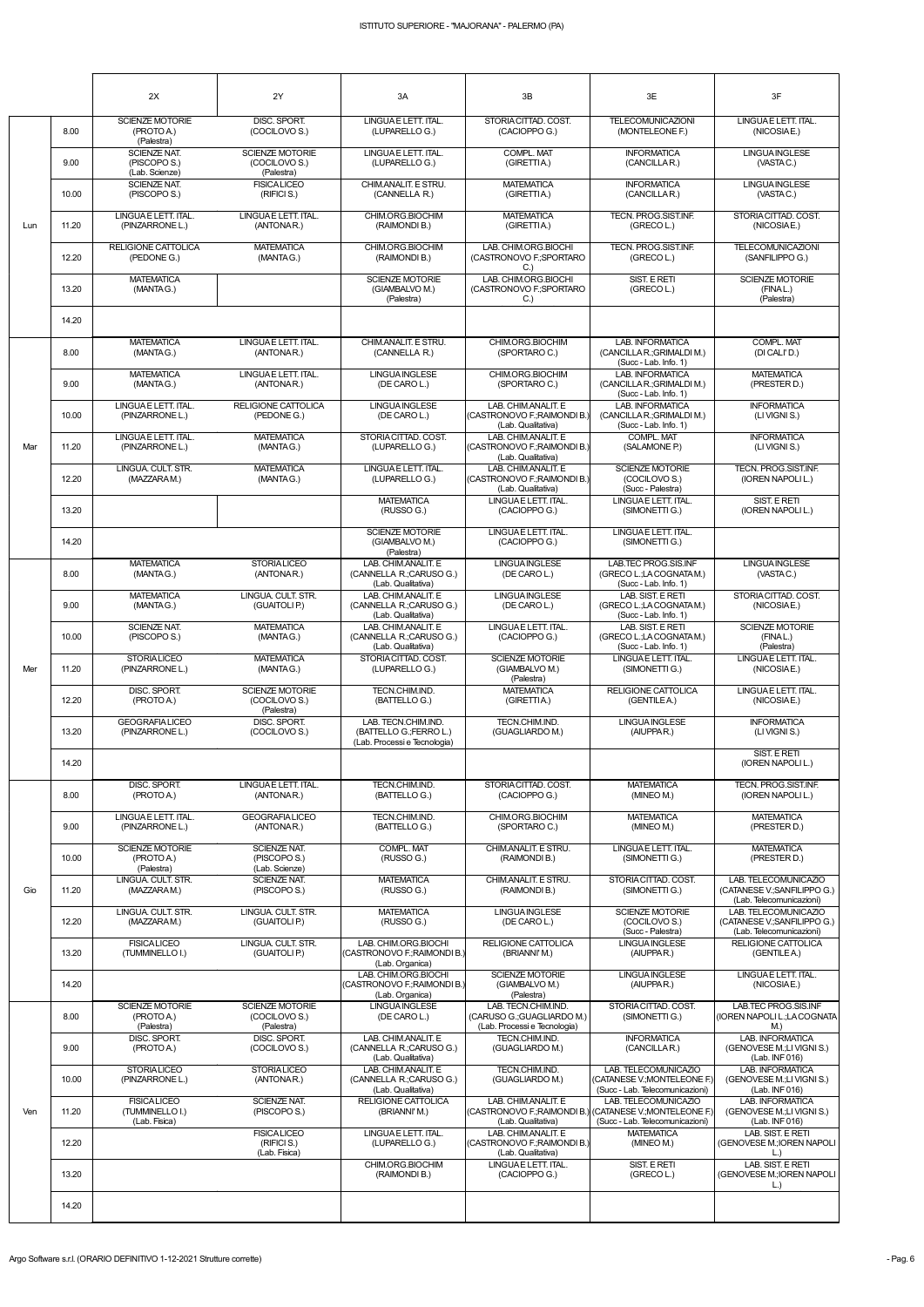|     |       | 3G                                                                           | 3H                                                                             | 3L                                                                           | 3M                                                                           | 3O                                                                       | 3Q                                                         |
|-----|-------|------------------------------------------------------------------------------|--------------------------------------------------------------------------------|------------------------------------------------------------------------------|------------------------------------------------------------------------------|--------------------------------------------------------------------------|------------------------------------------------------------|
|     | 8.00  | LAB.TEC PROG.SIS.INF<br>(ANSELMI L.; IOREN NAPOLI L.)<br>(Lab. INF 122)      | LAB.TEC PROG.SIS.INF<br>(CASERTAR: ZITO G.)<br>(Lab. INF 020)                  | LAB. BIO CHIM. APPL.PROC.T<br>(MANDALA'S.)                                   | <b>LINGUA INGLESE</b><br>(ADRAGNAL.)                                         | <b>LINGUA FRANCESE</b><br>(VACCARO M.)                                   | LINGUA. CULT. STR.<br>(MAZZARAM.)                          |
|     | 9.00  | LAB. SIST. E RETI<br>(GENOVESE M.; IOREN NAPOLI<br>$\lfloor . \rfloor$       | <b>INFORMATICA</b><br>(ARRIGO A.)                                              | LAB. BIO CHIM. APPL.PROC.T<br>(MANDALA'S.)                                   | <b>MATEMATICA</b><br>(PERILLOA.)                                             | LINGUAE LETT. ITAL.<br>(BERTOLINO C.)                                    | DISC. AUD. MULT.<br>(VENTURELLAP.)                         |
|     | 10.00 | LAB. SIST. E RETI<br>(GENOVESE M.; IOREN NAPOLI<br>$\lfloor . \rfloor$       | LINGUAE LETT. ITAL.<br>(MERCADANTE R.)                                         | LAB. TEC. ALL. VEG.<br>(BERTOLINO M.;GUGLIELMO A.)                           | <b>MATEMATICA</b><br>(PERILLOA.)                                             | ECON.AZ<br>(AUGELLO M.)                                                  | ST. ARTE<br>(RALLOA.)                                      |
| Lun | 11.20 | LINGUAE LETT. ITAL.<br>(D'ANNAR.)                                            | STORIACITTAD, COST.<br>(MERCADANTE R.)                                         | <b>TECN.TRAS.AGRAL</b><br>(FERMO G.;LAX G.)                                  | LAB. TEC. ALL. VEG.<br>(BERTOLINO M.;GUGLIELMO A.)                           | <b>MATEMATICA</b><br>(DELL'ARIAA.)                                       | ST. ARTE<br>(RALLOA.)                                      |
|     | 12.20 | COMPL. MAT<br>(CAMMARATAG.)                                                  | SIST. E RETI<br>(PONTILLO C.)                                                  | <b>TECN.TRAS.AGRAL</b><br>(FERMO G.;LAX G.)                                  | GEST.VAL.ATT.PROD.<br>(LO MONACO A.)                                         | <b>SCIENZE MOTORIE</b><br>(URCIUOLI M.)<br>(Succ - Palestra)             | LAB AUD. MULT<br>(PATERNOSTRO D.)                          |
|     | 13.20 | SCIENZE MOTORIE<br>(LETO M.)<br>(Palestra)                                   | <b>COMPL, MAT</b><br>(CAMMARATA G.)                                            | AGRON.TERRIT.<br>(BERTOLINO M.)                                              | GEST.VAL.ATT.PROD.<br>(LO MONACO A.)                                         | TECN.DI COMUNIC.<br>(GANCIT.)                                            | LAB AUD. MULT<br>(PATERNOSTRO D.)                          |
|     | 14.20 |                                                                              |                                                                                | GEST.VAL.ATT.PROD.<br>(LO MONACO A.)                                         |                                                                              |                                                                          | LAB .AUD. MULT<br>(PATERNOSTRO D.)                         |
|     | 8.00  | <b>SCIENZE MOTORIE</b><br>(LETO M.)<br>(Palestra)                            | <b>LAB. INFORMATICA</b><br>(ARRIGO A.; PROFETA B.)<br>(Lab. INF 020)           | <b>MATEMATICA</b><br>(PERILLOA.)                                             | <b>LINGUAINGLESE</b><br>(ADRAGNAL.)                                          | <b>MATEMATICA</b><br>(DELL'ARIAA.)                                       | <b>MATEMATICA</b><br>(CANZONERIE.)                         |
|     | 9.00  | <b>TECN. PROG.SIST.INF.</b><br>(IOREN NAPOLI L.)                             | LAB. INFORMATICA<br>(ARRIGO A.; PROFETA B.)<br>(Lab. INF 020)                  | <b>ECONOMIAAGRARIA</b><br>(CIULLAM.)                                         | <b>MATEMATICA</b><br>(PERILLOA.)                                             | <b>MATEMATICA</b><br>(DELL'ARIAA.)                                       | <b>MATEMATICA</b><br>(CANZONERIE.)                         |
|     | 10.00 | TECN. PROG.SIST.INF.<br>(IOREN NAPOLI L.)                                    | <b>LAB. INFORMATICA</b><br>(ARRIGO A.; PROFETA B.)<br>(Lab. INF 020)           | <b>ECONOMIAAGRARIA</b><br>(CIULLAM.)                                         | LINGUAE LETT. ITAL.<br>(TANTARO M.)                                          | ECON.AZ<br>(AUGELLO M.)                                                  | <b>FILOSOFIA</b><br>(GANCIT.)                              |
| Mar | 11.20 | <b>LINGUAINGLESE</b><br>(DE PIETRAS.)                                        | RELIGIONE CATTOLICA<br>(BRIANNI'M.)                                            | LINGUA E LETT. ITAL.<br>(MUTO M.)                                            | AGRON.TERRIT.<br>(BERTOLINO M.)                                              | <b>LINGUA FRANCESE</b><br>(VACCARO M.)                                   | LAB AUD. MULT<br>(PATERNOSTRO D.)                          |
|     | 12.20 | <b>LINGUAINGLESE</b><br>(DE PIETRAS.)                                        | <b>MATEMATICA</b><br>(GRANO R.)                                                | STORIA CITTAD. COST.<br>(MUTO M.)                                            | <b>ECONOMIAAGRARIA</b><br>(CIULLAM.)                                         | STORIA CITTAD. COST.<br>(BERTOLINO C.)                                   | LAB AUD. MULT<br>(PATERNOSTRO D.)                          |
|     | 13.20 | LINGUAE LETT. ITAL.<br>(D'ANNAR.)                                            | <b>SCIENZE MOTORIE</b><br>(FINAL.)<br>(Palestra)                               | RELIGIONE CATTOLICA<br>(PULEO P.)                                            | LAB. TEC. ALL. VEG.<br>(BERTOLINO M.;GUGLIELMO A.)                           | STORIA ESPR.GRAF.ART<br>(RALLOA.)                                        | <b>SCIENZE MOTORIE</b><br>(CORRAO A.)<br>(Succ - Palestra) |
|     | 14.20 | <b>INFORMATICA</b><br>(GROSSO P.)                                            | <b>LINGUAINGLESE</b><br>(GITTO M.)                                             |                                                                              | LAB. TEC. ALL. VEG.<br>(BERTOLINO M.: GUGLIELMO A.)                          | TEC.PROF.SER.PUB.<br>(CAMPO C.)                                          | <b>FISICALICEO</b><br>(CANZONERIE.)                        |
|     | 8.00  | LAB. TELECOMUNICAZIO<br>(CATANESE V.; PICONE V.)<br>(Lab. Telecomunicazioni) | <b>TELECOMUNICAZIONI</b><br>(SPECIALE V.)                                      | LINGUA E LETT. ITAL.<br>(MUTO M.)                                            | AGRICOLTURA SOSTENIBILE E<br><b>BIOLOGICA</b><br>(GUGLIELMO A.;LO MONACO A.) | <b>RELIGIONE CATTOLICA</b><br>(PULEO P.)                                 | STORIACITTAD. COST.<br>(FAZZINI C.)                        |
|     | 9.00  | LAB. TELECOMUNICAZIO<br>(CATANESE V.; PICONE V.)<br>(Lab. Telecomunicazioni) | <b>INFORMATICA</b><br>(ARRIGO A.)                                              | LINGUA E LETT. ITAL.<br>(MUTO M.)                                            | AGRICOLTURA SOSTENIBILE E<br><b>BIOLOGICA</b><br>(GUGLIELMO A.;LO MONACO A.) | LINGUAE LETT. ITAL.<br>(BERTOLINO C.)                                    | LINGUA. CULT. STR.<br>(MAZZARAM.)                          |
|     | 10.00 | <b>MATEMATICA</b><br>(LEONARDIM.)                                            | <b>INFORMATICA</b><br>(ARRIGO A.)                                              | AGRICOLTURA SOSTENIBILE E<br><b>BIOLOGICA</b><br>(LO MONACO A.; MANDALA' S.) | <b>SCIENZE MOTORIE</b><br>(LETO M.)<br>(Succ - Palestra)                     | LINGUAE LETT. ITAL.<br>(BERTOLINO C.)                                    | LINGUA. CULT. STR.<br>(MAZZARAM.)                          |
| Mer | 11.20 | <b>LAB. INFORMATICA</b><br>(ANSELMI L.; GROSSO P.)<br>(Lab. INF 122)         | STORIA CITTAD, COST.<br>(MERCADANTE R.)                                        | AGRICOLTURA SOSTENIBILE E<br><b>BIOLOGICA</b><br>(LO MONACO A.; MANDALA' S.) | LINGUAE LETT. ITAL.<br>(TANTARO M.)                                          | STORIA CITTAD, COST.<br>(BERTOLINO C.)                                   | <b>RELIGIONE CATTOLICA</b><br>(GENTILE A.)                 |
|     | 12.20 | <b>LAB. INFORMATICA</b><br>(ANSELMI L.; GROSSO P.)<br>(Lab. INF 122)         | LAB. SIST. E RETI<br>(PONTILLO C.; ZITO G.)<br>(Lab. INF 020)                  | LAB. AGRON. TERRIT.<br>(BERTOLINO M.; MANDALA' S.)                           | LINGUAE LETT. ITAL.<br>(TANTARO M.)                                          | TEC.PROF.SER.PUB.<br>(CAMPO C.)                                          | <b>FILOSOFIA</b><br>(GANCIT.)                              |
|     | 13.20 | LAB. INFORMATICA<br>(ANSELMI L.; GROSSO P.)<br>(Lab. INF 122)                | LAB. SIST. E RETI<br>(PONTILLO C.; ZITO G.)<br>(Lab. INF 020)                  | LAB. AGRON.TERRIT.<br>(BERTOLINO M.; MANDALA' S.)                            | RELIGIONE CATTOLICA<br>(PULEO P.)                                            | TEC.PROF.SER.PUB.<br>(CAMPO C.)                                          | DISC. AUD. MULT.<br>(VENTURELLAP.)                         |
|     | 14.20 |                                                                              |                                                                                |                                                                              |                                                                              |                                                                          | LAB .AUD. MULT<br>(PATERNOSTRO D.)                         |
|     | 8.00  | <b>LINGUA INGLESE</b><br>(DE PIETRAS.)                                       | <b>SCIENZE MOTORIE</b><br>(FINAL.)<br>(Palestra)                               | <b>LINGUA INGLESE</b><br>(GUAITOLI P.)                                       | LAB. AGRON.TERRIT.<br>(BERTOLINO M.; MANDALA' S.)                            | <b>LINGUA INGLESE</b><br>(MUSACCHIA S.)                                  | DISC. AUD. MULT.<br>(VENTURELLAP.)                         |
|     | 9.00  | SIST. E RETI<br>(IOREN NAPOLI L.)                                            | LAB. TELECOMUNICAZIO<br>(CATANESE V.; SPECIALE V.)<br>(Lab. Telecomunicazioni) | <b>LINGUA INGLESE</b><br>(GUAITOLI P.)                                       | LAB. AGRON.TERRIT.<br>(BERTOLINO M.; MANDALA' S.)                            | <b>TECN.DI COMUNIC.</b><br>(GANCIT.)                                     | DISC. AUD. MULT.<br>(VENTURELLAP.)                         |
|     | 10.00 | <b>MATEMATICA</b><br>(LEONARDIM.)                                            | LAB. TELECOMUNICAZIO<br>(CATANESE V.; SPECIALE V.)<br>(Lab. Telecomunicazioni) | <b>ECONOMIAAGRARIA</b><br>(CIULLAM.)                                         | LAB. BIO CHIM. APPL.PROC.T<br>(MANDALA'S.)                                   | <b>SCIENZE MOTORIE</b><br>(URCIUOLI M.)<br>(Succ - Palestra)             | LINGUAE LETT. ITAL.<br>(CRIVELLO R.)                       |
| Gio | 11.20 | <b>MATEMATICA</b><br>(LEONARDIM.)                                            | LINGUAE LETT. ITAL.<br>(MERCADANTE R.)                                         | <b>SCIENZE MOTORIE</b><br>(LETO M.)<br>(Succ - Palestra)                     | LAB. BIO CHIM. APPL.PROC.T<br>(MANDALA'S.)                                   | ECON.AZ<br>(AUGELLO M.)                                                  | LINGUAE LETT. ITAL.<br>(CRIVELLO R.)                       |
|     | 12.20 | LINGUA E LETT. ITAL.<br>(D'ANNAR.)                                           | TECN. PROG.SIST.INF.<br>(CASERTAR.)                                            | STORIA CITTAD. COST.<br>(MUTO M.)                                            | <b>TECN.TRAS.AGRAL</b><br>(FERMO G.;LAX G.)                                  | STORIA ESPR.GRAF.ART<br>(RALLOA.)                                        | <b>SCIENZE NAT.</b><br>(CURCIO D.)                         |
|     | 13.20 | LINGUAE LETT. ITAL.<br>(D'ANNAR.)                                            | <b>MATEMATICA</b><br>(GRANO R.)                                                | GEST.VAL.ATT.PROD.<br>(LO MONACO A.)                                         | TECN.TRAS.AGRAL<br>(FERMO G.;LAX G.)                                         | TEC.PROF.SER.PUB.<br>(CAMPO C.)                                          | <b>SCIENZE NAT.</b><br>(CURCIO D.)                         |
|     | 14.20 | STORIA CITTAD, COST.<br>(D'ANNAR.)                                           | <b>MATEMATICA</b><br>(GRANO R.)                                                | GEST.VAL.ATT.PROD.<br>(LO MONACO A.)                                         | STORIACITTAD, COST.<br>(TANTARO M.)                                          | TEC.PROF.SER.PUB.<br>(CAMPO C.)                                          | <b>SCIENZE MOTORIE</b><br>(CORRAO A.)<br>(Succ - Palestra) |
|     | 8.00  | <b>INFORMATICA</b><br>(GROSSO P.)                                            | SIST. E RETI<br>(PONTILLOC.)                                                   | <b>MATEMATICA</b><br>(PERILLOA.)                                             | <b>SCIENZE MOTORIE</b><br>(LETO M.)<br>(Succ - Palestra)                     | <b>LINGUA INGLESE</b><br>(MUSACCHIA S.)                                  | DISC. AUD. MULT.<br>(VENTURELLAP.)                         |
|     | 9.00  | <b>INFORMATICA</b><br>(GROSSO P.)                                            | <b>LINGUA INGLESE</b><br>(GITTO M.)                                            | <b>MATEMATICA</b><br>(PERILLOA.)                                             | STORIA CITTAD, COST.<br>(TANTARO M.)                                         | LINGUAE LETT. ITAL.<br>(BERTOLINO C.)                                    | DISC. AUD. MULT.<br>(VENTURELLAP.)                         |
|     | 10.00 | <b>TELECOMUNICAZIONI</b><br>(PICONE V.)                                      | <b>LINGUAINGLESE</b><br>(GITTO M.)                                             | LINGUA E LETT. ITAL.<br>(MUTO M.)                                            | LINGUAE LETT. ITAL.<br>(TANTARO M.)                                          | TEC.PROF.SER.PUB.<br>(CAMPO C.)                                          | LINGUA E LETT. ITAL.<br>(CRIVELLO R.)                      |
| Ven | 11.20 | SIST. E RETI<br>(IOREN NAPOLI L.)                                            | TECN. PROG.SIST.INF.<br>(CASERTAR.)                                            | <b>SCIENZE MOTORIE</b><br>(LETO M.)<br>(Succ - Palestra)                     | <b>ECONOMIAAGRARIA</b><br>(CIULLAM.)                                         | LAB. TEC.FOTOGRAFICA<br>(CAMPO C.;CARLINO R.)<br>(Succ-Lab. Fotografico) | LINGUAE LETT. ITAL.<br>(CRIVELLO R.)                       |
|     | 12.20 | STORIACITTAD, COST.<br>(D'ANNAR.)                                            | LINGUAE LETT. ITAL.<br>(MERCADANTE R.)                                         | LAB. TEC. ALL. VEG.<br>(BERTOLINO M.;GUGLIELMO A.)                           | <b>ECONOMIAAGRARIA</b><br>(CIULLAM.)                                         | LAB. TEC.FOTOGRAFICA<br>(CAMPO C.;CARLINO R.)<br>(Succ-Lab. Fotografico) | <b>ST. ARTE</b><br>(RALLOA.)                               |
|     | 13.20 | RELIGIONE CATTOLICA<br>(MESSINAC.)                                           | LINGUAE LETT. ITAL.<br>(MERCADANTE R.)                                         | LAB. TEC. ALL. VEG.<br>(BERTOLINO M.;GUGLIELMO A.)                           | GEST.VAL.ATT.PROD.<br>(LO MONACO A.)                                         | LAB. TEC.FOTOGRAFICA<br>(CAMPO C.;CARLINO R.)<br>(Succ-Lab. Fotografico) | <b>FISICALICEO</b><br>(CANZONERIE.)                        |
|     | 14.20 |                                                                              |                                                                                |                                                                              |                                                                              |                                                                          | STORIACITTAD, COST.<br>(FAZZINI C.)                        |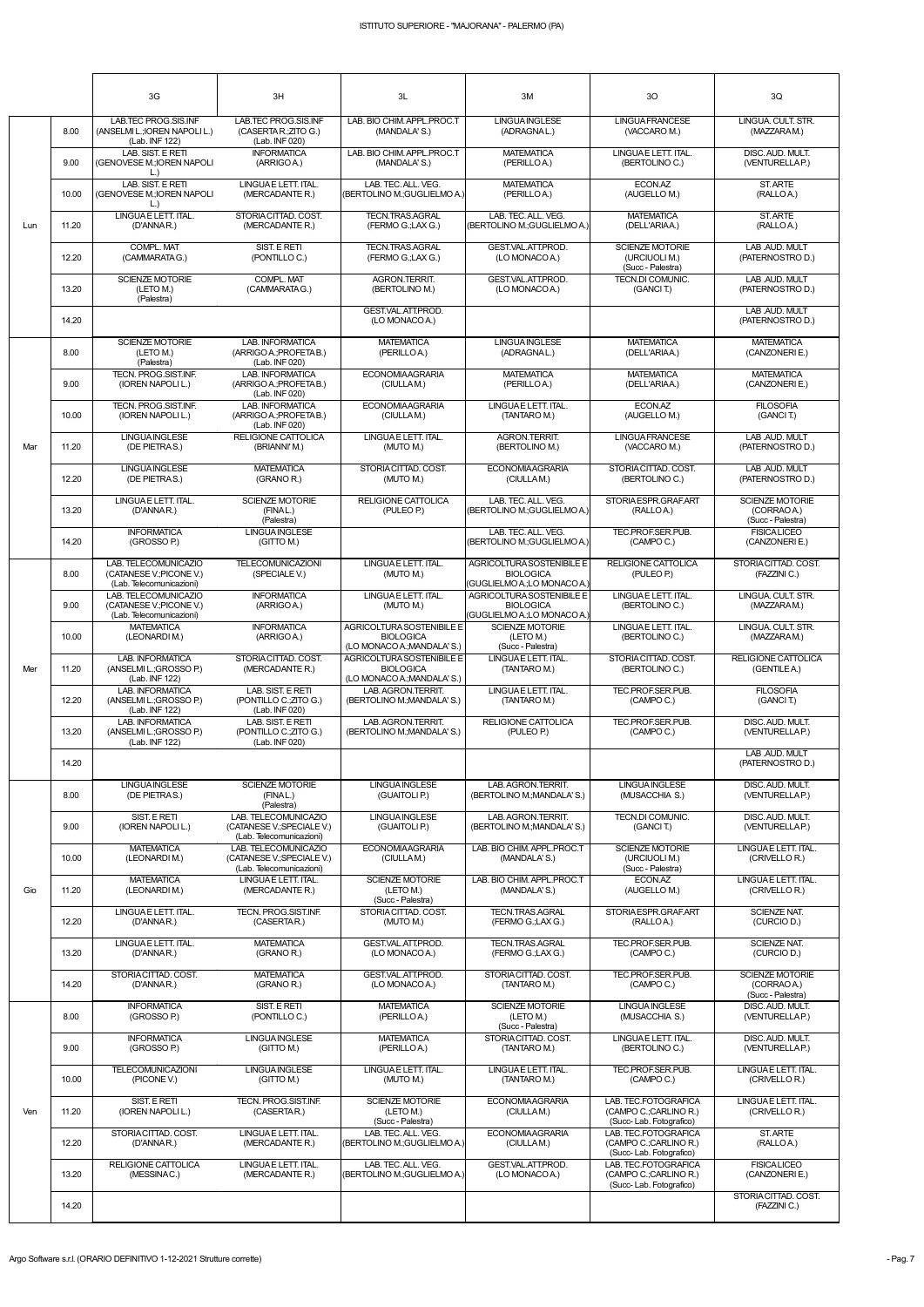|     |       | 3R                                                           | 3T                                                  | 3U                                                         | 3X                                                    | 3Y                                                     | 3Z                                                 |
|-----|-------|--------------------------------------------------------------|-----------------------------------------------------|------------------------------------------------------------|-------------------------------------------------------|--------------------------------------------------------|----------------------------------------------------|
|     | 8.00  | LAB. TEC.FOTOGRAFICA<br>(CAMPO C.;CARLINO R.)                | LINGUA. CULT. STR.<br>(CIMO'A.)                     | STORIA CITTAD. COST.<br>(ARMATO G.)                        | DIRIT. ECONOM. SPORT<br>(LO VULLO R.)                 | <b>MATEMATICA</b><br>(SPAGNOLO S.)                     | LINGUA. CULT. STR.<br>(DE PIETRAS.)                |
|     | 9.00  | LAB. TEC.FOTOGRAFICA<br>(CAMPO C.;CARLINO R.)                | LINGUA, CULT, STR.<br>(CIMO'A.)                     | <b>MATEMATICA</b><br>(CILLUFFO C.)                         | DISC. SPORT.<br>(PROTO A.)                            | DIRIT. ECONOM. SPORT<br>(LO VULLO R.)                  | LINGUA, CULT, STR.<br>(DE PIETRAS.)                |
|     | 10.00 | LAB. TEC.FOTOGRAFICA<br>(CAMPO C.;CARLINO R.)                | <b>FISICA LICEO</b><br>(CANZONERIE.)                | <b>FILOSOFIA</b><br>(ARMATO G.)                            | LINGUAE LETT. ITAL.<br>(PINZARRONE L.)                | STORIA CITTAD. COST.<br>(BONGIORNOA.)                  | DISC. SPORT.<br>(PROTOA.)                          |
| Lun | 11.20 | TEC.PROF.SER.PUB.<br>(CAMPO C.)                              | <b>RELIGIONE CATTOLICA</b><br>(GENTILE A.)          | <b>SCIENZE NAT.</b><br>(GUASCONIG.)                        | <b>FISICALICEO</b><br>(RIFICI S.)                     | LINGUA. CULT. STR.<br>(GUAITOLI P.)                    | <b>FILOSOFIA</b><br>(BONGIORNO A.)                 |
|     | 12.20 | RELIGIONE CATTOLICA<br>(PULEO P.)                            | <b>SCIENZE MOTORIE</b><br>(CACACEA.)<br>(Palestra)  | LINGUA. CULT. STR.<br>(VERINI FERRANTI G.)                 | <b>FISICALICEO</b><br>(RIFICI S.)                     | LINGUA, CULT, STR.<br>(GUAITOLI P.)                    | LINGUAE LETT. ITAL.<br>(PINZARRONE L.)             |
|     | 13.20 | ECON.AZ<br>(AUGELLO M.)                                      | LINGUAE LETT. ITAL.<br>(PREZZEMOLO P.)              | LINGUA. CULT. STR.<br>(VERINI FERRANTI G.)                 | <b>SCIENZE NAT.</b><br>(PISCOPO S.)                   | <b>FILOSOFIA</b><br>(BONGIORNOA.)                      | <b>MATEMATICA</b><br>(RIFICI S.)                   |
|     | 14.20 |                                                              |                                                     |                                                            |                                                       |                                                        |                                                    |
|     | 8.00  | <b>SCIENZE MOTORIE</b><br>(URCIUOLI M.)<br>(Succ - Palestra) | <b>DIS. E ST. DELL'ARTE</b><br>(PANEPINTO S.)       | <b>SCIENZE NAT.</b><br>(GUASCONIG.)<br>(Lab. Scienze)      | <b>MATEMATICA</b><br>(SPILLAS.)                       | <b>FILOSOFIA</b><br>(BONGIORNOA.)                      | <b>FISICALICEO</b><br>(RIFICI S.)                  |
|     | 9.00  | <b>TECN.DI COMUNIC.</b><br>(GANCIT.)                         | INF. S.A.<br>(SANFILIPPO G.)                        | <b>SCIENZE NAT.</b><br>(GUASCONIG.)<br>(Lab. Scienze)      | DISC. SPORT.<br>(PROTO A.)                            | <b>FISICALICEO</b><br>(RIFICI S.)                      | STORIACITTAD, COST.<br>(BONGIORNO A.)              |
|     | 10.00 | <b>LINGUAINGLESE</b><br>(BUFFAC.)                            | <b>MATEMATICA</b><br>(MONTEA.)                      | STORIA CITTAD. COST.<br>(ARMATO G.)                        | LINGUA. CULT. STR.<br>(MAZZARAM.)                     | <b>FISICALICEO</b><br>(RIFICI S.)                      | SCIENZE MOTORIE<br>(PROTO A.)<br>(Palestra)        |
| Mar | 11.20 | LINGUAE LETT. ITAL.<br>(PANDOLFO C.)                         | <b>MATEMATICA</b><br>(MONTEA.)                      | <b>FISICALICEO</b><br>(RIFICI S.)                          | LINGUA. CULT. STR.<br>(MAZZARAM.)                     | LINGUA E LETT. ITAL.<br>(ANTONAR.)                     | DISC. SPORT.<br>(PROTO A.)                         |
|     | 12.20 | TEC.PROF.SER.PUB.<br>(CAMPO C.)                              | <b>SCIENZE NAT.</b><br>(PIAZZAM.)                   | <b>FISICALICEO</b><br>(RIFICI S.)                          | LINGUA E LETT. ITAL.<br>(PINZARRONE L.)               | LINGUAE LETT. ITAL.<br>(ANTONAR.)                      | <b>SCIENZE NAT.</b><br>(PISCOPO S.)                |
|     | 13.20 | TEC.PROF.SER.PUB.<br>(CAMPO C.)                              | <b>FILOSOFIA</b><br>(DI STEFANO G.)                 | RELIGIONE CATTOLICA<br>(MESSINAC.)                         | LINGUAE LETT. ITAL.<br>(PINZARRONE L.)                | SCIENZE NAT.<br>(PISCOPO S.)                           | DIRIT. ECONOM. SPORT<br>(PRAVATAR.)                |
|     | 14.20 | STORIAESPR.GRAF.ART<br>(RALLOA.)                             |                                                     |                                                            |                                                       |                                                        |                                                    |
|     | 8.00  | STORIACITTAD. COST.<br>(PANDOLFOC.)                          | <b>SCIENZE MOTORIE</b><br>(CACACEA.)<br>(Palestra)  | INF. S.A.<br>(GROSSO P.)<br>(Lab. Informatica Biennio 323) | DIRIT. ECONOM. SPORT<br>(LO VULLO R.)                 | <b>FISICALICEO</b><br>(RIFICI S.)                      | DIRIT. ECONOM. SPORT<br>(PRAVATAR.)                |
|     | 9.00  | LINGUAE LETT. ITAL.<br>(PANDOLFO C.)                         | LINGUAE LETT. ITAL.<br>(PREZZEMOLO P.)              | DIS. E ST. DELL'ARTE<br>(TINNIRELLO S.)                    | <b>MATEMATICA</b><br>(SPILLAS.)                       | DIRIT. ECONOM. SPORT<br>(LO VULLO R.)                  | <b>MATEMATICA</b><br>(RIFICI S.)                   |
|     | 10.00 | ECON.AZ<br>(AUGELLO M.)                                      | <b>MATEMATICA</b><br>(MONTEA.)                      | <b>SCIENZE MOTORIE</b><br>(CACACEA.)<br>(Palestra)         | <b>MATEMATICA</b><br>(SPILLAS.)                       | LINGUAE LETT. ITAL.<br>(ANTONAR.)                      | <b>SCIENZE MOTORIE</b><br>(PROTO A.)<br>(Palestra) |
| Mer | 11.20 | TEC.PROF.SER.PUB.<br>(CAMPO C.)                              | <b>SCIENZE NAT.</b><br>(PIAZZAM.)<br>(Lab. Scienze) | LINGUA E LETT. ITAL.<br>(VASI T.)                          | <b>SCIENZE NAT.</b><br>(PISCOPO S.)<br>(Lab. Scienze) | STORIA CITTAD. COST.<br>(BONGIORNOA.)                  | <b>SCIENZE MOTORIE</b><br>(PROTO A.)<br>(Palestra) |
|     | 12.20 | <b>MATEMATICA</b><br>(DELL'ARIAA.)                           | SCIENZE NAT.<br>(PIAZZAM.)                          | <b>MATEMATICA</b><br>(CILLUFFO C.)                         | SCIENZE NAT.<br>(PISCOPO S.)                          | <b>SCIENZE MOTORIE</b><br>(ANDRONICO D.)<br>(Palestra) | LINGUA E LETT. ITAL.<br>(PINZARRONE L.)            |
|     | 13.20 | <b>MATEMATICA</b><br>(DELL'ARIAA.)                           | STORIACITTAD. COST.<br>(DI STEFANO G.)              | LINGUA. CULT. STR.<br>(VERINI FERRANTI G.)                 | <b>SCIENZE MOTORIE</b><br>(PROTO A.)<br>(Palestra)    | DISC. SPORT.<br>(ANDRONICO D.)                         | <b>FILOSOFIA</b><br>(BONGIORNO A.)                 |
|     | 14.20 |                                                              |                                                     |                                                            |                                                       |                                                        |                                                    |
|     | 8.00  | STORIACITTAD. COST.<br>(PANDOLFO C.)                         | STORIACITTAD. COST.<br>(DI STEFANO G.)              | INF. S.A.<br>(GROSSO P.)                                   | STORIACITTAD. COST.<br>(BONGIORNO A.)                 | <b>SCIENZE NAT.</b><br>(PISCOPO S.)<br>(Lab. Scienze)  | <b>MATEMATICA</b><br>(RIFICI S.)                   |
|     | 9.00  | STORIAESPR.GRAF.ART<br>(RALLOA.)                             | SCIENZE NAT.<br>(PIAZZAM.)                          | SCIENZE NAT.<br>(GUASCONIG.)                               | DIRIT. ECONOM. SPORT<br>(LO VULLO R.)                 | SCIENZE NAT.<br>(PISCOPO S.)                           | <b>MATEMATICA</b><br>(RIFICI S.)                   |
|     | 10.00 | TECN.DI COMUNIC.<br>(GANCIT.)                                | <b>SCIENZE NAT.</b><br>(PIAZZAM.)                   | SCIENZE NAT.<br>(GUASCONIG.)                               | <b>FILOSOFIA</b><br>(BONGIORNO A.)                    | LINGUAE LETT. ITAL.<br>(ANTONAR.)                      | LINGUA. CULT. STR.<br>(DE PIETRAS.)                |
| Gio | 11.20 | LINGUAE LETT. ITAL.<br>(PANDOLFO C.)                         | LINGUA. CULT. STR.<br>(CIMO'A.)                     | <b>FISICALICEO</b><br>(RIFICIS.)                           | <b>SCIENZE MOTORIE</b><br>(PROTO A.)<br>(Palestra)    | DIRIT. ECONOM. SPORT<br>(LO VULLO R.)                  | DIRIT. ECONOM. SPORT<br>(PRAVATA R.)               |
|     | 12.20 | LINGUAE LETT. ITAL.<br>(PANDOLFO C.)                         | <b>FISICA LICEO</b><br>(CANZONERIE.)                | LINGUA E LETT. ITAL.<br>(VASI T.)                          | <b>SCIENZE MOTORIE</b><br>(PROTO A.)<br>(Palestra)    | <b>MATEMATICA</b><br>(SPAGNOLO S.)                     | <b>FISICALICEO</b><br>(RIFICI S.)                  |
|     | 13.20 | <b>LINGUA FRANCESE</b><br>(VACCARO M.)                       | <b>FISICALICEO</b><br>(CANZONERIE.)                 | DIS. E ST. DELL'ARTE<br>(TINNIRELLO S.)                    | LINGUA, CULT, STR.<br>(MAZZARAM.)                     | DISC. SPORT.<br>(ANDRONICO D.)                         | <b>FISICALICEO</b><br>(RIFICI S.)                  |
|     | 14.20 | <b>LINGUAINGLESE</b><br>(BUFFAC.)                            |                                                     |                                                            |                                                       |                                                        |                                                    |

|     | 14.20 | (BUFFAC.)                                                    |                                                                |                                                    |                                        |                                                        |                                                       |
|-----|-------|--------------------------------------------------------------|----------------------------------------------------------------|----------------------------------------------------|----------------------------------------|--------------------------------------------------------|-------------------------------------------------------|
| Ven | 8.00  | TEC.PROF.SER.PUB.<br>(CAMPO C.)                              | DIS. E ST. DELL'ARTE<br>(PANEPINTO S.)                         | LINGUA E LETT. ITAL.<br>(VASIT)                    | STORIACITTAD, COST.<br>(BONGIORNO A.)  | <b>SCIENZE MOTORIE</b><br>(ANDRONICO D.)<br>(Palestra) | LINGUA E LETT. ITAL.<br>(PINZARRONE L.)               |
|     | 9.00  | TEC.PROF.SER.PUB.<br>(CAMPO C.)                              | LINGUA E LETT. ITAL.<br>(PREZZEMOLO P.)                        | LINGUA E LETT. ITAL.<br>(VASIT)                    | RELIGIONE CATTOLICA<br>(PEDONE G.)     | <b>SCIENZE MOTORIE</b><br>(ANDRONICO D.)<br>(Palestra) | LINGUAE LETT. ITAL.<br>(PINZARRONE L.)                |
|     | 10.00 | LINGUA FRANCESE<br>(VACCARO M.)                              | LINGUAE LETT. ITAL.<br>(PREZZEMOLO P.)                         | <b>FILOSOFIA</b><br>(ARMATO G.)                    | <b>MATEMATICA</b><br>(SPILLAS.)        | <b>RELIGIONE CATTOLICA</b><br>(PEDONE G.)              | RELIGIONE CATTOLICA<br>(MESSINAC.)                    |
|     | 11.20 | <b>MATEMATICA</b><br>(DELL'ARIAA.)                           | <b>MATEMATICA</b><br>(MONTEA.)                                 | <b>MATEMATICA</b><br>(CILLUFFOC.)                  | LINGUAE LETT. ITAL.<br>(PINZARRONE L.) | <b>MATEMATICA</b><br>(SPAGNOLO S.)                     | STORIACITTAD, COST.<br>(BONGIORNO A.)                 |
|     | 12.20 | <b>SCIENZE MOTORIE</b><br>(URCIUOLI M.)<br>(Succ - Palestra) | <b>FILOSOFIA</b><br>(DI STEFANO G.)                            | <b>MATEMATICA</b><br>(CILLUFFO C.)                 | <b>FILOSOFIA</b><br>(BONGIORNO A.)     | <b>MATEMATICA</b><br>(SPAGNOLO S.)                     | <b>SCIENZE NAT.</b><br>(PISCOPO S.)                   |
|     | 13.20 | ECON.AZ<br>(AUGELLO M.)                                      | INF. S.A.<br>(SANFILIPPO G.)<br>(Lab. Informatica Biennio 323) | <b>SCIENZE MOTORIE</b><br>(CACACEA.)<br>(Palestra) | <b>FISICALICEO</b><br>(RIFICI S.)      | LINGUA, CULT. STR.<br>(GUAITOLI P.)                    | <b>SCIENZE NAT.</b><br>(PISCOPO S.)<br>(Lab. Scienze) |
|     | 14.20 |                                                              |                                                                |                                                    |                                        |                                                        |                                                       |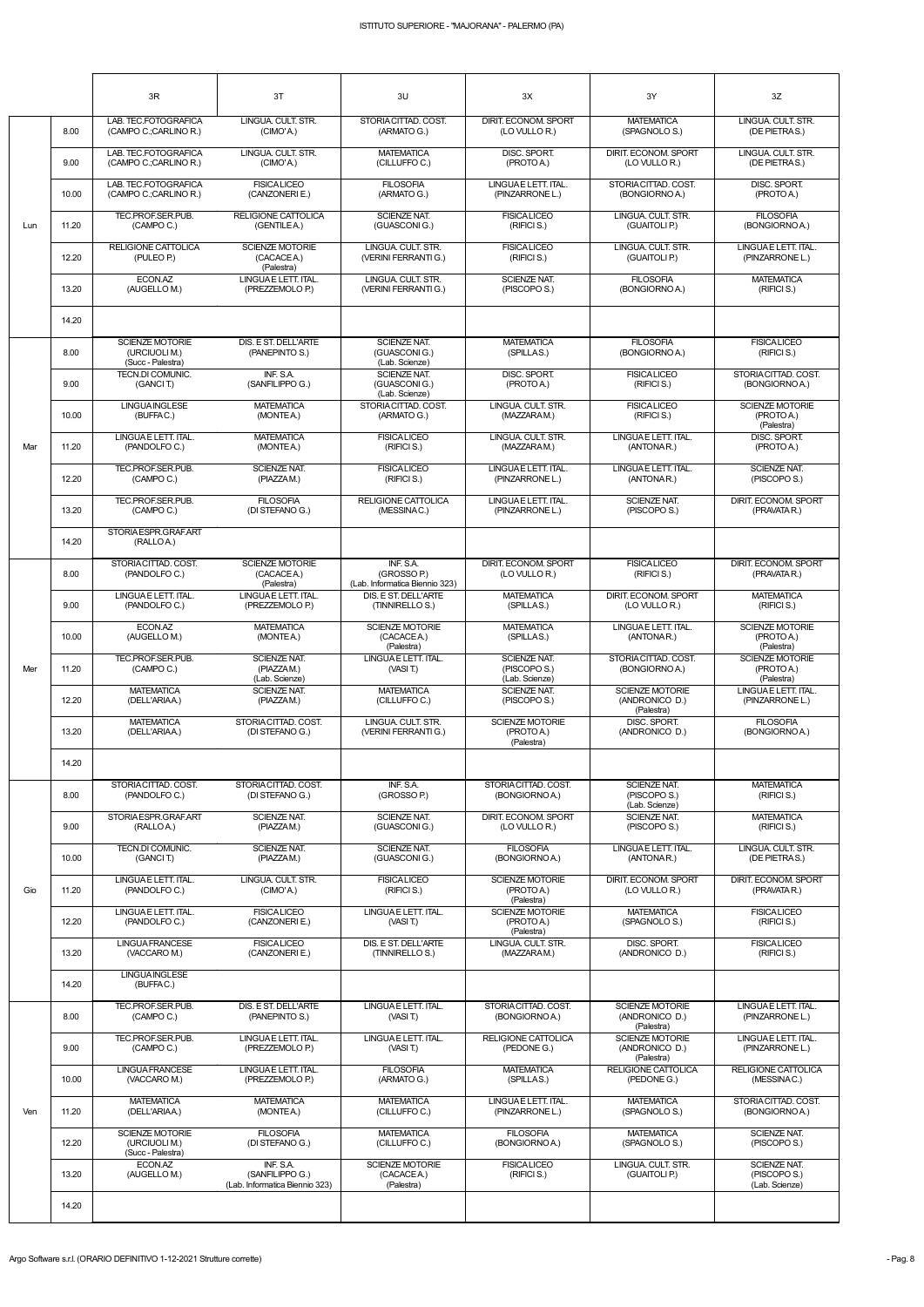|     |       | 4A                                                                             | 4B                                                                         | 4E                                                                                      | 4F                                                                           | 4G                                                                           | 4H                                                                           |
|-----|-------|--------------------------------------------------------------------------------|----------------------------------------------------------------------------|-----------------------------------------------------------------------------------------|------------------------------------------------------------------------------|------------------------------------------------------------------------------|------------------------------------------------------------------------------|
|     | 8.00  | LAB. TECN.CHIM.IND.<br>(BATTELLO G.;FERRO L.)<br>(Lab. Processi e Tecnologia)  | LINGUA INGLESE<br>(DE CARO L.)                                             | <b>INFORMATICA</b><br>(CANCILLAR.)                                                      | LAB.TEC PROG.SIS.INF<br>(LACOGNATAM.;LUPO G.)<br>(Lab. INF 016)              | <b>TELECOMUNICAZIONI</b><br>(PICONE V.)                                      | <b>INFORMATICA</b><br>(ARRIGO A.)                                            |
|     | 9.00  | LAB. TECN.CHIM.IND.<br>(BATTELLO G.; FERRO L.)<br>(Lab. Processi e Tecnologia) | <b>LINGUAINGLESE</b><br>(DE CARO L.)                                       | LAB.TEC PROG.SIS.INF<br>(GRIMALDI M.; SERRETTAV.)<br>(Succ - Lab. Info. 1)              | LAB TEC PROG SIS INF<br>(LACOGNATAM.;LUPO G.)<br>(Lab. INF 016)              | <b>INFORMATICA</b><br>(GROSSO P.)                                            | LAB.TEC PROG.SIS.INF<br>(CASERTAR: ZITO G.)<br>(Lab. INF 020)                |
|     | 10.00 | <b>LINGUA INGLESE</b><br>(DE CARO L.)                                          | LINGUAE LETT. ITAL.<br>(GENZARDIM.)                                        | LAB.TEC PROG.SIS.INF<br>(GRIMALDI M.; SERRETTA V.)<br>(Succ - Lab. Info. 1)             | LINGUAE LETT. ITAL.<br>(NICOSIAE.)                                           | LINGUAE LETT. ITAL.<br>(D'ANNAR.)                                            | LAB.TEC PROG.SIS.INF<br>(CASERTAR: ZITO G.)<br>(Lab. INF 020)                |
| Lun | 11.20 | <b>LINGUA INGLESE</b><br>(DE CARO L.)                                          | <b>COMPL. MAT</b><br>(CAMMARATAG.)                                         | <b>LINGUA INGLESE</b><br>(AIUPPAR.)                                                     | LINGUA INGLESE<br>(VASTAC.)                                                  | <b>MATEMATICA</b><br>(LEONARDIM.)                                            | TECN. PROG.SIST.INF.<br>(CASERTAR.)                                          |
|     | 12.20 | TECN.CHIM.IND.<br>(BATTELLO G.)                                                | TECN.CHIM.IND.<br>(GUAGLIARDO M.)                                          | LAB. TELECOMUNICAZIO<br>(CATANESE V.; MONTELEONE F.)<br>(Succ - Lab. Telecomunicazioni) | <b>LINGUAINGLESE</b><br>(VASTAC.)                                            | <b>MATEMATICA</b><br>(LEONARDIM.)                                            | <b>LINGUAINGLESE</b><br>(GITTO M.)                                           |
|     | 13.20 | TECN.CHIM.IND.<br>(BATTELLO G.)                                                | TECN.CHIM.IND.<br>(GUAGLIARDO M.)                                          | LAB. TELECOMUNICAZIO<br>(CATANESE V.; MONTELEONE F.)<br>(Succ - Lab. Telecomunicazioni) | <b>MATEMATICA</b><br>(PRESTER D.)                                            | SIST. E RETI<br>(PONTILLO C.)                                                | <b>LINGUAINGLESE</b><br>(GITTO M.)                                           |
|     | 14.20 |                                                                                |                                                                            |                                                                                         | <b>MATEMATICA</b><br>(PRESTER D.)                                            |                                                                              |                                                                              |
|     | 8.00  | <b>LINGUA INGLESE</b><br>(DE CARO L.)                                          | CHIM.ORG.BIOCHIM<br>(CINAV)                                                | <b>MATEMATICA</b><br>(MINEO M.)                                                         | LAB. TELECOMUNICAZIO<br>(CATANESE V.; PICONE V.)<br>(Lab. Telecomunicazioni) | LAB.TEC PROG.SIS.INF<br>(LUPO G.; ZITO G.)<br>(Lab. INF 003)                 | <b>SCIENZE MOTORIE</b><br>(FINAL.)<br>(Palestra)                             |
|     | 9.00  | LINGUAE LETT. ITAL.<br>(FARAONE P.)                                            | CHIM.ORG.BIOCHIM<br>(CINAV)                                                | <b>MATEMATICA</b><br>(MINEO M.)                                                         | LAB. TELECOMUNICAZIO<br>(CATANESE V.; PICONE V.)<br>(Lab. Telecomunicazioni) | LAB.TEC PROG.SIS.INF<br>(LUPO G.;ZITO G.)<br>(Lab. INF 003)                  | SIST. E RETI<br>(CASERTAR.)                                                  |
|     | 10.00 | <b>COMPL. MAT</b><br>(DI CALI'D.)                                              | LINGUAE LETT. ITAL.<br>(GENZARDI M.)                                       | <b>LINGUA INGLESE</b><br>(AIUPPAR.)                                                     | LINGUAE LETT. ITAL.<br>(NICOSIAE.)                                           | LAB. TELECOMUNICAZIO<br>(CATANESE V.; PICONE V.)<br>(Lab. Telecomunicazioni) | <b>MATEMATICA</b><br>(GRANO R.)                                              |
| Mar | 11.20 | CHIM.ANALIT. E STRU.<br>(RADICELLO G.)                                         | STORIACITTAD, COST.<br>(GENZARDIM.)                                        | <b>LINGUA INGLESE</b><br>(AIUPPAR.)                                                     | SIST. E RETI<br>(IOREN NAPOLI L.)                                            | LAB. TELECOMUNICAZIO<br>(CATANESE V.; PICONE V.)<br>(Lab. Telecomunicazioni) | <b>MATEMATICA</b><br>(GRANO R.)                                              |
|     | 12.20 | STORIACITTAD, COST.<br>(FARAONE P.)                                            | LAB. CHIM.ANALIT. E<br>(RADICELLO G.; FERRO L.)<br>(Lab. Analisi Tecniche) | STORIA CITTAD, COST.<br>(SIMONETTI G.)                                                  | <b>LAB. INFORMATICA</b><br>(GENOVESE M.;LI VIGNI S.)<br>(Lab. INF 016)       | <b>INFORMATICA</b><br>(GROSSO P.)                                            | <b>RELIGIONE CATTOLICA</b><br>(BRIANNI'M.)                                   |
|     | 13.20 | <b>SCIENZE MOTORIE</b><br>(GIAMBALVO M.)<br>(Palestra)                         | LAB. CHIM.ANALIT. E<br>(RADICELLO G.;FERRO L.)<br>(Lab. Analisi Tecniche)  | <b>SCIENZE MOTORIE</b><br>(COCILOVO S.)<br>(Succ - Palestra)                            | <b>LAB. INFORMATICA</b><br>(GENOVESE M.;LI VIGNI S.)<br>(Lab. INF 016)       | <b>INFORMATICA</b><br>(GROSSO P.)                                            | LINGUA INGLESE<br>(GITTO M.)                                                 |
|     | 14.20 | <b>RELIGIONE CATTOLICA</b><br>(BRIANNI'M.)                                     | LAB. CHIM.ANALIT. E<br>(RADICELLO G.; FERRO L.)<br>(Lab. Analisi Tecniche) | SIST. E RETI<br>(CARABILLO M.)                                                          | <b>LAB. INFORMATICA</b><br>(GENOVESE M.;LI VIGNI S.)<br>(Lab. INF 016)       | STORIA CITTAD, COST.<br>(D'ANNAR.)                                           | LINGUAE LETT. ITAL.<br>(MERCADANTE R.)                                       |
| Mer | 8.00  | CHIM.ORG.BIOCHIM<br>(SPORTARO C.)                                              | CHIM.ANALIT. E STRU.<br>(RADICELLO G.)                                     | RELIGIONE CATTOLICA<br>(GENTILEA.)                                                      | STORIACITTAD, COST.<br>(NICOSIAE.)                                           | COMPL. MAT<br>(LEONARDI M.)                                                  | LAB. SIST. E RETI<br>(CASERTA R.;LO BRUTTO M.)<br>(Lab. INF 020)             |
|     | 9.00  | CHIM.ORG.BIOCHIM<br>(SPORTARO C.)                                              | LAB. TECN.CHIM.IND.<br>(CASTRONOVO<br>F.; GUAGLIARDO M.)                   | LINGUA E LETT. ITAL.<br>(SIMONETTI G.)                                                  | TECN. PROG.SIST.INF.<br>(LUPO G.)                                            | <b>MATEMATICA</b><br>(LEONARDIM.)                                            | LAB. SIST. E RETI<br>(CASERTAR.: LO BRUTTO M.)<br>(Lab. INF 020)             |
|     | 10.00 | LAB. CHIM.ANALIT. E<br>(FERRO L.; RADICELLO G.)<br>(Lab. Analisi Tecniche)     | TECN.CHIM.IND.<br>(CASTRONOVO<br>F.; GUAGLIARDO M.)                        | LINGUA E LETT. ITAL.<br>(SIMONETTI G.)                                                  | <b>COMPL. MAT</b><br>(PRESTER D.)                                            | STORIA CITTAD, COST.<br>(D'ANNAR.)                                           | LAB. TELECOMUNICAZIO<br>(CATANESE V.; PICONE V.)<br>(Lab. Telecomunicazioni) |
|     | 11.20 | LAB. CHIM.ANALIT. E<br>(FERRO L.: RADICELLO G.)<br>(Lab. Analisi Tecniche)     | <b>MATEMATICA</b><br>(GIRETTIA.)                                           | <b>LAB. INFORMATICA</b><br>(CANCILLAR: GRIMALDI M.)<br>(Succ - Lab. Info. 1)            | <b>SCIENZE MOTORIE</b><br>(FINAL.)<br>(Palestra)                             | LINGUAE LETT. ITAL.<br>(D'ANNAR.)                                            | LAB. TELECOMUNICAZIO<br>(CATANESE V.; PICONE V.)<br>(Lab. Telecomunicazioni) |
|     | 12.20 | LAB. CHIM.ANALIT. E<br>(FERRO L.; RADICELLO G.)<br>(Lab. Analisi Tecniche)     | RELIGIONE CATTOLICA<br>(BRIANNI'M.)                                        | <b>LAB. INFORMATICA</b><br>(CANCILLAR.; GRIMALDI M.)<br>$(Succ - Lab. Info. 1)$         | LAB. SIST. E RETI<br>(GENOVESE M.; IOREN NAPOLI<br>$\lfloor . \rfloor$       | <b>LINGUA INGLESE</b><br>(GITTO M.)                                          | LINGUAE LETT. ITAL.<br>(MERCADANTE R.)                                       |
|     | 13.20 | SCIENZE MOTORIE<br>(GIAMBALVO M.)<br>(Palestra)                                | CHIM.ORG.BIOCHIM<br>(CINAV)                                                | <b>LAB. INFORMATICA</b><br>(CANCILLAR.; GRIMALDI M.)<br>(Succ - Lab. Info. 1)           | LAB. SIST. E RETI<br>(GENOVESE M.; IOREN NAPOLI<br>$\lfloor$ .)              | <b>LINGUA INGLESE</b><br>(GITTO M.)                                          | STORIA CITTAD. COST.<br>(MERCADANTE R.)                                      |
|     | 14.20 |                                                                                |                                                                            |                                                                                         |                                                                              |                                                                              |                                                                              |
|     | 8.00  | CHIM.ORG.BIOCHIM<br>(SPORTARO C.)                                              | TECN.CHIM.IND.<br>(GUAGLIARDO M.)                                          | <b>TELECOMUNICAZIONI</b><br>(MONTELEONE F.)                                             | <b>INFORMATICA</b><br>(LI VIGNI S.)                                          | <b>SCIENZE MOTORIE</b><br>(GRISANTIA.)<br>(Palestra)                         | <b>LAB. INFORMATICA</b><br>(ARRIGO A.; PROFETA B.)<br>(Lab. INF 020)         |
|     | 9.00  | LINGUAE LETT. ITAL.<br>(FARAONE P.)                                            | LINGUAE LETT. ITAL.<br>(GENZARDIM.)                                        | LINGUA E LETT. ITAL.<br>(SIMONETTI G.)                                                  | <b>INFORMATICA</b><br>(LIVIGNIS.)                                            | <b>LAB. INFORMATICA</b><br>(GROSSO P: ZITO G.)<br>(Lab. INF 003)             | <b>LAB. INFORMATICA</b><br>(ARRIGO A.; PROFETA B.)<br>(Lab. INF 020)         |
|     | 10.00 | STORIACITTAD. COST.<br>(FARAONE P.)                                            | LINGUAE LETT. ITAL.<br>(GENZARDIM.)                                        | <b>SCIENZE MOTORIE</b><br>(COCILOVO S.)<br>(Succ - Palestra)                            | <b>SCIENZE MOTORIE</b><br>(FINAL.)<br>(Palestra)                             | LAB. INFORMATICA<br>(GROSSO P: ZITO G.)<br>(Lab. INF 003)                    | <b>LAB. INFORMATICA</b><br>(ARRIGO A.; PROFETA B.)<br>(Lab. INF 020)         |
| Gio | 11.20 | LAB. CHIM.ANALIT. E<br>(FERRO L.; RADICELLO G.)<br>(Lab. Analisi Tecniche)     | STORIACITTAD. COST.<br>(GENZARDIM.)                                        | COMPL. MAT<br>(MINEO M.)                                                                | <b>MATEMATICA</b><br>(PRESTER D.)                                            | LAB. INFORMATICA<br>(GROSSO P: ZITO G.)<br>(Lab. INF 003)                    | <b>COMPL. MAT</b><br>(GRANO R.)                                              |
|     | 12.20 | LAB. CHIM.ANALIT. E<br>(FERRO L.; RADICELLO G.)<br>(Lab. Analisi Tecniche)     | <b>SCIENZE MOTORIE</b><br>(GIAMBALVO M.)<br>(Palestra)                     | SIST. E RETI<br>(CARABILLO M.)                                                          | LINGUAE LETT. ITAL.<br>(NICOSIAE.)                                           | LAB. SIST. E RETI<br>(PONTILLO C.; ZITO G.)<br>(Lab. INF 003)                | LINGUAE LETT. ITAL.<br>(MERCADANTE R.)                                       |
|     | 13.20 | <b>MATEMATICA</b><br>(RUSSO G.)                                                | LAB. CHIM.ANALIT. E<br>(RADICELLO G.; FERRO L.)<br>(Lab. Analisi Tecniche) | <b>INFORMATICA</b><br>(CANCILLAR.)                                                      | LINGUAE LETT. ITAL.<br>(NICOSIAE.)                                           | LAB. SIST. E RETI<br>(PONTILLO C.; ZITO G.)<br>(Lab. INF 003)                | LINGUAE LETT. ITAL.<br>(MERCADANTE R.)                                       |
|     | 14.20 | <b>MATEMATICA</b><br>(RUSSO G.)                                                | LAB. CHIM.ANALIT. E<br>(RADICELLO G.; FERRO L.)<br>(Lab. Analisi Tecniche) | <b>INFORMATICA</b><br>(CANCILLAR.)                                                      | RELIGIONE CATTOLICA<br>(GENTILE A.)                                          | TECN. PROG.SIST.INF.<br>(LUPO G.)                                            | SIST. E RETI<br>(CASERTAR.)                                                  |
|     | 8.00  | LINGUAE LETT. ITAL.<br>(FARAONE P.)                                            | LAB. CHIM.ORG.BIOCHI<br>(CASTRONOVO F.;CINAV.)<br>(Lab. Organica)          | LAB. SIST. E RETI<br>(CARABILLO M.;GRIMALDI M.)<br>(Succ - Lab. Info. 1)                | <b>TELECOMUNICAZIONI</b><br>(PICONE V.)                                      | <b>LINGUA INGLESE</b><br>(GITTO M.)                                          | <b>SCIENZE MOTORIE</b><br>(FINAL.)<br>(Palestra)                             |
|     | 9.00  | LINGUAE LETT. ITAL.<br>(FARAONE P.)                                            | LAB. CHIM.ORG.BIOCHI<br>(CASTRONOVO F.;CINAV.)<br>(Lab. Organica)          | LAB. SIST. E RETI<br>(CARABILLO M.: GRIMALDI M.)<br>(Succ - Lab. Info. 1)               | LINGUA INGLESE<br>(VASTAC.)                                                  | SIST. E RETI<br>(PONTILLO C.)                                                | <b>TELECOMUNICAZIONI</b><br>(PICONE V.)                                      |
|     | 10.00 | TECN.CHIM.IND.<br>(BATTELLO G.)                                                | LINGUA INGLESE<br>(DE CARO L.)                                             | STORIA CITTAD. COST.<br>(SIMONETTI G.)                                                  | SIST. E RETI<br>(IOREN NAPOLI L.)                                            | LINGUAE LETT. ITAL.<br>(D'ANNAR.)                                            | STORIA CITTAD. COST.<br>(MERCADANTE R.)                                      |
| Ven | 11.20 | LAB. CHIM.ORG.BIOCHI<br>(FERRO L.; SPORTARO C.)<br>(Lab. Organica)             | <b>SCIENZE MOTORIE</b><br>(GIAMBALVO M.)<br>(Palestra)                     | <b>MATEMATICA</b><br>(MINEO M.)                                                         | STORIACITTAD. COST.<br>(NICOSIAE.)                                           | LINGUAE LETT. ITAL.<br>(D'ANNAR.)                                            | <b>INFORMATICA</b><br>(ARRIGO A.)                                            |
|     | 12.20 | LAB. CHIM.ORG.BIOCHI<br>(FERRO L.; SPORTARO C.)<br>(Lab. Organica)             | <b>MATEMATICA</b><br>(GIRETTIA.)                                           | TECN. PROG.SIST.INF.<br>(SERRETTAV.)                                                    | <b>INFORMATICA</b><br>(LI VIGNI S.)                                          | RELIGIONE CATTOLICA<br>(MESSINAC.)                                           | <b>INFORMATICA</b><br>(ARRIGO A.)                                            |
|     | 13.20 | <b>MATEMATICA</b><br>(RUSSO G.)                                                | <b>MATEMATICA</b><br>(GIRETTIA.)                                           | LINGUA E LETT. ITAL.<br>(SIMONETTI G.)                                                  |                                                                              | <b>SCIENZE MOTORIE</b><br>(GRISANTIA.)<br>(Palestra)                         | <b>MATEMATICA</b><br>(GRANO R.)                                              |
|     | 14.20 |                                                                                |                                                                            |                                                                                         |                                                                              |                                                                              |                                                                              |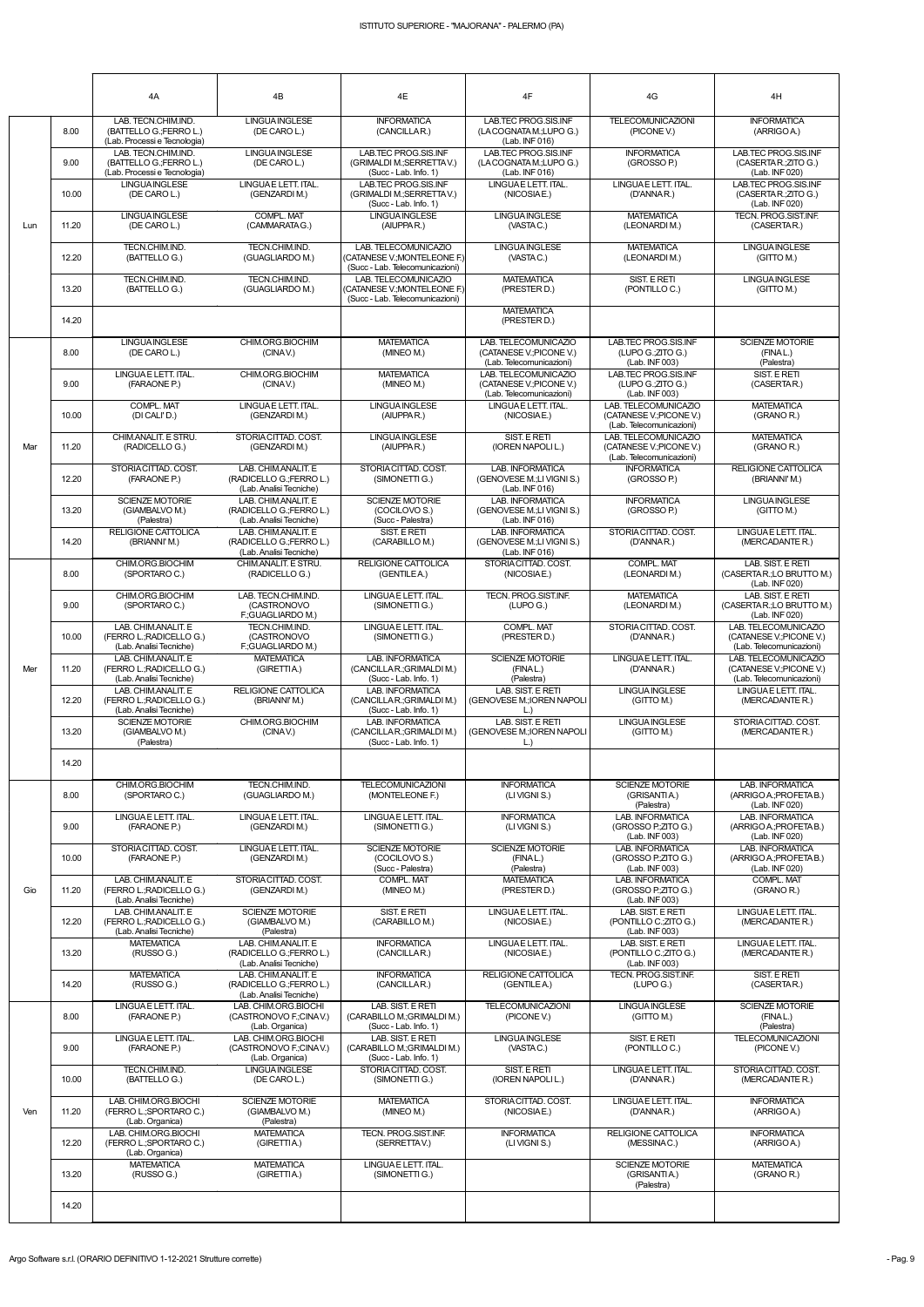|     |       | 4L                                                                           | 4M                                                                        | 40                                                                          | 4P                                                  | 4Q                                                         | 4R                                                                       |
|-----|-------|------------------------------------------------------------------------------|---------------------------------------------------------------------------|-----------------------------------------------------------------------------|-----------------------------------------------------|------------------------------------------------------------|--------------------------------------------------------------------------|
|     | 8.00  | STORIA CITTAD. COST.<br>(MUTO M.)                                            | <b>ECONOMIAAGRARIA</b><br>(CIULLAM.)                                      | STORIA CITTAD, COST.<br>(BERTOLINO C.)                                      | ECON.EST.MARK.LEG.<br>(MANNO R.)                    | STORIA CITTAD, COST.<br>(DI STEFANO G.)                    | LINGUAE LETT. ITAL.<br>(PANDOLFO C.)                                     |
|     | 9.00  | LINGUAE LETT. ITAL.<br>(MUTO M.)                                             | <b>ECONOMIAAGRARIA</b><br>(CIULLAM.)                                      | STORIA ESPR.GRAF.ART<br>(RALLO A.)                                          | LAB ECON.EST.MARK.L.<br>(MANNO R.; DI GANGI V.)     | LINGUA, CULT, STR.<br>(MAZZARAM.)                          | STORIA CITTAD, COST.<br>(PANDOLFO C.)                                    |
|     | 10.00 | LINGUAE LETT. ITAL.<br>(MUTO M.)                                             | <b>RELIGIONE CATTOLICA</b><br>(PULEO P.)                                  | LAB. TEC.FOTOGRAFICA<br>(GRAZIANO M.; INSANA G.)<br>(Succ-Lab. Fotografico) | LAB ECON.EST.MARK.L.<br>(MANNO R.; DI GANGI V.)     | LINGUA, CULT, STR.<br>(MAZZARAM.)                          | <b>LINGUA FRANCESE</b><br>(VACCARO M.)                                   |
| Lun | 11.20 | GEST.VAL.ATT.PROD.<br>(SUGAMELI I.)                                          | <b>MATEMATICA</b><br>(PERILLOA.)                                          | LAB. TEC.FOTOGRAFICA<br>(GRAZIANO M.; INSANA G.)<br>(Succ-Lab. Fotografico) | LAB. PROD.VEG.<br>(GIUDICE C.; MANCUSO R.)          | <b>SCIENZE NAT.</b><br>(CURCIO D.)                         | ECON.AZ<br>(AUGELLOM.)                                                   |
|     | 12.20 | LAB. TEC. ALL. VEG.<br>(BERTOLINO M.; GUGLIELMO A.)                          | <b>MATEMATICA</b><br>(PERILLOA.)                                          | TEC.PROF.SER.PUB.<br>(INSANA G.)                                            | <b>BIOTEC.AGR.</b><br>(MANCUSO R.)                  | <b>SCIENZE NAT.</b><br>(CURCIO D.)                         | ECON.AZ<br>(AUGELLO M.)                                                  |
|     | 13.20 | <b>LINGUA INGLESE</b><br>(MUSACCHIA S.)                                      | GEST.VAL.ATT.PROD.<br>(SUGAMELII.)                                        | TEC.PROF.SER.PUB.<br>(INSANA G.)                                            | <b>SCIENZE MOTORIE</b><br>(GUARDI'V.)<br>(Palestra) | DISC. AUD. MULT.<br>(VENTURELLAP.)                         | <b>SCIENZE MOTORIE</b><br>(URCIUOLI M.)<br>(Succ - Palestra)             |
|     | 14.20 |                                                                              |                                                                           |                                                                             |                                                     | DISC. AUD. MULT.<br>(VENTURELLAP.)                         |                                                                          |
|     | 8.00  | <b>AGRON.TERRIT.</b><br>(LAX G.)                                             | STORIACITTAD, COST.<br>(TANTARO M.)                                       | TECN.DI COMUNIC.<br>(GANCIT.)                                               | LINGUAE LETT. ITAL.<br>(VERACE P.)                  | DISC. AUD. MULT.<br>(VENTURELLAP.)                         | STORIACITTAD, COST.<br>(PANDOLFO C.)                                     |
|     | 9.00  | GEST.VAL.ATT.PROD.<br>(SUGAMELI I.)                                          | AGRICOLTURA SOSTENIBILE E<br><b>BIOLOGICA</b><br>(GUGLIELMO A.; MANNO R.) | ECON.AZ<br>(AUGELLO M.)                                                     | LINGUAE LETT. ITAL.<br>(VERACE P.)                  | DISC. AUD. MULT.<br>(VENTURELLAP.)                         | <b>MATEMATICA</b><br>(MALTESE S.)                                        |
|     | 10.00 | GEST.VAL.ATT.PROD.<br>(SUGAMELI I.)                                          | AGRICOLTURA SOSTENIBILE E<br><b>BIOLOGICA</b><br>(GUGLIELMO A.; MANNO R.) | <b>LINGUA FRANCESE</b><br>(VACCARO M.)                                      | <b>LINGUAINGLESE</b><br>(VASTAC.)                   | <b>MATEMATICA</b><br>(CANZONERIE.)                         | <b>MATEMATICA</b><br>(MALTESE S.)                                        |
| Mar | 11.20 | LAB. AGRON. TERRIT.<br>(LAX G.; FERMO G.)                                    | LINGUAE LETT. ITAL.<br>(TANTARO M.)                                       | LINGUA E LETT. ITAL.<br>(BERTOLINO C.)                                      | <b>LINGUA INGLESE</b><br>(VASTAC.)                  | <b>MATEMATICA</b><br>(CANZONERIE.)                         | SCIENZE MOTORIE<br>(URCIUOLI M.)<br>(Succ - Palestra)                    |
|     | 12.20 | LAB. AGRON. TERRIT.<br>(LAX G.; FERMO G.)                                    | LAB. TEC. ALL. VEG.<br>(BERTOLINO M.; GUGLIELMO A.)                       | <b>MATEMATICA</b><br>(MALTESE S.)                                           | PROD. ANIM<br>(ALFANO A.)                           | ST. ARTE<br>(RALLOA.)                                      | <b>LINGUAINGLESE</b><br>(BUFFAC.)                                        |
|     | 13.20 | <b>LINGUAINGLESE</b><br>(MUSACCHIA S.)                                       | LAB. BIO CHIM. APPL.PROC.T<br>(VALVO E.)                                  | <b>MATEMATICA</b><br>(MALTESE S.)                                           | PROD. ANIM<br>(ALFANO A.)                           | <b>FISICALICEO</b><br>(CANZONERIE.)                        | TEC.PROF.SER.PUB.<br>(INSANAG.)                                          |
|     | 14.20 | STORIACITTAD, COST.<br>(MUTO M.)                                             | LAB. BIO CHIM. APPL.PROC.T<br>(VALVO E.)                                  | <b>LINGUA INGLESE</b><br>(MUSACCHIA S.)                                     | TRASF, PROD.<br>(MANCUSO R.)                        | <b>SCIENZE MOTORIE</b><br>(CORRAO A.)<br>(Succ - Palestra) | TEC.PROF.SER.PUB.<br>(INSANAG.)                                          |
|     | 8.00  | <b>ECONOMIAAGRARIA</b><br>(CIULLAM.)                                         | LINGUAE LETT. ITAL.<br>(TANTARO M.)                                       | <b>LINGUA FRANCESE</b><br>(VACCARO M.)                                      | <b>COMPL. MAT</b><br>(CANZONERIE.)                  | LINGUA. CULT. STR.<br>(MAZZARAM.)                          | LAB. TEC.FOTOGRAFICA<br>(INSANA G.; BOSCO E.)<br>(Succ-Lab. Fotografico) |
|     | 9.00  | <b>ECONOMIAAGRARIA</b><br>(CIULLAM.)                                         | LINGUAE LETT. ITAL.<br>(TANTARO M.)                                       | STORIA ESPR.GRAF.ART<br>(RALLO A.)                                          | <b>MATEMATICA</b><br>(CANZONERIE.)                  | RELIGIONE CATTOLICA<br>(GENTILE A.)                        | LAB. TEC.FOTOGRAFICA<br>(INSANA G.; BOSCO E.)<br>(Succ-Lab. Fotografico) |
|     | 10.00 | RELIGIONE CATTOLICA<br>(PULEO P.)                                            | TECN.TRAS.AGRAL<br>(FERMO G.;LAX G.)                                      | <b>SCIENZE MOTORIE</b><br>(URCIUOLI M.)<br>(Succ - Palestra)                | <b>MATEMATICA</b><br>(CANZONERIE.)                  | STORIA CITTAD, COST.<br>(DI STEFANO G.)                    | STORIA ESPR.GRAF.ART<br>(RALLOA.)                                        |
| Mer | 11.20 | <b>SCIENZE MOTORIE</b><br>(LETO M.)<br>(Succ - Palestra)                     | <b>TECN.TRAS.AGRAL</b><br>(FERMO G.;LAX G.)                               | <b>LINGUA INGLESE</b><br>(MUSACCHIA S.)                                     | SCIENZE MOTORIE<br>(GUARDI'V.)<br>(Palestra)        | LAB .AUD. MULT<br>(PATERNOSTRO D.)                         | TEC.PROF.SER.PUB.<br>(INSANAG.)                                          |
|     | 12.20 | TECN.TRAS.AGRAL<br>(FERMO G.;LAX G.)                                         | GEST.VAL.ATT.PROD.<br>(SUGAMELII.)                                        | LINGUA E LETT. ITAL.<br>(BERTOLINO C.)                                      | LAB. TRASF. PROD.<br>(GIUDICE C.; MANCUSO R.)       | LAB .AUD. MULT<br>(PATERNOSTRO D.)                         | TEC.PROF.SER.PUB.<br>(INSANAG.)                                          |
|     | 13.20 | <b>TECN.TRAS.AGRAL</b><br>(FERMO G.;LAX G.)                                  | <b>SCIENZE MOTORIE</b><br>(LETO M.)<br>(Succ - Palestra)                  | LINGUA E LETT. ITAL.<br>(BERTOLINO C.)                                      | PROD.VEG.<br>(MANCUSO R.)                           | LAB .AUD. MULT<br>(PATERNOSTRO D.)                         | TEC.PROF.SER.PUB.<br>(INSANAG.)                                          |
|     | 14.20 |                                                                              |                                                                           |                                                                             | <b>FILOSOFIA</b><br>(GANCIT.)                       |                                                            |                                                                          |
|     | 8.00  | AGRICOLTURA SOSTENIBILE E<br><b>BIOLOGICA</b><br>(GUGLIELMO A.; SALADINO S.) | <b>LINGUA INGLESE</b><br>(ADRAGNAL.)                                      | TECN.DI COMUNIC.<br>(GANCIT.)                                               | <b>LINGUA INGLESE</b><br>(VASTAC.)                  | LINGUAE LETT. ITAL.<br>(CRIVELLO R.)                       | ECON.AZ<br>(AUGELLOM.)                                                   |
|     | 9.00  | AGRICOLTURA SOSTENIBILE E<br><b>BIOLOGICA</b><br>(GUGLIELMO A.; SALADINO S.) | <b>ECONOMIAAGRARIA</b><br>(CIULLAM.)                                      | TEC.PROF.SER.PUB.<br>(INSANA G.)                                            | PROD. ANIM<br>(ALFANO A.)                           | LINGUAE LETT. ITAL.<br>(CRIVELLO R.)                       | LINGUA E LETT. ITAL.<br>(PANDOLFO C.)                                    |
|     | 10.00 | LAB. TEC. ALL. VEG.<br>(BERTOLINO M.; GUGLIELMO A.)                          | <b>SCIENZE MOTORIE</b><br>(LETO M.)<br>(Succ - Palestra)                  | TEC.PROF.SER.PUB.<br>(INSANAG.)                                             | <b>RELIGIONE CATTOLICA</b><br>(BRIANNI'M.)          | DISC. AUD. MULT.<br>(VENTURELLAP.)                         | LINGUAE LETT. ITAL.<br>(PANDOLFO C.)                                     |
| Gio | 11.20 | LAB. TEC. ALL. VEG.<br>(BERTOLINO M.; GUGLIELMO A.)                          | <b>MATEMATICA</b><br>(PERILLOA.)                                          | TEC.PROF.SER.PUB.<br>(INSANA G.)                                            | LAB. BIOTEC.AGR.<br>(MANCUSO R.; VALVO E.)          | LAB .AUD. MULT<br>(PATERNOSTRO D.)                         | TECN.DI COMUNIC.<br>(GANCIT.)                                            |
|     | 12.20 | <b>MATEMATICA</b><br>(PERILLOA.)                                             | LINGUAE LETT. ITAL.<br>(TANTARO M.)                                       | <b>SCIENZE MOTORIE</b><br>(URCIUOLI M.)<br>(Succ - Palestra)                | LINGUAE LETT. ITAL.<br>(VERACE P.)                  | LAB .AUD. MULT<br>(PATERNOSTRO D.)                         | TEC.PROF.SER.PUB.<br>(INSANAG.)                                          |
|     | 13.20 | <b>MATEMATICA</b><br>(PERILLOA.)                                             | STORIACITTAD, COST.<br>(TANTARO M.)                                       | LINGUA E LETT. ITAL.<br>(BERTOLINO C.)                                      | STORIACITTAD. COST.<br>(VERACE P.)                  | ST. ARTE<br>(RALLOA.)                                      | TEC.PROF.SER.PUB.<br>(INSANAG.)                                          |
|     | 14.20 | LINGUAE LETT. ITAL.<br>(MUTO M.)                                             | AGRON.TERRIT.<br>(LAX G.)                                                 | STORIA CITTAD. COST.<br>(BERTOLINO C.)                                      | <b>MATEMATICA</b><br>(CANZONERIE.)                  | ST. ARTE<br>(RALLOA.)                                      | <b>LINGUA FRANCESE</b><br>(VACCARO M.)                                   |

|     | 14.20 | (MUTO M.)                                                | (LAX G.)                                           | (BERTOLINO C.)                    | (CANZONERIE.)                                                        | (RALLOA.)                                                  | (VACCARO M.)                             |
|-----|-------|----------------------------------------------------------|----------------------------------------------------|-----------------------------------|----------------------------------------------------------------------|------------------------------------------------------------|------------------------------------------|
| Ven | 8.00  | LAB. BIO CHIM. APPL.PROC.T<br>(MANDALA'S.)               | LAB. AGRON.TERRIT.<br>(FERMO G.;LAX G.)            | TEC.PROF.SER.PUB.<br>(INSANA G.)  | LINGUAE LETT. ITAL.<br>(VERACE P.)                                   | <b>SCIENZE MOTORIE</b><br>(CORRAO A.)<br>(Succ - Palestra) | LINGUA E LETT. ITAL.<br>(PANDOLFO C.)    |
|     | 9.00  | LAB. BIO CHIM. APPL.PROC.T<br>(MANDALA'S.)               | LAB. AGRON.TERRIT.<br>(FERMO G.:LAX G.)            | TEC.PROF.SER.PUB.<br>(INSANA G.)  | STORIACITTAD, COST.<br>(VERACE P.)                                   | <b>FILOSOFIA</b><br>(GANCIT.)                              | <b>RELIGIONE CATTOLICA</b><br>(PULEO P.) |
|     | 10.00 | <b>MATEMATICA</b><br>(PERILLOA.)                         | LAB. TEC. ALL. VEG.<br>(BERTOLINO M.;GUGLIELMO A.) | RELIGIONE CATTOLICA<br>(PULEO P.) | <b>GENIO RURALE</b><br>(BUTERAC:;DI GANGI V.)<br>(Lab. Tec. Grafica) | LAB AUD MULT<br>(PATERNOSTRO D.)                           | <b>MATEMATICA</b><br>(MALTESE S.)        |
|     | 11.20 | LINGUAE LETT. ITAL.<br>(MUTO M.)                         | LAB. TEC. ALL. VEG.<br>(BERTOLINO M.;GUGLIELMO A.) | ECON.AZ<br>(AUGELLO M.)           | <b>GENIO RURALE</b><br>(BUTERAC: DI GANGI V.)                        | DISC. AUD. MULT.<br>(VENTURELLAP.)                         | TECN.DI COMUNIC.<br>(GANCIT.)            |
|     | 12.20 | <b>SCIENZE MOTORIE</b><br>(LETO M.)<br>(Succ - Palestra) | GEST.VAL.ATT.PROD.<br>(SUGAMELII.)                 | ECON.AZ<br>(AUGELLO M.)           | LAB. PROD.VEG.<br>(GIUDICE C.; MANCUSO R.)                           | LINGUAE LETT. ITAL.<br>(CRIVELLO R.)                       | <b>LINGUA INGLESE</b><br>(BUFFAC.)       |
|     | 13.20 | <b>ECONOMIAAGRARIA</b><br>(CIULLAM.)                     | <b>LINGUA INGLESE</b><br>(ADRAGNAL.)               | <b>MATEMATICA</b><br>(MALTESE S.) | LAB. PROD.VEG.<br>(GIUDICE C.; MANCUSO R.)                           | LINGUAE LETT. ITAL.<br>(CRIVELLO R.)                       | STORIA ESPR.GRAF.ART<br>(RALLOA.)        |
|     | 14.20 |                                                          |                                                    |                                   |                                                                      | <b>FISICALICEO</b><br>(CANZONERIE.)                        |                                          |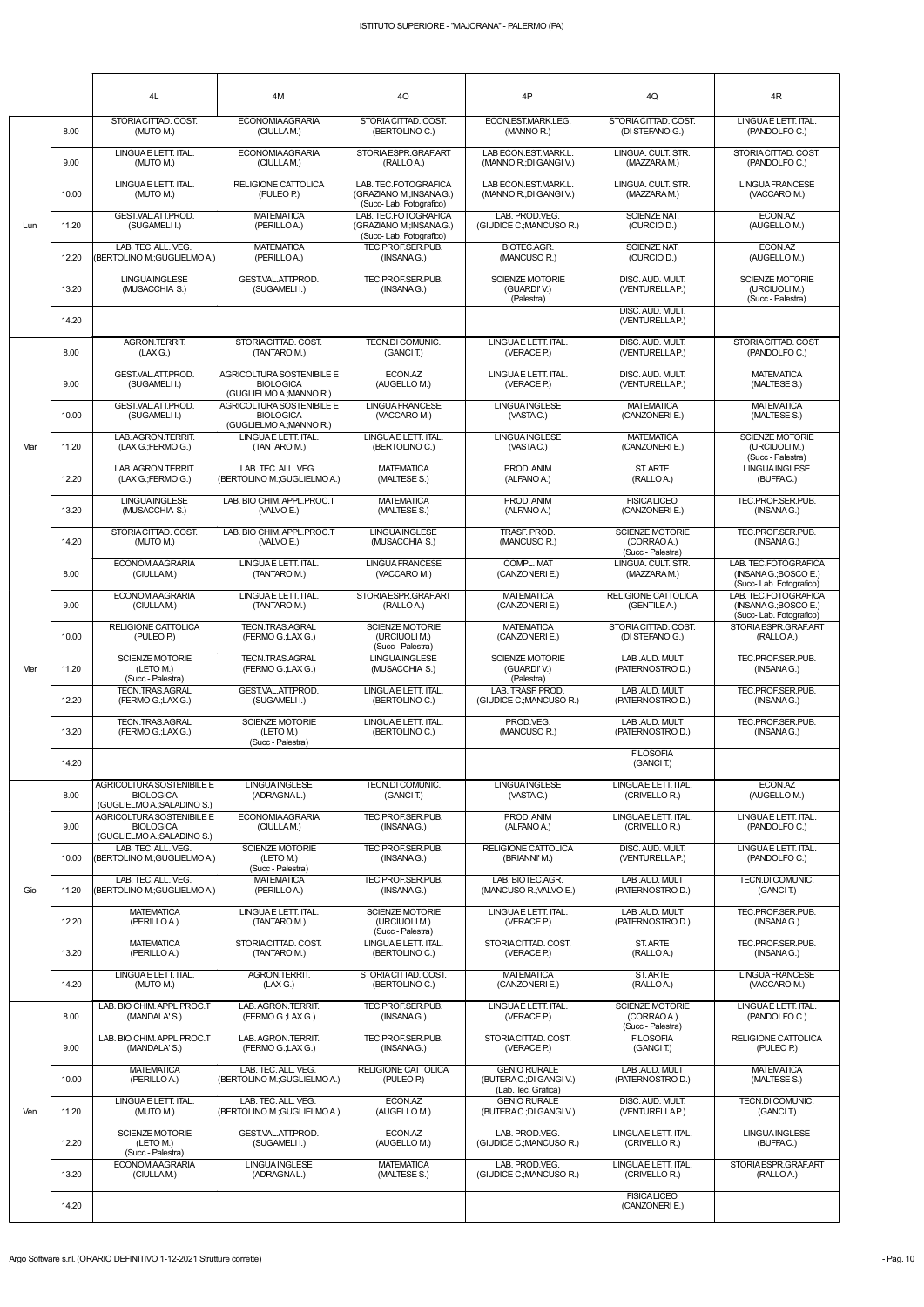|     |       | 4S                                                  | 4T                                                           | 4U                                                           | 4X                                                     | $4\mathsf{Y}$                                        | 5A                                                                                  |
|-----|-------|-----------------------------------------------------|--------------------------------------------------------------|--------------------------------------------------------------|--------------------------------------------------------|------------------------------------------------------|-------------------------------------------------------------------------------------|
|     | 8.00  | <b>FISICALICEO</b><br>(CILLUFFOC.)                  | <b>MATEMATICA</b><br>(MONTEA.)                               | <b>SCIENZE NAT.</b><br>(BRANCAZIO C.)<br>(Lab. Scienze)      | LINGUAE LETT. ITAL.<br>(DI GESARO C.)                  | <b>SCIENZE MOTORIE</b><br>(POLIZZI M.)<br>(Palestra) | STORIACITTAD. COST.<br>(FARAONE P.)                                                 |
|     | 9.00  | <b>SCIENZE NAT.</b><br>(GUASCONIG.)                 | <b>FISICA LICEO</b><br>(MONTEA.)                             | <b>SCIENZE NAT.</b><br>(BRANCAZIO C.)<br>(Lab. Scienze)      | <b>FILOSOFIA</b><br>(BRANCATO A.)                      | <b>MATEMATICA</b><br>(SPAGNOLO S.)                   | <b>LINGUA INGLESE</b><br>(VERINI FERRANTI G.)                                       |
|     | 10.00 | LINGUAE LETT. ITAL.<br>(BARBERAM.)                  | <b>SCIENZE NAT.</b><br>(GUASCONIG.)                          | LINGUA E LETT. ITAL.<br>(VASI T.)                            | DIRIT. ECONOM. SPORT<br>(LO VULLO R.)                  | <b>MATEMATICA</b><br>(SPAGNOLO S.)                   | CHIM.ORG.BIOCHIM<br>(BATTELLO G.)                                                   |
| Lun | 11.20 | LINGUAE LETT. ITAL.<br>(BARBERAM.)                  | <b>FILOSOFIA</b><br>(ARMATO G.)                              | LINGUA E LETT. ITAL.<br>(VASI T.)                            | <b>SCIENZE NAT.</b><br>(PISCOPO S.)                    | DIRIT. ECONOM. SPORT<br>(LO VULLO R.)                | LAB. CHIM.ANALIT. E<br>(BRUNO M.;CANNELLA R.)<br>(Lab. Analisi Tecniche)            |
|     | 12.20 | DISC. SPORT.<br>(CORRAO A.)                         | <b>RELIGIONE CATTOLICA</b><br>(GENTILEA.)                    | <b>MATEMATICA</b><br>(TUMMINELLO I.)                         | <b>SCIENZE NAT.</b><br>(PISCOPO S.)                    | LINGUAE LETT. ITAL.<br>(ANTONAR.)                    | LAB. CHIM.ANALIT. E<br>(BRUNO M.;CANNELLA R.)<br>(Lab. Analisi Tecniche)            |
|     | 13.20 | RELIGIONE CATTOLICA<br>(PEDONE G.)                  | INF. S.A.<br>(SPECIALE V.)<br>(Lab. Informatica Biennio 323) | <b>MATEMATICA</b><br>(TUMMINELLO I.)                         | <b>MATEMATICA</b><br>(SPILLAS.)                        | LINGUAE LETT. ITAL.<br>(ANTONAR.)                    | LAB. CHIM.ANALIT. E<br>(BRUNO M.;CANNELLA R.)<br>(Lab. Analisi Tecniche)            |
|     | 14.20 |                                                     |                                                              |                                                              |                                                        |                                                      |                                                                                     |
|     | 8.00  | LINGUA, CULT, STR.<br>(GUAITOLI P.)                 | <b>MATEMATICA</b><br>(MONTEA.)                               | DIS. E ST. DELL'ARTE<br>(TINNIRELLO S.)                      | DIRIT. ECONOM. SPORT<br>(LO VULLO R.)                  | <b>MATEMATICA</b><br>(SPAGNOLO S.)                   | LINGUA E LETT. ITAL.<br>(FARAONE P.)                                                |
|     | 9.00  | LINGUA, CULT, STR.<br>(GUAITOLI P.)                 | <b>MATEMATICA</b><br>(MONTEA.)                               | <b>SCIENZE MOTORIE</b><br>(POLIZZI M.)<br>(Palestra)         | <b>MATEMATICA</b><br>(SPILLAS.)                        | <b>FISICALICEO</b><br>(SPAGNOLO S.)                  | LAB. CHIM.ANALIT. E<br>(BRUNO M.;CANNELLA R.)<br>(Lab. Analisi Tecniche)            |
|     | 10.00 | <b>MATEMATICA</b><br>(CILLUFFO C.)                  | LINGUAE LETT. ITAL.<br>(PAGLIARO L.)                         | <b>FISICALICEO</b><br>(TUMMINELLO I.)                        | LINGUAE LETT. ITAL.<br>(DI GESARO C.)                  | <b>SCIENZE NAT.</b><br>(BRANCAZIO C.)                | LAB. CHIM.ANALIT. E<br>(BRUNO M.;CANNELLA R.)<br>(Lab. Analisi Tecniche)            |
| Mar | 11.20 | DISC. SPORT.<br>(CORRAO A.;LICATA M.)               | LINGUAE LETT. ITAL.<br>(PAGLIARO L.)                         | STORIA CITTAD. COST.<br>(ARMATO G.)                          | LINGUAE LETT. ITAL.<br>(DI GESARO C.)                  | <b>SCIENZE NAT.</b><br>(BRANCAZIO C.)                | LAB. CHIM.ANALIT. E<br>(BRUNO M.;CANNELLA R.)<br>(Lab. Analisi Tecniche)            |
|     | 12.20 | STORIACITTAD. COST.<br>(DI STEFANO G.)              | INF. S.A.<br>(SPECIALE V.)                                   | <b>FILOSOFIA</b><br>(ARMATO G.)                              | DISC. SPORT.<br>(ANDRONICO D.)                         | DIRIT. ECONOM. SPORT<br>(LO VULLO R.)                | <b>MATEMATICA</b><br>(RUSSO G.)                                                     |
|     | 13.20 | LINGUAE LETT. ITAL.<br>(BARBERAM.)                  | STORIACITTAD, COST.<br>(ARMATO G.)                           | INF. S.A.<br>(SPECIALE V.)                                   | <b>SCIENZE MOTORIE</b><br>(ANDRONICO D.)<br>(Palestra) | LINGUAE LETT. ITAL.<br>(ANTONAR.)                    | LAB. TECN.CHIM.IND.<br>(CASTRONOVO F.; BATTELLO G.)<br>(Lab. Processi e Tecnologia) |
|     | 14.20 | <b>FILOSOFIA</b><br>(DI STEFANO G.)                 |                                                              |                                                              |                                                        |                                                      | LAB. TECN.CHIM.IND.<br>(BATTELLO G.)<br>(Lab. INF 122)                              |
|     | 8.00  | LINGUA. CULT. STR.<br>(GUAITOLI P.)                 | DIS. E ST. DELL'ARTE<br>(SESTAM.)                            | <b>MAI EMAIICA</b><br>(TUMMINELLO I.)                        | LINGUA. CULI. STR.<br>(MARCHICAI.)                     | <b>SCIENZE MOTORIE</b><br>(POLIZZI M.)<br>(Palestra) | STORIACITTAD. COST.<br>(FARAONE P.)                                                 |
|     | 9.00  | INF. S.A.<br>(SPECIALE V.)                          | <b>SCIENZE MOTORIE</b><br>(CACACEA.)<br>(Palestra)           | <b>FISICALICEO</b><br>(TUMMINELLO I.)                        | LINGUA. CULT. STR.<br>(MARCHICAI.)                     | RELIGIONE CATTOLICA<br>(PEDONE G.)                   | <b>SCIENZE MOTORIE</b><br>(GIAMBALVO M.)<br>(Palestra)                              |
|     | 10.00 | DIS. E ST. DELL'ARTE<br>(PANEPINTO S.)              | LINGUA. CULT. STR.<br>(CIMO'A.)                              | <b>FISICALICEO</b><br>(TUMMINELLO I.)                        | <b>SCIENZE MOTORIE</b><br>(ANDRONICO D.)<br>(Palestra) | DISC. SPORT.<br>(POLIZZI M.)                         | TECN.CHIM.IND.<br>(BATTELLO G.)                                                     |
| Mer | 11.20 | <b>MATEMATICA</b><br>(CILLUFFO C.)                  | <b>SCIENZE NAT.</b><br>(GUASCONIG.)                          | <b>FILOSOFIA</b><br>(ARMATO G.)                              | DISC, SPORT.<br>(ANDRONICO D.)                         | STORIA CITTAD, COST.<br>(BRANCATO A.)                | TECN.CHIM.IND.<br>(BATTELLO G.)                                                     |
|     | 12.20 | STORIACITTAD. COST.<br>(DI STEFANO G.)              | <b>FISICALICEO</b><br>(MONTEA.)                              | <b>SCIENZE MOTORIE</b><br>(POLIZZI M.)<br>(Palestra)         | STORIACITTAD. COST.<br>(BRANCATO A.)                   | <b>SCIENZE NAT.</b><br>(BRANCAZIO C.)                | <b>MATEMATICA</b><br>(RUSSO G.)                                                     |
|     | 13.20 | <b>SCIENZE MOTORIE</b><br>(CORRAO A.)<br>(Palestra) | <b>FISICALICEO</b><br>(MONTEA.)                              | LINGUA E LETT. ITAL.<br>(VASI T.)                            | SCIENZE NAT.<br>(PISCOPO S.)                           | <b>FILOSOFIA</b><br>(BRANCATO A.)                    | <b>MATEMATICA</b><br>(RUSSO G.)                                                     |
|     | 14.20 |                                                     |                                                              |                                                              |                                                        |                                                      |                                                                                     |
|     | 8.00  | LINGUAE LETT. ITAL.<br>(BARBERAM.)                  | <b>MATEMATICA</b><br>(MONTEA.)                               | STORIA CITTAD. COST.<br>(ARMATO G.)                          | STORIACITTAD. COST.<br>(BRANCATO A.)                   | LINGUA. CULT. STR.<br>(CIMO'A.)                      | LINGUAE LETT. ITAL.<br>(FARAONE P.)                                                 |
|     | 9.00  | <b>MATEMATICA</b><br>(CILLUFFO C.)                  | LINGUA. CULT. STR.<br>(CIMO'A.)                              | DIS. E ST. DELL'ARTE<br>(TINNIRELLO S.)                      | <b>RELIGIONE CATTOLICA</b><br>(PEDONE G.)              | <b>FISICALICEO</b><br>(SPAGNOLO S.)                  | <b>RELIGIONE CATTOLICA</b><br>(BRIANNI'M.)                                          |
|     | 10.00 | <b>MATEMATICA</b><br>(CILLUFFO C.)                  | LINGUA, CULT, STR.<br>(CIMO'A.)                              | <b>SCIENZE NAT.</b><br>(BRANCAZIO C.)                        | <b>FISICALICEO</b><br>(SPILLAS.)                       | <b>FISICALICEO</b><br>(SPAGNOLO S.)                  | CHIM.ANALIT. E STRU.<br>(CANNELLA R.)                                               |
| Gio | 11.20 | <b>FILOSOFIA</b><br>(DI STEFANO G.)                 | <b>SCIENZE MOTORIE</b><br>(CACACEA.)<br>(Palestra)           | <b>SCIENZE NAT.</b><br>(BRANCAZIO C.)                        | <b>FISICALICEO</b><br>(SPILLAS.)                       | <b>MATEMATICA</b><br>(SPAGNOLO S.)                   | LAB. CHIM.ORG.BIOCHI<br>(BATTELLO G.; BRUNO M.)<br>(Lab. Processi e Tecnologia)     |
|     | 12.20 | <b>SCIENZE MOTORIE</b><br>(CORRAO A.)<br>(Palestra) | <b>SCIENZE NAT.</b><br>(GUASCONIG.)                          | LINGUA. CULT. STR.<br>(VERINI FERRANTI G.)                   | <b>SCIENZE MOTORIE</b><br>(ANDRONICO D.)<br>(Palestra) | DIRIT. ECONOM. SPORT<br>(LO VULLO R.)                | LAB. CHIM.ORG.BIOCHI<br>(BATTELLO G.; BRUNO M.)<br>(Lab. Processi e Tecnologia)     |
|     | 13.20 | SCIENZE NAT.<br>(GUASCONIG.)                        | LINGUAE LETT. ITAL.<br>(PAGLIARO L.)                         | LINGUA E LETT. ITAL.<br>(VASIT)                              | LINGUAE LETT. ITAL.<br>(DI GESARO C.)                  | DISC. SPORT.<br>(POLIZZI M.)                         | <b>LINGUA INGLESE</b><br>(VERINI FERRANTI G.)                                       |
|     | 14.20 | <b>SCIENZE NAT.</b><br>(GUASCONIG.)                 |                                                              |                                                              |                                                        |                                                      | <b>LINGUA INGLESE</b><br>(VERINI FERRANTI G.)                                       |
|     | 8.00  | <b>FISICALICEO</b><br>(CILLUFFO C.)                 | DIS. E ST. DELL'ARTE<br>(SESTAM.)                            | LINGUA. CULT. STR.<br>(VERINI FERRANTI G.)                   | LINGUA, CULT, STR.<br>(MARCHICAI.)                     | LINGUAE LETT. ITAL.<br>(ANTONAR.)                    | TECN.CHIM.IND.<br>(BATTELLO G.)                                                     |
|     | 9.00  | <b>FISICALICEO</b><br>(CILLUFFO C.)                 | LINGUAE LETT. ITAL.<br>(PAGLIARO L.)                         | LINGUA. CULT. STR.<br>(VERINI FERRANTI G.)                   | DIRIT. ECONOM. SPORT<br>(LO VULLO R.)                  | LINGUA. CULT. STR.<br>(CIMO'A.)                      | <b>CLIL-TCI</b><br>(BATTELLO G.; DE CARO L.)                                        |
|     | 10.00 | DIS. E ST. DELL'ARTE<br>(PANEPINTO S.)              | SCIENZE NAT.<br>(GUASCONIG.)                                 | <b>MATEMATICA</b><br>(TUMMINELLO I.)                         | <b>FILOSOFIA</b><br>(BRANCATO A.)                      | LINGUA. CULT. STR.<br>(CIMO'A.)                      | <b>SCIENZE MOTORIE</b><br>(GIAMBALVO M.)<br>(Palestra)                              |
| Ven | 11.20 | INF. S.A.<br>(SPECIALE V.)<br>(Lab. Tec. Grafica)   | SCIENZE NAT.<br>(GUASCONI G.)                                | RELIGIONE CATTOLICA<br>(MESSINAC.)                           | <b>FISICALICEO</b><br>(SPILLAS.)                       | STORIA CITTAD. COST.<br>(BRANCATO A.)                | CHIM.ANALIT. E STRU.<br>(CANNELLA R.)                                               |
|     | 12.20 | <b>SCIENZE NAT.</b><br>(GUASCONIG.)                 | <b>FILOSOFIA</b><br>(ARMATO G.)                              | INF. S.A.<br>(SPECIALE V.)<br>(Lab. Informatica Biennio 323) | <b>MATEMATICA</b><br>(SPILLAS.)                        | <b>SCIENZE MOTORIE</b><br>(POLIZZI M.)<br>(Palestra) | LINGUAE LETT. ITAL.<br>(FARAONE P.)                                                 |
|     | 13.20 | SCIENZE NAT.<br>(GUASCONIG.)<br>(Lab. Scienze)      | STORIACITTAD. COST.<br>(ARMATO G.)                           | SCIENZE NAT.<br>(BRANCAZIO C.)                               | <b>MATEMATICA</b><br>(SPILLAS.)                        | <b>FILOSOFIA</b><br>(BRANCATO A.)                    | LINGUAE LETT. ITAL.<br>(FARAONE P.)                                                 |
|     | 14.20 |                                                     |                                                              |                                                              |                                                        |                                                      |                                                                                     |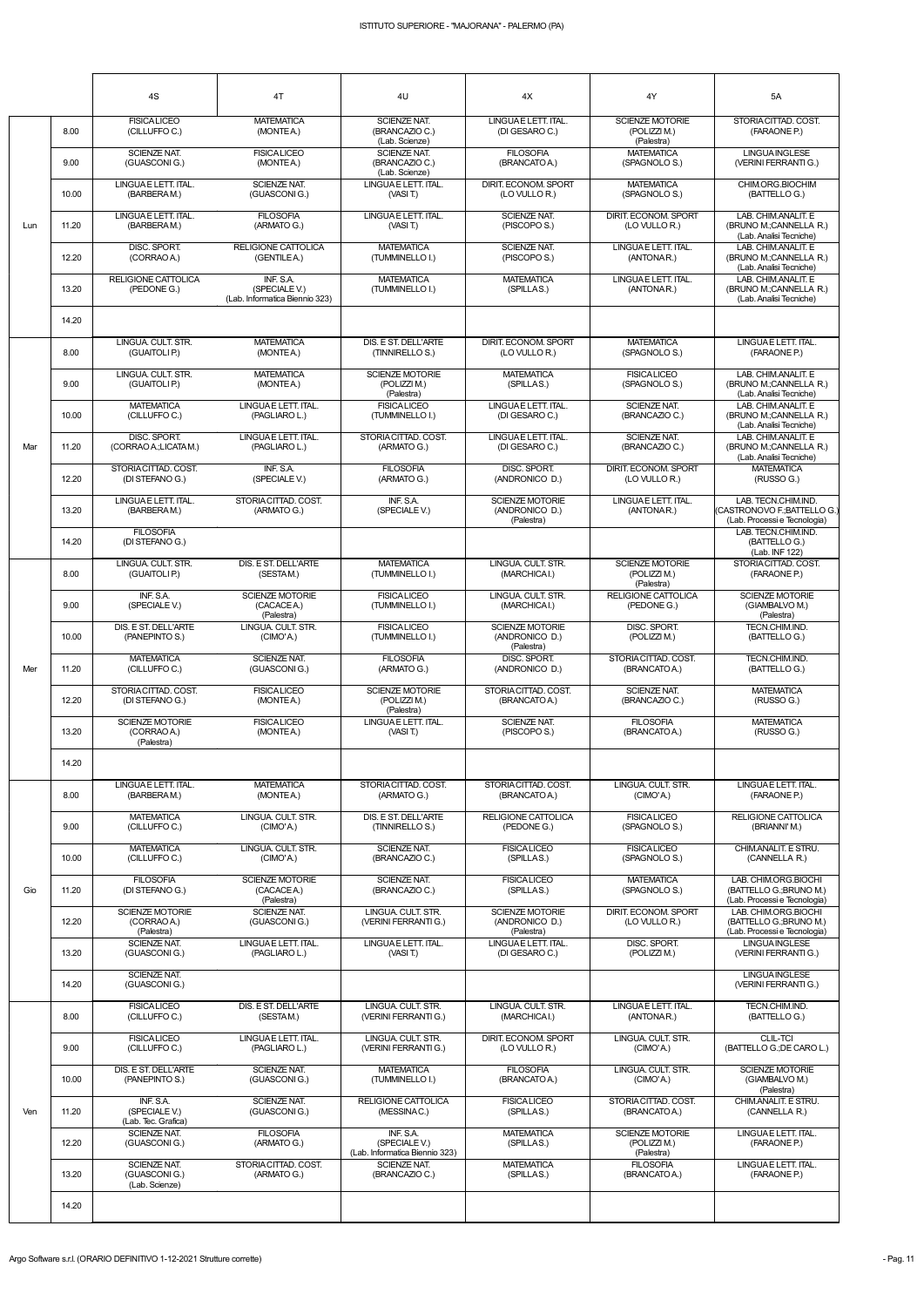|     |       | 5B                                                                                | 5E                                                                             | 5F                                                                                          | 5G                                                                    | 5H                                                                                             | 5 <sub>l</sub>                                                     |
|-----|-------|-----------------------------------------------------------------------------------|--------------------------------------------------------------------------------|---------------------------------------------------------------------------------------------|-----------------------------------------------------------------------|------------------------------------------------------------------------------------------------|--------------------------------------------------------------------|
|     | 8.00  | LAB. CHIM.ANALIT. E<br>(BRUNO M.; SPORTARO C.)<br>(Lab. Analisi Tecniche)         | LINGUAE LETT. ITAL.<br>(SIMONETTI G.)                                          | <b>SCIENZE MOTORIE</b><br>(BONURAA.)<br>(Palestra)                                          | <b>INFORMATICA</b><br>(CATALDO S.)                                    | LINGUA E LETT. ITAL.<br>(MERCADANTE R.)                                                        | G.PR.ORG.IMP.<br>(GROSSO P.)                                       |
| Lun | 9.00  | LAB. CHIM.ANALIT. E<br>(BRUNO M.; SPORTARO C.)<br>(Lab. Analisi Tecniche)         | LINGUAE LETT. ITAL.<br>(SIMONETTI G.)                                          | LINGUA E LETT. ITAL.<br>(NICOSIAE.)                                                         | TECN. PROG.SIST.INF.<br>(CATALDO S.)                                  | LINGUA E LETT. ITAL.<br>(MERCADANTE R.)                                                        | <b>SCIENZE MOTORIE</b><br>(BONURAA.)<br>(Palestra)                 |
|     | 10.00 | LAB. CHIM.ANALIT. E<br>(BRUNO M.; SPORTARO C.)<br>(Lab. Analisi Tecniche)         | <b>LINGUA INGLESE</b><br>(AIUPPAR.)                                            | RELIGIONE CATTOLICA<br>(GENTILEA.)                                                          | LAB. G.PR.ORG.IMP.<br>(LO BRUTTO M.; PONTILLO C.)<br>(Lab. INF 003)   | <b>MATEMATICA</b><br>(GRANO R.)                                                                | CLIL-SR<br>(CIMO'A.;LUPO G.)                                       |
|     | 11.20 | STORIA CITTAD, COST.<br>(GENZARDIM.)                                              | LAB TEC PROG SIS INF<br>(CARABILLO M.; GRIMALDI M.)<br>$(Succ - Lab. Info. 1)$ | <b>LAB. INFORMATICA</b><br>(GENOVESE M.;LI VIGNI S.)<br>(Lab. INF 016)                      | LAB. G.PR.ORG.IMP.<br>(LO BRUTTO M.; PONTILLO C.)<br>(Lab. INF 003)   | LAB. INFORMATICA<br>(ARRIGO A.; PROFETA B.)<br>(Lab. INF 020)                                  | <b>RELIGIONE CATTOLICA</b><br>(PEDONE G.)                          |
|     | 12.20 | <b>SCIENZE MOTORIE</b><br>(GIAMBALVO M.)<br>(Palestra)                            | LAB.TEC PROG.SIS.INF<br>(CARABILLO M.; GRIMALDI M.)<br>$(Succ - Lab. Info. 1)$ | LAB. INFORMATICA<br>(GENOVESE M.;LI VIGNI S.)<br>(Lab. INF 016)                             | STORIACITTAD, COST.<br>(BERTOLINO C.)                                 | LAB. INFORMATICA<br>(ARRIGO A.; PROFETA B.)<br>(Lab. INF 020)                                  | <b>INFORMATICA</b><br>(FAVUZZA F.)                                 |
|     | 13.20 | <b>LINGUA INGLESE</b><br>(DE CARO L.)                                             | TECN. PROG.SIST.INF.<br>(CARABILLO M.)                                         | <b>LAB. INFORMATICA</b><br>(GENOVESE M.;LI VIGNI S.)<br>(Lab. INF 016)<br><b>MATEMATICA</b> | STORIACITTAD, COST.<br>(BERTOLINO C.)                                 | <b>LAB. INFORMATICA</b><br>(ARRIGO A.: PROFETA B.)<br>(Lab. INF 020)<br><b>SCIENZE MOTORIE</b> | <b>INFORMATICA</b><br>(FAVUZZA F.)                                 |
|     | 14.20 | LINGUA E LETT. ITAL.                                                              | LINGUA INGLESE                                                                 | (CAMMARATAG.)<br>LINGUA E LETT. ITAL.                                                       | <b>SCIENZE MOTORIE</b>                                                | (FINAL.)<br>(Palestra)<br><b>CLIL-SR</b>                                                       | <b>LINGUAINGLESE</b>                                               |
|     | 8.00  | (GENZARDIM.)<br>LINGUAE LETT. ITAL.                                               | (AIUPPAR.)<br><b>LINGUA INGLESE</b>                                            | (NICOSIAE.)<br>LAB. G.PR.ORG.IMP.                                                           | (PROTO A.)<br>(Palestra)<br><b>LINGUAINGLESE</b>                      | (CASERTA R.; VERINI FERRANTI<br>G.)<br>G.PR.ORG.IMP.                                           | (CIMO'A.)<br><b>LINGUAINGLESE</b>                                  |
|     | 9.00  | (GENZARDIM.)<br>CHIM.ANALIT. E STRU.                                              | (AIUPPAR.)<br><b>SCIENZE MOTORIE</b>                                           | (GROSSO P.;LO BRUTTO M.)<br>(Lab. INF 016)<br>LAB. G.PR.ORG.IMP.                            | (VERINI FERRANTI G.)<br><b>CLIL-SR</b>                                | (PONTILLO C.)<br>TECN. PROG.SIST.INF.                                                          | (CIMO'A.)<br><b>MATEMATICA</b>                                     |
|     | 10.00 | (SPORTARO C.)                                                                     | (COCILOVO S.)<br>(Succ - Palestra)<br>LAB. SIST. E RETI                        | (GROSSO P.;LO BRUTTO M.)<br>(Lab. INF 016)                                                  | PONTILLO C.; VERINI FERRANTI<br>G.<br>LAB. SIST. E RETI               | (CASERTAR.)                                                                                    | (PRESTER D.)                                                       |
| Mar | 11.20 | <b>CLIL-TCI</b><br>(DE CARO L.; GUAGLIARDO M.)                                    | (CARABILLO M.; GRIMALDI M.)<br>(Succ - Lab. Info. 1)                           | G.PR.ORG.IMP.<br>(GROSSO P.)                                                                | (PONTILLO C.; PROFETAB.)<br>(Lab. INF 003)                            | LAB.TEC PROG.SIS.INF<br>(CASERTAR.;LO BRUTTO M.)<br>(Lab. INF 020)                             | <b>LAB. INFORMATICA</b><br>(FAVUZZA F.; ZITO G.)<br>(Lab. INF 122) |
|     | 12.20 | TECN.CHIM.IND.<br>(GUAGLIARDO M.)                                                 | LAB. SIST. E RETI<br>(CARABILLO M.; GRIMALDI M.)<br>(Succ - Lab. Info. 1)      | <b>LINGUA INGLESE</b><br>(GITTO M.)                                                         | LAB. SIST. E RETI<br>(PONTILLO C.; PROFETAB.)<br>(Lab. INF 003)       | LAB.TEC PROG.SIS.INF<br>(CASERTAR.;LO BRUTTO M.)<br>(Lab. INF 020)                             | LAB. INFORMATICA<br>(FAVUZZA F.; ZITO G.)<br>(Lab. INF 122)        |
|     | 13.20 | TECN.CHIM.IND.<br>(GUAGLIARDO M.)                                                 | LAB. SIST. E RETI<br>(CARABILLO M.: GRIMALDI M.)<br>$(Succ - Lab. Info. 1)$    | <b>SCIENZE MOTORIE</b><br>(BONURAA.)<br>(Palestra)                                          | LAB. SIST. E RETI<br>(PONTILLO C.; PROFETAB.)<br>(Lab. INF 003)       | LINGUAE LETT. ITAL.<br>(MERCADANTE R.)                                                         | LAB. INFORMATICA<br>(FAVUZZA F.; ZITO G.)<br>(Lab. INF 122)        |
|     | 14.20 | CHIM.ORG.BIOCHIM<br>(GUAGLIARDO M.)                                               | RELIGIONE CATTOLICA<br>(GENTILEA.)                                             |                                                                                             | RELIGIONE CATTOLICA<br>(MESSINAC.)                                    |                                                                                                | <b>SCIENZE MOTORIE</b><br>(BONURAA.)<br>(Palestra)                 |
|     | 8.00  | <b>MATEMATICA</b><br>(GIRETTIA.)                                                  | <b>INFORMATICA</b><br>(CANCILLAR.)                                             | <b>TECN. PROG.SIST.INF.</b><br>(LUPO G.)                                                    | LAB. INFORMATICA<br>(PROFETA B.; CATALDO S.)<br>(Lab. INF 003)        | <b>SCIENZE MOTORIE</b><br>(FINAL.)<br>(Palestra)                                               | STORIACITTAD. COST.<br>(LUPARELLO G.)                              |
|     | 9.00  | <b>MATEMATICA</b><br>(GIRETTIA.)                                                  | <b>INFORMATICA</b><br>(CANCILLAR.)                                             | <b>CLIL-SR</b><br>(CARABILLO M.;CIMO'A.)                                                    | <b>LAB. INFORMATICA</b><br>(PROFETA B.; CATALDO S.)<br>(Lab. INF 003) | <b>LINGUAINGLESE</b><br>(GITTO M.)                                                             | LINGUA E LETT. ITAL.<br>(LUPARELLO G.)                             |
|     | 10.00 | CHIM.ANALIT. E STRU.<br>(SPORTARO C.)                                             | G.PR.ORG.IMP.<br>(FAVUZZAF.)                                                   | STORIA CITTAD, COST.<br>(NICOSIAE.)                                                         | <b>LAB. INFORMATICA</b><br>(PROFETAB.;CATALDO S.)<br>(Lab. INF 003)   | LAB. G.PR.ORG.IMP.<br>(LO BRUTTO M.; PONTILLO C.)<br>(Lab. INF 020)                            | <b>TECN. PROG.SIST.INF.</b><br>(LUPO G.)                           |
| Mer | 11.20 | LAB. TECN.CHIM.IND.<br>(BRUNO M.; GUAGLIARDO M.)<br>(Lab. Processi e Tecnologia)  | <b>MATEMATICA</b><br>(MINEO M.)                                                | <b>INFORMATICA</b><br>(LIVIGNIS.)                                                           | <b>LINGUAINGLESE</b><br>(VERINI FERRANTI G.)                          | LAB. G.PR.ORG.IMP.<br>(LO BRUTTO M.; PONTILLO C.)<br>(Lab. INF 020)                            | <b>MATEMATICA</b><br>(PRESTER D.)                                  |
|     | 12.20 | LAB. TECN.CHIM.IND.<br>(BRUNO M.; GUAGLIARDO M.)<br>(Lab. Processi e Tecnologia)  | <b>MATEMATICA</b><br>(MINEO M.)                                                | <b>INFORMATICA</b><br>(LIVIGNIS.)                                                           | <b>LINGUA INGLESE</b><br>(VERINI FERRANTI G.)                         | <b>MATEMATICA</b><br>(GRANO R.)                                                                | <b>MATEMATICA</b><br>(PRESTER D.)                                  |
|     | 13.20 | LINGUAE LETT. ITAL.<br>(GENZARDIM.)                                               | STORIACITTAD. COST.<br>(SIMONETTI G.)                                          | <b>MATEMATICA</b><br>(CAMMARATAG.)                                                          | LINGUAE LETT. ITAL.<br>(ODDO R.)                                      | <b>MATEMATICA</b><br>(GRANO R.)                                                                | <b>LINGUAINGLESE</b><br>(CIMO'A.)                                  |
|     | 14.20 |                                                                                   |                                                                                | <b>MATEMATICA</b><br>(CAMMARATAG.)                                                          |                                                                       |                                                                                                |                                                                    |
|     | 8.00  | <b>MATEMATICA</b><br>(GIRETTIA.)                                                  | LINGUAE LETT. ITAL.<br>(SIMONETTI G.)                                          | LAB. SIST. E RETI<br>(CARABILLO M.; GENOVESE M.)<br>(Lab. INF 016)                          | <b>MATEMATICA</b><br>(LEONARDIM.)                                     | <b>LINGUA INGLESE</b><br>(GITTO M.)                                                            | LINGUAE LETT. ITAL.<br>(LUPARELLO G.)                              |
|     | 9.00  | LAB. CHIM.ORG.BIOCHI<br>(BRUNO M.; GUAGLIARDO M.)<br>(Lab. Processi e Tecnologia) | SCIENZE MOTORIE<br>(COCILOVO S.)<br>(Succ - Palestra)                          | LAB. SIST. E RETI<br>(CARABILLO M.; GENOVESE M.)<br>(Lab. INF 016)                          | <b>SCIENZE MOTORIE</b><br>(PROTO A.)<br>(Palestra)                    | <b>LINGUA INGLESE</b><br>(GITTO M.)                                                            | LINGUAE LETT. ITAL.<br>(LUPARELLO G.)                              |
|     | 10.00 | LAB. CHIM.ORG.BIOCHI<br>(BRUNO M.; GUAGLIARDO M.)<br>(Lab. Processi e Tecnologia) | LAB. INFORMATICA<br>(CANCILLA R.; GRIMALDI M.)<br>(Succ - Lab. Info. 1)        | LAB. SIST. E RETI<br>(CARABILLO M.; GENOVESE M.)<br>(Lab. INF 016)                          | G.PR.ORG.IMP.<br>(PONTILLOC.)                                         | LINGUAE LETT. ITAL.<br>(MERCADANTE R.)                                                         | TECN. PROG.SIST.INF.<br>(LUPO G.)                                  |
| Gio | 11.20 | <b>SCIENZE MOTORIE</b><br>(GIAMBALVO M.)<br>(Palestra)                            | <b>LAB. INFORMATICA</b><br>(CANCILLA R.; GRIMALDI M.)<br>(Succ - Lab. Info. 1) | LAB.TEC PROG.SIS.INF<br>(LO BRUTTO M.;LUPO G.)<br>(Lab. INF 016)                            | <b>INFORMATICA</b><br>(CATALDO S.)                                    | <b>INFORMATICA</b><br>(ARRIGOA.)                                                               | <b>INFORMATICA</b><br>(FAVUZZAF.)                                  |
|     | 12.20 | STORIA CITTAD. COST.<br>(GENZARDIM.)                                              | <b>LAB. INFORMATICA</b><br>(CANCILLA R.; GRIMALDI M.)<br>(Succ - Lab. Info. 1) | <b>LAB TEC PROG SIS INF</b><br>(LO BRUTTO M.;LUPO G.)<br>(Lab. INF 016)                     | <b>INFORMATICA</b><br>(CATALDO S.)                                    | <b>INFORMATICA</b><br>(ARRIGOA.)                                                               | STORIA CITTAD, COST.<br>(LUPARELLO G.)                             |
|     | 13.20 | <b>LINGUAINGLESE</b><br>(DE CARO L.)                                              | <b>CLIL-SR</b><br>(BUFFAC.;CARABILLO M.)                                       | TECN. PROG.SIST.INF.<br>(LUPO G.)                                                           | LINGUAE LETT. ITAL.<br>(ODDO R.)                                      | <b>TECN. PROG.SIST.INF.</b><br>(CASERTAR.)                                                     | LAB. G.PR.ORG.IMP.<br>(LO BRUTTO M.; GROSSO P.)<br>(Lab. INF 122)  |
|     | 14.20 | <b>LINGUAINGLESE</b><br>(DE CARO L.)                                              | TECN. PROG.SIST.INF.<br>(CARABILLO M.)                                         |                                                                                             | LINGUAE LETT. ITAL.<br>(ODDO R.)                                      | STORIA CITTAD. COST.<br>(MERCADANTE R.)                                                        | LAB. G.PR.ORG.IMP.<br>(LO BRUTTO M.; GROSSO P.)<br>(Lab. INF 122)  |
|     | 8.00  | LAB. CHIM.ANALIT. E<br>(BRUNO M.; SPORTARO C.)<br>(Lab. Analisi Tecniche)         | <b>INFORMATICA</b><br>(CANCILLAR.)                                             | LINGUA E LETT. ITAL.<br>(NICOSIAE.)                                                         | <b>MATEMATICA</b><br>(LEONARDIM.)                                     | LAB. SIST. E RETI<br>(CASERTAR.: PROFETAB.)<br>(Lab. INF 020)                                  | LAB.TEC PROG.SIS.INF<br>(LO BRUTTO M.;LUPO G.)<br>(Lab. INF 122)   |
|     | 9.00  | LAB. CHIM.ANALIT. E<br>(BRUNO M.; SPORTARO C.)<br>(Lab. Analisi Tecniche)         | LINGUAE LETT. ITAL.<br>(SIMONETTI G.)                                          | LINGUA E LETT. ITAL.<br>(NICOSIAE.)                                                         | <b>MATEMATICA</b><br>(LEONARDIM.)                                     | LAB. SIST. E RETI<br>(CASERTAR.; PROFETAB.)<br>(Lab. INF 020)                                  | LAB.TEC PROG.SIS.INF<br>(LO BRUTTO M.;LUPO G.)<br>(Lab. INF 122)   |
|     | 10.00 | LAB. CHIM.ANALIT. E<br>(BRUNO M.; SPORTARO C.)<br>(Lab. Analisi Tecniche)         | LAB. G.PR.ORG.IMP.<br>(LA COGNATA M.; FAVUZZA F.)<br>(Succ - Lab. Info. 1)     | STORIA CITTAD. COST.<br>(NICOSIAE.)                                                         | LAB.TEC PROG.SIS.INF<br>(LO BRUTTO M.;CATALDO S.)<br>(Lab. INF 003)   | LAB. SIST. E RETI<br>(CASERTAR.; PROFETAB.)<br>(Lab. INF 020)                                  | LAB. SIST. E RETI<br>(LUPO G.; ZITO G.)<br>(Lab. INF 122)          |
| Ven | 11.20 | TECN.CHIM.IND.<br>(GUAGLIARDO M.)                                                 | LAB. G.PR.ORG.IMP.<br>(LA COGNATA M.; FAVUZZA F.)<br>$(Succ - Lab. Info. 1)$   | <b>LINGUA INGLESE</b><br>(GITTO M.)                                                         | LAB.TEC PROG.SIS.INF<br>(LO BRUTTO M.;CATALDO S.)<br>(Lab. INF 003)   | STORIA CITTAD. COST.<br>(MERCADANTE R.)                                                        | LAB. SIST. E RETI<br>(LUPO G.;ZITO G.)<br>(Lab. INF 122)           |
|     | 12.20 | LINGUA E LETT. ITAL.<br>(GENZARDI M.)                                             | STORIACITTAD. COST.<br>(SIMONETTI G.)                                          | LINGUA INGLESE<br>(GITTO M.)                                                                | LINGUA E LETT. ITAL.<br>(ODDO R.)                                     | RELIGIONE CATTOLICA<br>(BRIANNI'M.)                                                            | LAB. SIST. E RETI<br>(LUPO G.; ZITO G.)<br>(Lab. INF 122)          |
|     | 13.20 | RELIGIONE CATTOLICA<br>(BRIANNI'M.)                                               | <b>MATEMATICA</b><br>(MINEO M.)                                                | <b>INFORMATICA</b><br>(LI VIGNI S.)                                                         | TECN. PROG.SIST.INF.<br>(CATALDO S.)                                  | <b>INFORMATICA</b><br>(ARRIGOA.)                                                               | LINGUAE LETT. ITAL.<br>(LUPARELLO G.)                              |
|     | 14.20 |                                                                                   |                                                                                |                                                                                             |                                                                       |                                                                                                |                                                                    |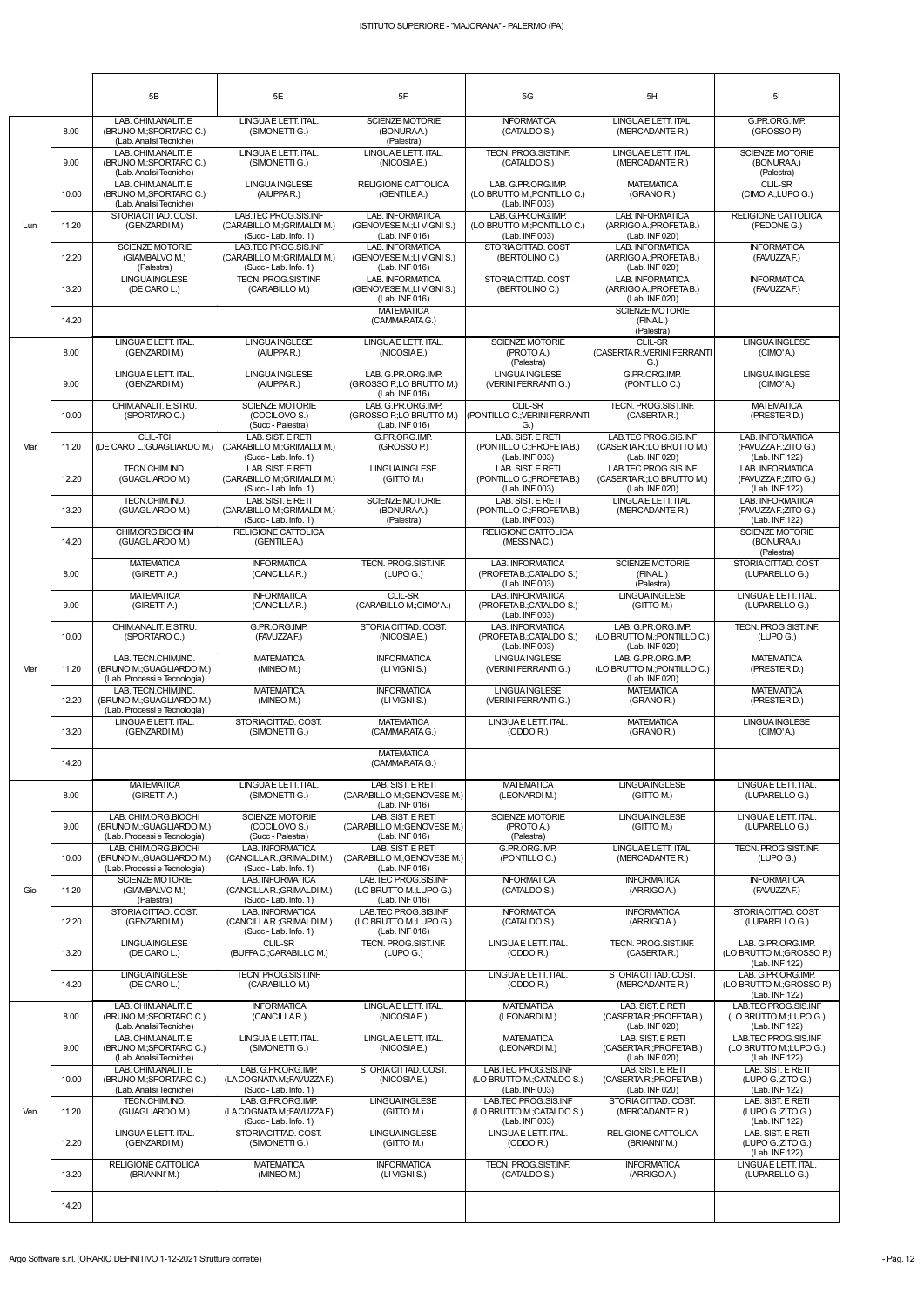|     |       | 5L                                                       | 5M                                                       | 50                                                           | 5P                                                                    | 5R                                                                        | <b>5S</b>                                           |
|-----|-------|----------------------------------------------------------|----------------------------------------------------------|--------------------------------------------------------------|-----------------------------------------------------------------------|---------------------------------------------------------------------------|-----------------------------------------------------|
|     | 8.00  | <b>LINGUAINGLESE</b><br>(MUSACCHIA S.)                   | LINGUAE LETT. ITAL.<br>(TANTARO M.)                      | STORIA ESPR.GRAF.ART<br>(RALLO A.)                           | <b>MATEMATICA</b><br>(CANZONERIE.)                                    | LAB. TEC.FOTOGRAFICA<br>(D'AMICO R.; BOSCO E.)<br>(Succ-Lab. Fotografico) | LINGUA, CULT, STR.<br>(GUAITOLI P.)                 |
|     | 9.00  | <b>LINGUAINGLESE</b><br>(MUSACCHIA S.)                   | STORIACITTAD, COST.<br>(TANTARO M.)                      | LINGUA E LETT. ITAL.<br>(DI BLASIO L.)                       | <b>MATEMATICA</b><br>(CANZONERIE.)                                    | LAB. TEC.FOTOGRAFICA<br>(D'AMICO R.; BOSCO E.)<br>(Succ-Lab. Fotografico) | LINGUA, CULT, STR.<br>(GUAITOLI P.)                 |
|     | 10.00 | ECO. MARK. E LOGIS.<br>(CIULLAM.)                        | AGRON.TERRIT.<br>(LAX G.; MANDALA' S.)                   | LINGUA E LETT. ITAL.<br>(DI BLASIO L.)                       | TRASF, PROD.<br>(GIUDICE C.; MANCUSO R.)                              | LINGUAE LETT. ITAL.<br>(PANDOLFO C.)                                      | <b>CLIL-SNT</b><br>(GUAITOLI P.; RANDAZZO L.)       |
| Lun | 11.20 | LINGUAE LETT. ITAL.<br>(MUTO M.)                         | RELIGIONE CATTOLICA<br>(PULEO P.)                        | <b>LINGUA INGLESE</b><br>(MUSACCHIA S.)                      | ECON.EST.MARK.LEG.<br>(MANNO R.)                                      | TEC.PROF.SER.PUB.<br>(D'AMICO R.)                                         | <b>MATEMATICA</b><br>(CILLUFFO C.)                  |
|     | 12.20 | LAB. TEC. ALL. VEG.<br>(MANDALA' S.; SALADINO S.)        | SOC. RUR. E ST. AGR<br>(SUGAMELII.)                      | <b>LINGUA INGLESE</b><br>(MUSACCHIA S.)                      | <b>SCIENZE MOTORIE</b><br>(GUARDI'V.)<br>(Palestra)                   | TEC.PROF.SER.PUB.<br>(D'AMICO R.)                                         | DIS. E ST. DELL'ARTE<br>(SESTAM.)                   |
|     | 13.20 | LAB. TEC. ALL. VEG.<br>(MANDALA' S.; SALADINO S.)        | <b>LINGUAINGLESE</b><br>(AIUPPAR.)                       | <b>RELIGIONE CATTOLICA</b><br>(PULEO P.)                     | <b>GEST. AMB. E TERRIT.</b><br>(MANCUSO R.)                           | TEC.PROF.SER.PUB.<br>(D'AMICO R.)                                         | <b>SCIENZE MOTORIE</b><br>(CORRAO A.)<br>(Palestra) |
|     | 14.20 |                                                          | <b>LINGUAINGLESE</b><br>(AIUPPAR.)                       |                                                              |                                                                       |                                                                           |                                                     |
|     | 8.00  | VAL.ATTIV.PROD.<br>(SUGAMELI I.)                         | ECO. MARK. E LOGIS.<br>(CIULLAM.)                        | LINGUA E LETT. ITAL.<br>(DI BLASIO L.)                       | LINGUA INGLESE<br>(VASTAC.)                                           | ECON.AZ<br>(AUGELLO M.)                                                   | DIS. E ST. DELL'ARTE<br>(SESTAM.)                   |
|     | 9.00  | AGRON.TERRIT.<br>(LAX G.; MANDALA' S.)                   | LINGUAE LETT. ITAL.<br>(TANTARO M.)                      | <b>LINGUA FRANCESE</b><br>(VACCARO M.)                       | <b>LINGUAINGLESE</b><br>(VASTAC.)                                     | LINGUA E LETT. ITAL.<br>(PANDOLFO C.)                                     | DISC. SPORT.<br>(CORRAO A.)                         |
|     | 10.00 | LINGUAE LETT. ITAL.<br>(MUTO M.)                         | AGRON.TERRIT.<br>(LAX G.; MANDALA' S.)                   | <b>SCIENZE MOTORIE</b><br>(URCIUOLI M.)<br>(Succ - Palestra) | LINGUAE LETT. ITAL.<br>(VERACE P.)                                    | LINGUAE LETT. ITAL.<br>(PANDOLFO C.)                                      | INF. S.A.<br>(SANFILIPPO G.)                        |
| Mar | 11.20 | <b>ECONOMIAAGRARIA</b><br>(MANNO R.)                     | VAL.ATTIV.PROD.<br>(SUGAMELII.)                          | STORIA CITTAD, COST.<br>(DI BLASIO L.)                       | <b>CLIL-GAT</b><br>(MANCUSO R.; MARCHICAI.)                           | <b>MATEMATICA</b><br>(MALTESE S.)                                         | <b>FISICALICEO</b><br>(CILLUFFO C.)                 |
|     | 12.20 | <b>ECONOMIAAGRARIA</b><br>(MANNO R.)                     | <b>LINGUAINGLESE</b><br>(AIUPPAR.)                       | TEC.PROF.SER.PUB.<br>(D'AMICO R.)                            | LAB. GEST. AMB. TER.<br>(GIUDICE C.; MANCUSO R.)                      | <b>LINGUA FRANCESE</b><br>(VACCARO M.)                                    | <b>FISICALICEO</b><br>(CILLUFFOC.)                  |
|     | 13.20 | STORIACITTAD. COST.<br>(MUTO M.)                         | LAB. TEC. ALL. VEG.<br>(MANNO R.; FERMO G.)              | TEC.PROF.SER.PUB.<br>(D'AMICO R.)                            | LAB. GEST. AMB. TER.<br>(GIUDICE C.; MANCUSO R.)                      | <b>SCIENZE MOTORIE</b><br>(URCIUOLI M.)<br>(Succ - Palestra)              | <b>MATEMATICA</b><br>(CILLUFFO C.)                  |
|     | 14.20 | TEC. ALL. VEG. AN.<br>(SALADINO S.)                      |                                                          | TEC.PROF.SER.PUB.<br>(D'AMICO R.)                            | PROD. ANIM<br>(ALFANO A.)                                             | <b>RELIGIONE CATTOLICA</b><br>(PULEO P.)                                  | <b>SCIENZE NAT.</b><br>(RANDAZZO L.)                |
|     | 8.00  | TEC. ALL. VEG. AN.<br>(SALADINO S.)                      | TEC. ALL. VEG. AN.<br>(MANNO R.)                         | ECON.AZ<br>(AUGELLO M.)                                      | LAB. PROD.VEG.<br>(GIUDICE C.; MANCUSO R.)                            | STORIA ESPR.GRAF.ART<br>(RALLOA.)                                         | RELIGIONE CATTOLICA<br>(PEDONE G.)                  |
|     | 9.00  | <b>AGRON.TERRIT.</b><br>(LAX G.; MANDALA' S.)            | TEC. ALL. VEG. AN.<br>(MANNO R.)                         | ECON.AZ<br>(AUGELLO M.)                                      | LAB. PROD.VEG.<br>(GIUDICE C.; MANCUSO R.)                            | <b>LINGUA FRANCESE</b><br>(VACCARO M.)                                    | DISC. SPORT.<br>(CORRAO A.: PRAVATA R.)             |
|     | 10.00 | <b>LINGUA INGLESE</b><br>(MUSACCHIA S.)                  | <b>ECONOMIAAGRARIA</b><br>(MANNO R.)                     | LAB. TEC.FOTOGRAFICA<br>(D'AMICO R.; BOSCO E.)               | TRASF, PROD.<br>(GIUDICE C.; MANCUSO R.)                              | STORIA CITTAD. COST.<br>(PANDOLFO C.)                                     | LINGUAE LETT. ITAL.<br>(BARBERAM.)                  |
| Mer | 11.20 | <b>ECONOMIAAGRARIA</b><br>(MANNO R.)                     | <b>MATEMATICA</b><br>(PERILLOA.)                         | LAB. TEC.FOTOGRAFICA<br>(D'AMICO R.; BOSCO E.)               | <b>MATEMATICA</b><br>(CANZONERIE.)                                    | TECN.DI COMUNIC.<br>(GANCIT.)                                             | LINGUAE LETT. ITAL.<br>(BARBERAM.)                  |
|     | 12.20 | <b>MATEMATICA</b><br>(PERILLOA.)                         | <b>SCIENZE MOTORIE</b><br>(LETO M.)<br>(Succ - Palestra) | <b>LINGUA FRANCESE</b><br>(VACCARO M.)                       | LINGUAE LETT. ITAL.<br>(VERACE P.)                                    | <b>LINGUA INGLESE</b><br>(BUFFAC.)                                        | <b>SCIENZE MOTORIE</b><br>(CORRAO A.)<br>(Palestra) |
|     | 13.20 | <b>MATEMATICA</b><br>(PERILLOA.)                         | VAL.ATTIV.PROD.<br>(SUGAMELI I.)                         | TECN.DI COMUNIC.<br>(GANCIT.)                                | STORIA CITTAD. COST.<br>(VERACE P.)                                   | <b>LINGUA INGLESE</b><br>(BUFFAC.)                                        | <b>MATEMATICA</b><br>(CILLUFFO C.)                  |
|     | 14.20 |                                                          |                                                          |                                                              |                                                                       |                                                                           |                                                     |
|     | 8.00  | SOC. RUR. E ST. AGR<br>(SUGAMELI I.)                     | ECO. MARK, E LOGIS.<br>(CIULLAM.)                        | LINGUA E LETT. ITAL.<br>(DI BLASIO L.)                       | PROD. ANIM<br>(ALFANO A.)                                             | STORIA ESPR. GRAF. ART<br>(RALLOA.)                                       | <b>FISICALICEO</b><br>(CILLUFFO C.)                 |
|     | 9.00  | <b>SCIENZE MOTORIE</b><br>(LETO M.)<br>(Succ - Palestra) | SOC. RUR. E ST. AGR<br>(SUGAMELII.)                      | <b>SCIENZE MOTORIE</b><br>(URCIUOLI M.)<br>(Succ - Palestra) | <b>LINGUAINGLESE</b><br>(VASTAC.)                                     | ECON.AZ<br>(AUGELLO M.)                                                   | LINGUAE LETT. ITAL.<br>(BARBERAM.)                  |
|     | 10.00 | LAB. VAL.ATTIV.PROD.<br>(FERMO G.; SUGAMELI I.)          | LINGUAE LETT. ITAL.<br>(TANTARO M.)                      | <b>LINGUA INGLESE</b><br>(MUSACCHIA S.)                      | LINGUAE LETT. ITAL.<br>(VERACE P.)                                    | ECON.AZ<br>(AUGELLO M.)                                                   | <b>FILOSOFIA</b><br>(DI STEFANO G.)                 |
| Gio | 11.20 | LAB. VAL.ATTIV.PROD.<br>(FERMO G.; SUGAMELI I.)          | LINGUAE LETT. ITAL.<br>(TANTARO M.)                      | STORIA ESPR.GRAF.ART<br>(RALLO A.)                           | LINGUAE LETT. ITAL.<br>(VERACE P.)                                    | <b>SCIENZE MOTORIE</b><br>(URCIUOLI M.)<br>(Succ - Palestra)              | LINGUA. CULT. STR.<br>(GUAITOLI P.)                 |
|     | 12.20 | ECO. MARK. E LOGIS.<br>(CIULLAM.)                        | <b>ECONOMIAAGRARIA</b><br>(MANNO R.)                     | ECON.AZ<br>(AUGELLO M.)                                      | PROD.VEG.<br>(MANCUSO R.)                                             | TEC.PROF.SER.PUB.<br>(D'AMICO R.)                                         | STORIACITTAD. COST.<br>(DI STEFANO G.)              |
|     | 13.20 | LINGUAE LETT. ITAL.<br>(MUTO M.)                         | <b>ECONOMIAAGRARIA</b><br>(MANNO R.)                     | <b>MATEMATICA</b><br>(MALTESE S.)                            | PROD.VEG.<br>(MANCUSO R.)                                             | TEC.PROF.SER.PUB.<br>(D'AMICO R.)                                         | SCIENZE NAT.<br>(RANDAZZO L.)<br>(Lab. Scienze)     |
|     | 14.20 | <b>MATEMATICA</b><br>(PERILLOA.)                         | LAB. TEC. ALL. VEG.<br>(MANNO R.; FERMO G.)              | <b>MATEMATICA</b><br>(MALTESE S.)                            | STORIACITTAD. COST.<br>(VERACE P.)                                    | TEC.PROF.SER.PUB.<br>(D'AMICO R.)                                         | SCIENZE NAT.<br>(RANDAZZO L.)                       |
|     | 8.00  | SOC. RUR. E ST. AGR<br>(SUGAMELI I.)                     | STORIACITTAD. COST.<br>(TANTARO M.)                      | <b>MATEMATICA</b><br>(MALTESE S.)                            | <b>GENIO RURALE</b><br>(BUTERAC.; DI GANGI V.)                        | <b>TECN.DI COMUNIC.</b><br>(GANCIT.)                                      | LINGUAE LETT. ITAL.<br>(BARBERAM.)                  |
|     | 9.00  | VAL.ATTIV.PROD.<br>(SUGAMELI I.)                         | <b>SCIENZE MOTORIE</b><br>(LETO M.)<br>(Succ - Palestra) | STORIA CITTAD, COST.<br>(DI BLASIO L.)                       | <b>GENIO RURALE</b><br>(BUTERAC.; DI GANGI V.)<br>(Lab. Tec. Grafica) | LINGUAE LETT. ITAL.<br>(PANDOLFO C.)                                      | SCIENZE NAT.<br>(RANDAZZO L.)                       |
|     | 10.00 | <b>SCIENZE MOTORIE</b><br>(LETO M.)<br>(Succ - Palestra) | LAB. VAL.ATTIV.PROD.<br>(FERMO G.; SUGAMELI I.)          | TECN.DI COMUNIC.<br>(GANCIT.)                                | RELIGIONE CATTOLICA<br>(BRIANNI'M.)                                   | STORIA CITTAD. COST.<br>(PANDOLFOC.)                                      | <b>MATEMATICA</b><br>(CILLUFFOC.)                   |
| Ven | 11.20 | RELIGIONE CATTOLICA<br>(PULEO P.)                        | LAB. VAL.ATTIV.PROD.<br>(FERMO G.; SUGAMELI I.)          | TEC.PROF.SER.PUB.<br>(D'AMICO R.)                            | <b>SCIENZE MOTORIE</b><br>(GUARDI'V.)<br>(Palestra)                   | <b>MATEMATICA</b><br>(MALTESE S.)                                         | STORIACITTAD. COST.<br>(DI STEFANO G.)              |
|     | 12.20 | LINGUAE LETT. ITAL.<br>(MUTO M.)                         | <b>MATEMATICA</b><br>(PERILLOA.)                         | TEC.PROF.SER.PUB.<br>(D'AMICO R.)                            | LAB ECON.EST.MARK.L.<br>(MANNO R.; DI GANGI V.)                       | <b>MATEMATICA</b><br>(MALTESE S.)                                         | INF. S.A.<br>(SANFILIPPO G.)<br>(Lab. Tec. Grafica) |
|     | 13.20 | STORIACITTAD, COST.<br>(MUTO M.)                         | <b>MATEMATICA</b><br>(PERILLOA.)                         | TEC.PROF.SER.PUB.<br>(D'AMICO R.)                            | LAB ECON.EST.MARK.L.<br>(MANNO R.; DI GANGI V.)                       | <b>LINGUAINGLESE</b><br>(BUFFAC.)                                         | <b>FILOSOFIA</b><br>(DI STEFANO G.)                 |
|     | 14.20 |                                                          |                                                          |                                                              |                                                                       |                                                                           |                                                     |